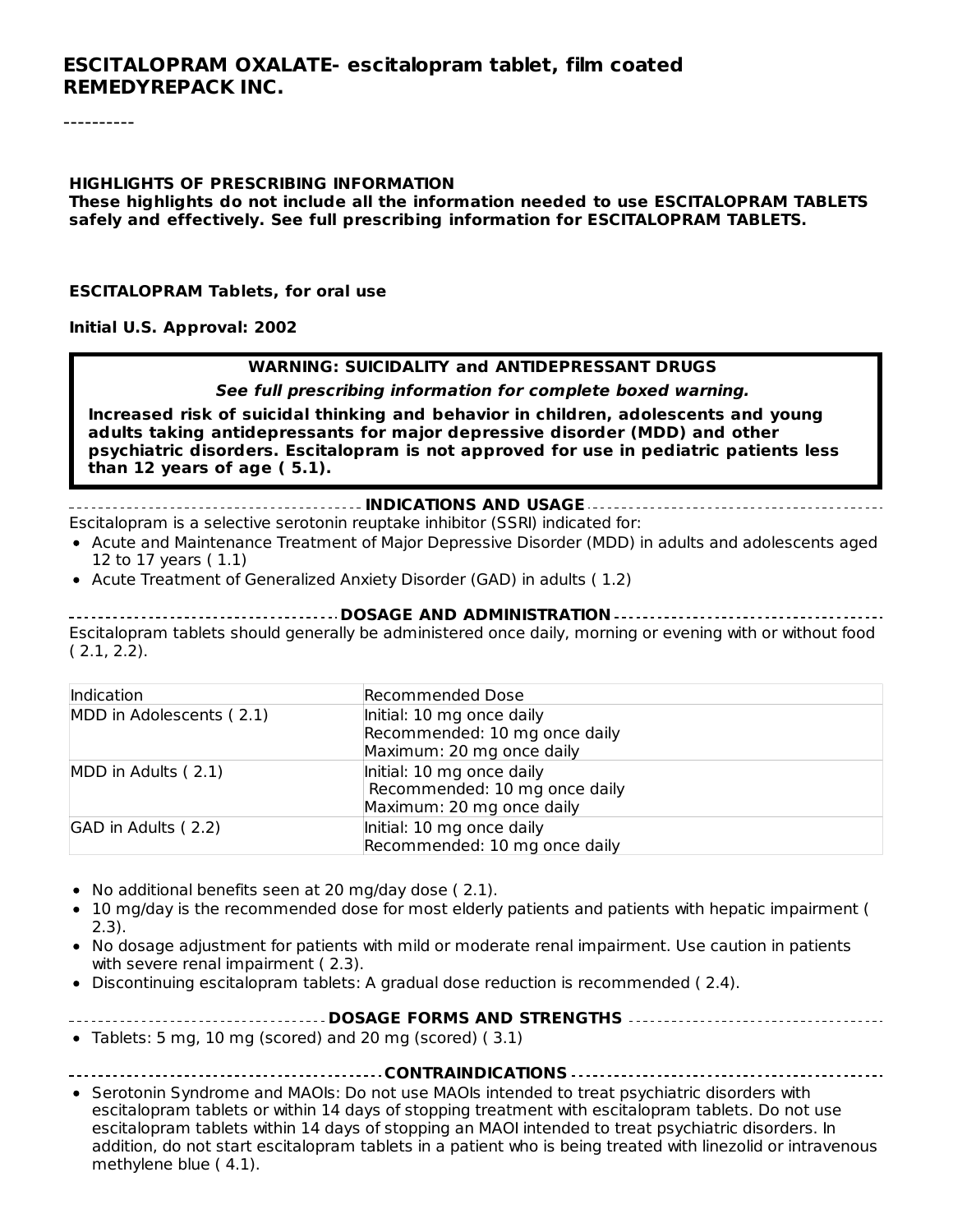- Pimozide: Do not use concomitantly ( 4.2).  $\bullet$
- Known hypersensitivity to escitalopram or citalopram or any of the inactive ingredients ( 4.3).

#### **WARNINGS AND PRECAUTIONS** Clinical Worsening/Suicide Risk: Monitor for clinical worsening, suicidality and unusual change in behavior, especially, during the initial few months of therapy or at times of dose changes ( 5.1). Serotonin Syndrome: Serotonin syndrome has been reported with SSRIs and SNRIs, including escitalopram, both when taken alone, but especially when co-administered with other serotonergic agents (including triptans, tricyclic antidepressants, fentanyl, lithium, tramadol, tryptophan, buspirone, amphetamines, and St. John's Wort). If such symptoms occur, discontinue escitalopram and initiate supportive treatment. If concomitant use of escitalopram with other serotonergic drugs is clinically warranted, patients should be made aware of a potential increased risk for serotonin syndrome, particularly during treatment initiation and dose increases ( 5.2). Discontinuation of Treatment with escitalopram: A gradual reduction in dose rather than abrupt  $\bullet$ cessation is recommended whenever possible ( 5.3). Seizures: Prescribe with care in patients with a history of seizure ( 5.4). • Activation of Mania/Hypomania: Use cautiously in patients with a history of mania (5.5). Hyponatremia: Can occur in association with SIADH ( 5.6). Abnormal Bleeding: Use caution in concomitant use with NSAIDs, aspirin, warfarin or other drugs that

- affect coagulation ( 5.7). • Interference with Cognitive and Motor Performance: Use caution when operating machinery (5.8).
- Angle Closure Glaucoma: Angle closure glaucoma has occurred in patients with untreated anatomically
- narrow angles treated with antidepressants. ( 5.9) Use in Patients with Concomitant Illness: Use caution in patients with diseases or conditions that produce altered metabolism or hemodynamic responses ( 5.10).

**ADVERSE REACTIONS** Most commonly observed adverse reactions (incidence ≥ 5% and at least twice the incidence of placebo patients) are: insomnia, ejaculation disorder (primarily ejaculatory delay), nausea, sweating increased, fatigue and somnolence, decreased libido, and anorgasmia ( 6.1).

#### **To report SUSPECTED ADVERSE REACTIONS, contact Cipla Ltd. at 1-866-604-3268 or FDA at 1-800-FDA-1088 or www.fda.gov/medwatch.**

**DRUG INTERACTIONS** Concomitant use with SSRIs, SNRIs or Tryptophan is not recommended ( 7.2).

Use caution when concomitant use with drugs that affect Hemostasis (NSAIDs, Aspirin, Warfarin) ( 7.6).

**USE IN SPECIFIC POPULATIONS** Pregnancy: Use only if the potential benefit justifies the potential risk to the fetus ( 8.1). Nursing Mothers: Caution should be exercised when administered to a nursing woman ( 8.3) Pediatric Use: Safety and effectiveness of escitalopram tablets has not been established in pediatric MDD patients less than 12 years of age ( 8.4).

#### **See 17 for PATIENT COUNSELING INFORMATION and Medication Guide.**

**Revised: 7/2021**

#### **FULL PRESCRIBING INFORMATION: CONTENTS\* WARNING: SUICIDALITY AND ANTIDEPRESSANT DRUGS 1 INDICATIONS AND USAGE**

- 1.1 Major Depressive Disorder
- 1.2 Generalized Anxiety Disorder

# **2 DOSAGE AND ADMINISTRATION**

- 2.1 Major Depressive Disorder
- 2.2 Generalized Anxiety Disorder
- 2.3 Special Populations
- 2.4 Discontinuation of Treatment with Escitalopram Tablets
- 2.5 Switching a Patient To or From a Monoamine Oxidase Inhibitor (MAOI) Intended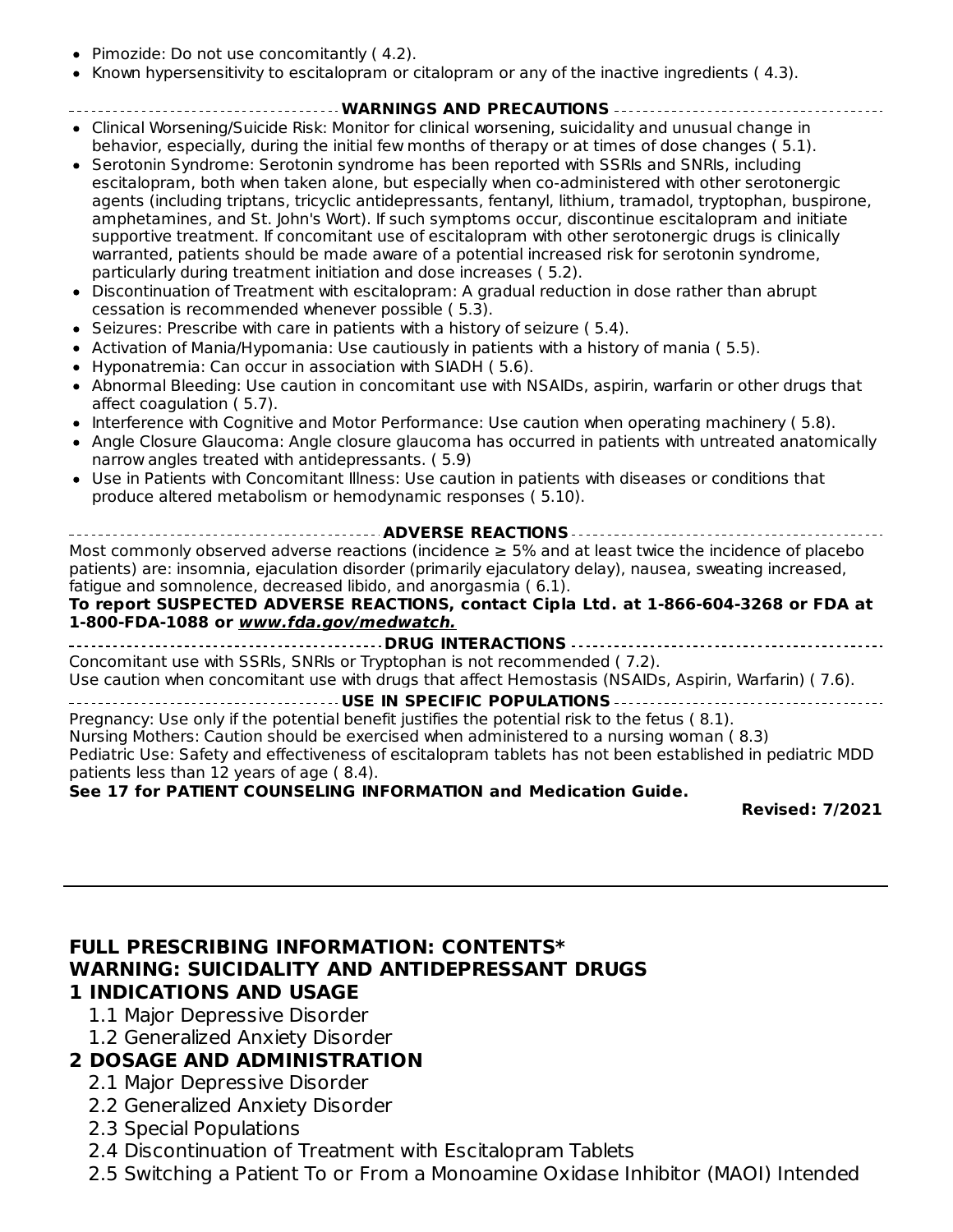to Treat Psychiatric Disorders

2.6 Use of Escitalopram Tablets with Other MAOIs such as Linezolid or Methylene Blue

# **3 DOSAGE FORMS AND STRENGTHS**

3.1 Tablets

# **4 CONTRAINDICATIONS**

- 4.1 Monoamine Oxidase Inhibitors (MAOIs)
- 4.2 Pimozide
- 4.3 Hypersensitivity to escitalopram or citalopram

# **5 WARNINGS AND PRECAUTIONS**

- 5.1 Clinical Worsening and Suicide Risk
- 5.2 Serotonin Syndrome
- 5.3 Discontinuation of Treatment with Escitalopram Tablets
- 5.4 Seizures
- 5.5 Activation of Mania/Hypomania
- 5.6 Hyponatremia
- 5.7 Abnormal Bleeding
- 5.8 Interference with Cognitive and Motor Performance
- 5.9 Angle Closure Glaucoma
- 5.10 Use in Patients with Concomitant Illness

# **6 ADVERSE REACTIONS**

- 6.1 Clinical Trials Experience
- 6.2 Post-Marketing Experience

# **7 DRUG INTERACTIONS**

- 7.1 Monoamine Oxidase Inhibitors (MAOIs)
- 7.2 Serotonergic Drugs
- 7.3 Triptans
- 7.4 CNS Drugs
- 7.5 Alcohol
- 7.6 Drugs That Interfere With Hemostasis (NSAIDs, Aspirin, Warfarin, etc.)
- 7.7 Cimetidine
- 7.8 Digoxin
- 7.9 Lithium
- 7.10 Pimozide and Celexa
- 7.11 Sumatriptan
- 7.12 Theophylline
- 7.13 Warfarin
- 7.14 Carbamazepine
- 7.15 Triazolam
- 7.16 Ketoconazole
- 7.17 Ritonavir
- 7.18 CYP3A4 and -2C19 Inhibitors
- 7.19 Drugs Metabolized by Cytochrome P4502D6
- 7.20 Metoprolol
- 7.21 Electroconvulsive Therapy (ECT)

# **8 USE IN SPECIFIC POPULATIONS**

- 8.1 Pregnancy
- 8.2 Labor and Delivery
- 8.3 Nursing Mothers
- 8.4 Pediatric Use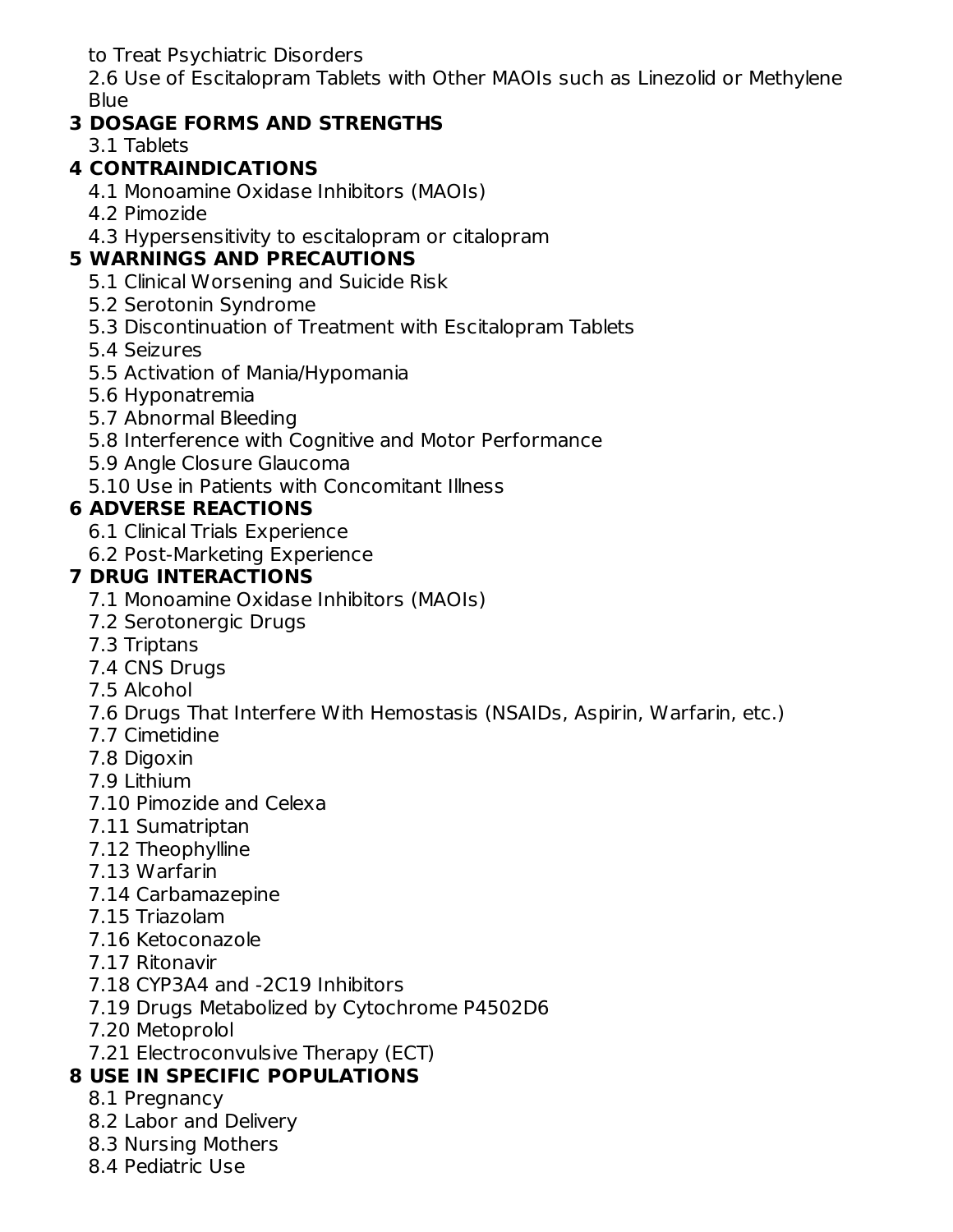8.5 Geriatric Use

#### **9 DRUG ABUSE AND DEPENDENCE**

9.2 Abuse and Dependence

#### **10 OVERDOSAGE**

10.1 Human Experience

10.2 Management of Overdose

#### **11 DESCRIPTION**

### **12 CLINICAL PHARMACOLOGY**

- 12.1 Mechanism of Action
- 12.2 Pharmacodynamics
- 12.3 Pharmacokinetics

#### **13 NONCLINICAL TOXICOLOGY**

- 13.1 Carcinogenesis, Mutagenesis, Impairment of Fertility
- 13.2 Animal Toxicology and/or Pharmacology

#### **14 CLINICAL STUDIES**

- 14.1 Major Depressive Disorder
- 14.2 Generalized Anxiety Disorder

# **16 HOW SUPPLIED/STORAGE AND HANDLING**

#### **17 PATIENT COUNSELING INFORMATION**

- 17.1 Information for Patients
- \* Sections or subsections omitted from the full prescribing information are not listed.

#### **FULL PRESCRIBING INFORMATION**

#### **WARNING: SUICIDALITY AND ANTIDEPRESSANT DRUGS**

**Antidepressants increased the risk compared to placebo of suicidal thinking and behavior (suicidality) in children, adolescents, and young adults in short-term studies of major depressive disorder (MDD) and other psychiatric disorders. Anyone considering the use of escitalopram tablets or any other antidepressant in a child, adolescent, or young adult must balance this risk with the clinical need. Short-term studies did not show an increase in the risk of suicidality with antidepressants compared to placebo in adults beyond age 24; there was a reduction in risk with antidepressants compared to placebo in adults aged 65 and older. Depression and certain other psychiatric disorders are themselves associated with increases in the risk of suicide. Patients of all ages who are started on antidepressant therapy should be monitored appropriately and observed closely for clinical worsening, suicidality, or unusual changes in behavior. Families and caregivers should be advised of the need for close observation and communication with the prescriber. Escitalopram tablets are not approved for use in pediatric patients less than 12 years of age. [See Warnings and Precautions: Clinical Worsening and Suicide Risk ( 5.1), Patient Counseling Information: Information for Patients ( 17.1), and Use in Specific Populations: Pediatric Use ( 8.4)].**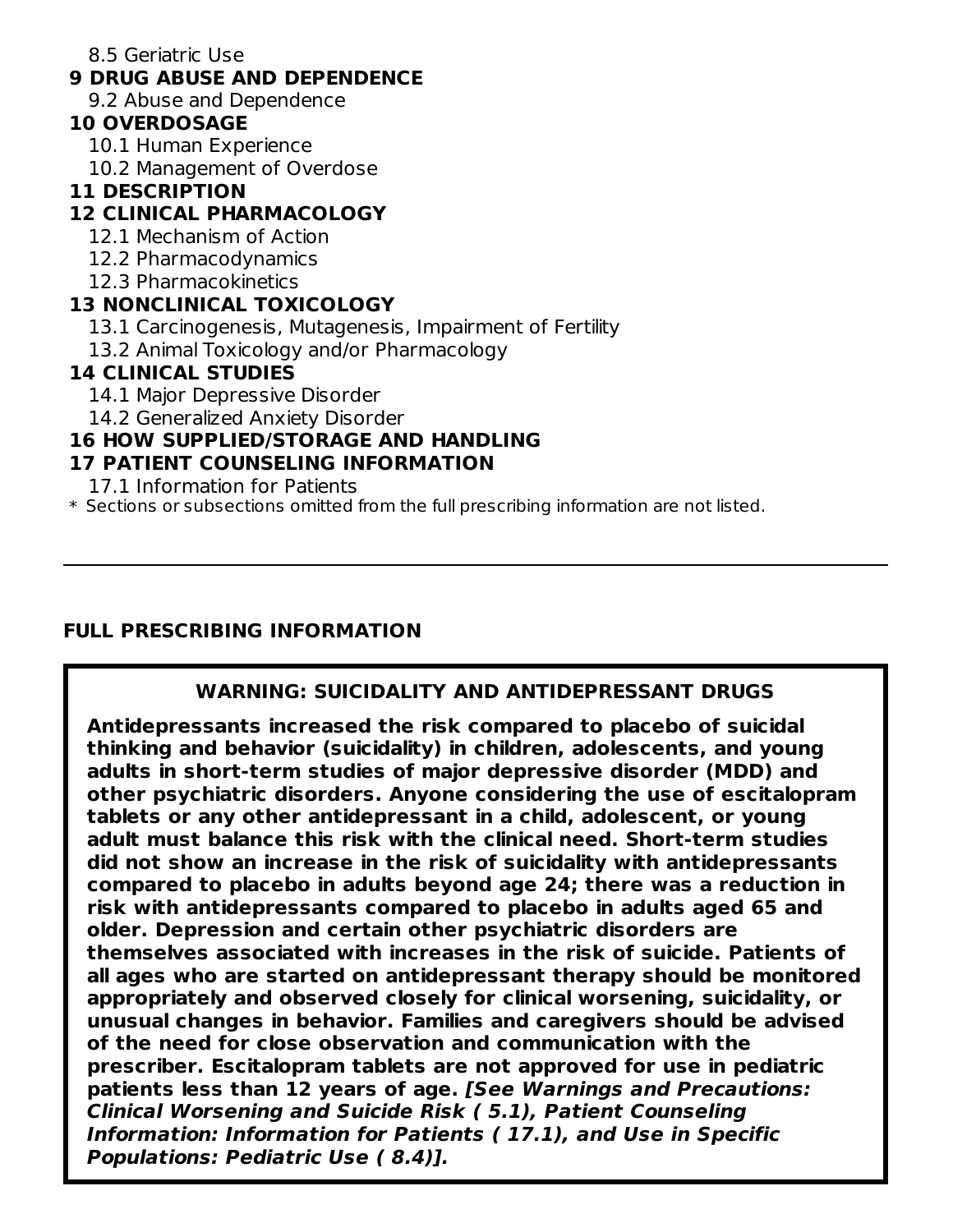### **1 INDICATIONS AND USAGE**

#### **1.1 Major Depressive Disorder**

Escitalopram Tablets, USP are indicated for the acute and maintenance treatment of major depressive disorder in adults and in adolescents 12 to 17 years of age [ see Clinical Studies ( 14.1) ].

A major depressive episode (DSM-IV) implies a prominent and relatively persistent (nearly every day for at least 2 weeks) depressed or dysphoric mood that usually interferes with daily functioning, and includes at least five of the following nine symptoms: depressed mood, loss of interest in usual activities, significant change in weight and/or appetite, insomnia or hypersomnia, psychomotor agitation or retardation, increased fatigue, feelings of guilt or worthlessness, slowed thinking or impaired concentration, a suicide attempt or suicidal ideation.

#### **1.2 Generalized Anxiety Disorder**

Escitalopram is indicated for the acute treatment of Generalized Anxiety Disorder (GAD) in adults [ see Clinical Studies ( 14.2) ].

Generalized Anxiety Disorder (DSM-IV) is characterized by excessive anxiety and worry (apprehensive expectation) that is persistent for at least six months and which the person finds difficult to control. It must be associated with at least three of the following symptoms: restlessness or feeling keyed up or on edge, being easily fatigued, difficulty concentrating or mind going blank, irritability, muscle tension, and sleep disturbance.

#### **2 DOSAGE AND ADMINISTRATION**

Escitalopram tablets should be administered once daily, in the morning or evening, with or without food.

#### **2.1 Major Depressive Disorder**

#### **Initial Treatment**

#### **Adolescents**

The recommended dose of escitalopram tablets is 10 mg once daily. A flexible-dose trial of escitalopram (10 mg/day to 20 mg/day) demonstrated the effectiveness of escitalopram [ see Clinical Studies ( 14.1) ]. If the dose is increased to 20 mg, this should occur after a minimum of 3 weeks.

#### **Adults**

The recommended dose of escitalopram tablets is 10 mg once daily. A fixed-dose trial of escitalopram demonstrated the effectiveness of both 10 mg and 20 mg of escitalopram, but failed to demonstrate a greater benefit of 20 mg over 10 mg [ see Clinical Studies ( 14.1) ]. If the dose is increased to 20 mg, this should occur after a minimum of one week.

#### **Maintenance Treatment**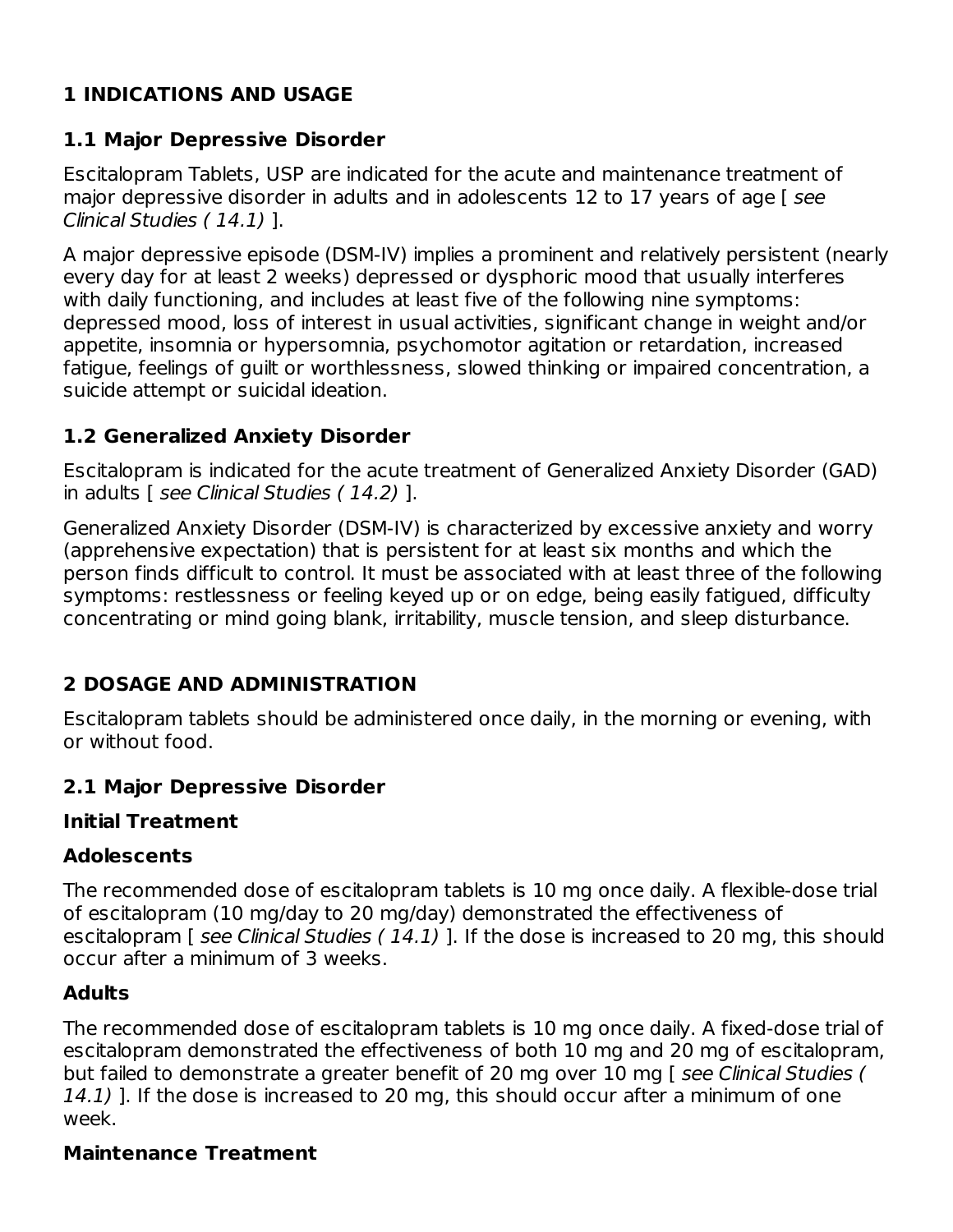It is generally agreed that acute episodes of major depressive disorder require several months or longer of sustained pharmacological therapy beyond response to the acute episode. Systematic evaluation of continuing escitalopram 10 mg/day or 20 mg/day in adult patients with major depressive disorder who responded while taking escitalopram during an 8-week, acute-treatment phase demonstrated a benefit of such maintenance treatment [ see Clinical Studies ( 14.1) ]. Nevertheless, the physician who elects to use escitalopram for extended periods should periodically re-evaluate the long-term usefulness of the drug for the individual patient. Patients should be periodically reassessed to determine the need for maintenance treatment.

# **2.2 Generalized Anxiety Disorder**

### **Initial Treatment**

### **Adults**

The recommended starting dose of escitalopram tablets is 10 mg once daily. If the dose is increased to 20 mg, this should occur after a minimum of one week.

### **Maintenance Treatment**

Generalized anxiety disorder is recognized as a chronic condition. The efficacy of escitalopram in the treatment of GAD beyond 8 weeks has not been systematically studied. The physician who elects to use escitalopram for extended periods should periodically re-evaluate the long-term usefulness of the drug for the individual patient.

### **2.3 Special Populations**

10 mg/day is the recommended dose for most elderly patients and patients with hepatic impairment.

No dosage adjustment is necessary for patients with mild or moderate renal impairment. Escitalopram should be used with caution in patients with severe renal impairment.

# **2.4 Discontinuation of Treatment with Escitalopram Tablets**

Symptoms associated with discontinuation of escitalopram tablets and other SSRIs and SNRIs have been reported [ see Warnings and Precautions (5.3) ]. Patients should be monitored for these symptoms when discontinuing treatment. A gradual reduction in the dose rather than abrupt cessation is recommended whenever possible. If intolerable symptoms occur following a decrease in the dose or upon discontinuation of treatment, then resuming the previously prescribed dose may be considered. Subsequently, the physician may continue decreasing the dose but at a more gradual rate.

#### **2.5 Switching a Patient To or From a Monoamine Oxidase Inhibitor (MAOI) Intended to Treat Psychiatric Disorders**

At least 14 days should elapse between discontinuation of an MAOI intended to treat psychiatric disorders and initiation of therapy with escitalopram tablets. Conversely, at least 14 days should be allowed after stopping escitalopram tablets before starting an MAOI intended to treat psychiatric disorders [see Contraindications (4.1)].

#### **2.6 Use of Escitalopram Tablets with Other MAOIs such as Linezolid or Methylene Blue**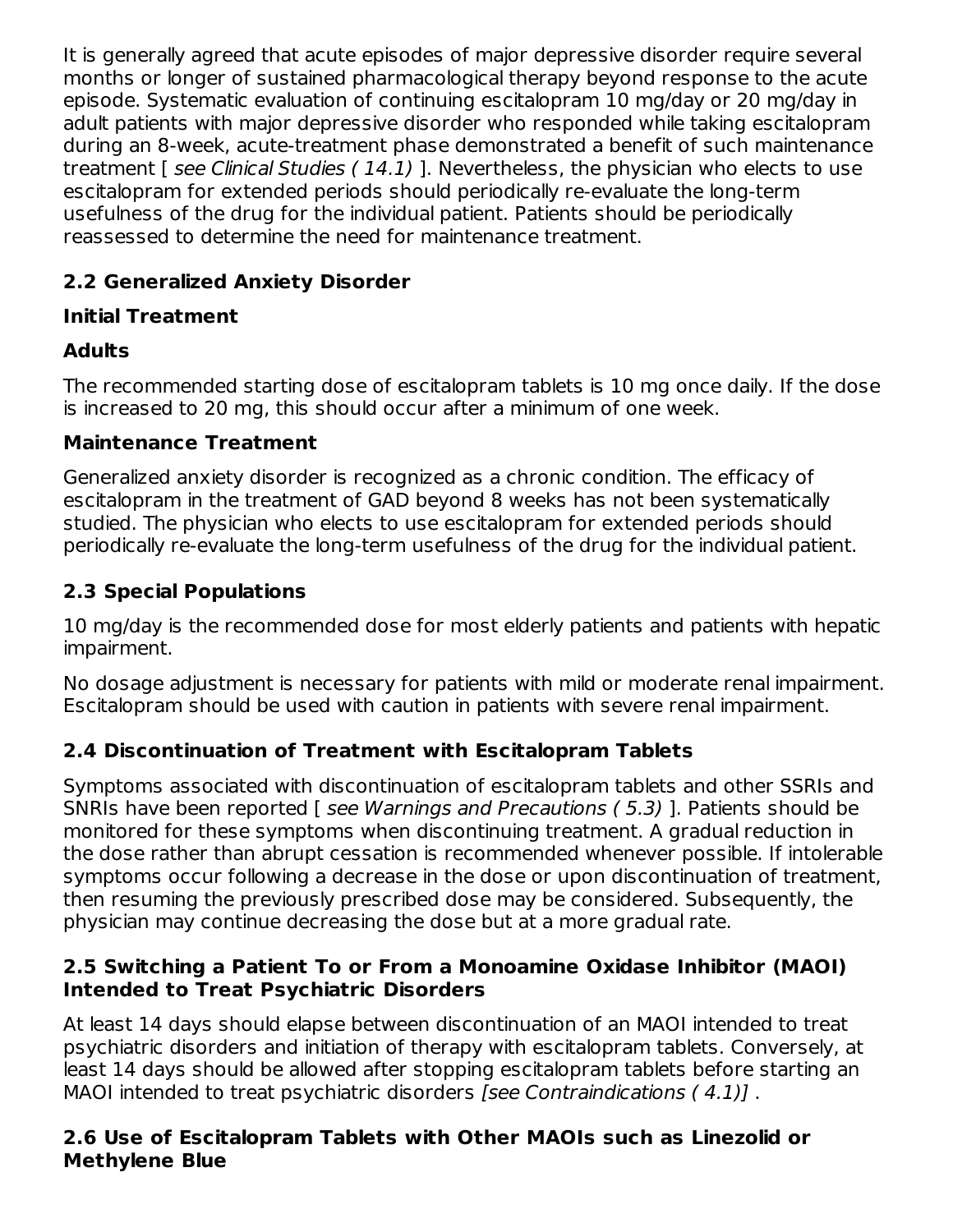Do not start escitalopram tablets in a patient who is being treated with linezolid or intravenous methylene blue because there is an increased risk of serotonin syndrome. In a patient who requires more urgent treatment of a psychiatric condition, other interventions, including hospitalization, should be considered [see Contraindications ( 4.1)] .

In some cases, a patient already receiving escitalopram tablets therapy may require urgent treatment with linezolid or intravenous methylene blue. If acceptable alternatives to linezolid or intravenous methylene blue treatment are not available and the potential benefits of linezolid or intravenous methylene blue treatment are judged to outweigh the risks of serotonin syndrome in a particular patient, escitalopram tablets should be stopped promptly, and linezolid or intravenous methylene blue can be administered. The patient should be monitored for symptoms of serotonin syndrome for 2 weeks or until 24 hours after the last dose of linezolid or intravenous methylene blue, whichever comes first. Therapy with escitalopram tablets may be resumed 24 hours after the last dose of linezolid or intravenous methylene blue [see Warnings and Precautions ( 5.2)] .

The risk of administering methylene blue by non-intravenous routes (such as oral tablets or by local injection) or in intravenous doses much lower than 1 mg/kg with escitalopram tablets is unclear. The clinician should, nevertheless, be aware of the possibility of emergent symptoms of serotonin syndrome with such use [see Warnings and Precautions ( 5.2)] .

# **3 DOSAGE FORMS AND STRENGTHS**

#### **3.1 Tablets**

Escitalopram tablets are available in strengths equivalent to 5 mg, 10 mg and 20 mg of escitalopram base as follows:

The 5 mg tablets: White, film coated, round, biconvex tablets debossed with IG on one side and 249 on other.

The 10 mg tablets: white, film coated, round, biconvex tablets debossed with I on the left side and G on the right side of the bisect and 250 on other.

The 20 mg tablets: White, film coated, round, biconvex tablets debossed with I on the left side and G on the right side of bisect and 251 on the other.

# **4 CONTRAINDICATIONS**

#### **4.1 Monoamine Oxidase Inhibitors (MAOIs)**

The use of MAOIs intended to treat psychiatric disorders with escitalopram tablets or within 14 days of stopping treatment with escitalopram tablets is contraindicated because of an increased risk of serotonin syndrome. The use of escitalopram tablets within 14 days of stopping an MAOI intended to treat psychiatric disorders is also contraindicated [see Dosage and Administration ( 2.5) and Warnings and Precautions (  $5.2)$ ].

Starting escitalopram tablets in a patient who is being treated with MAOIs such as linezolid or intravenous methylene blue is also contraindicated because of an increased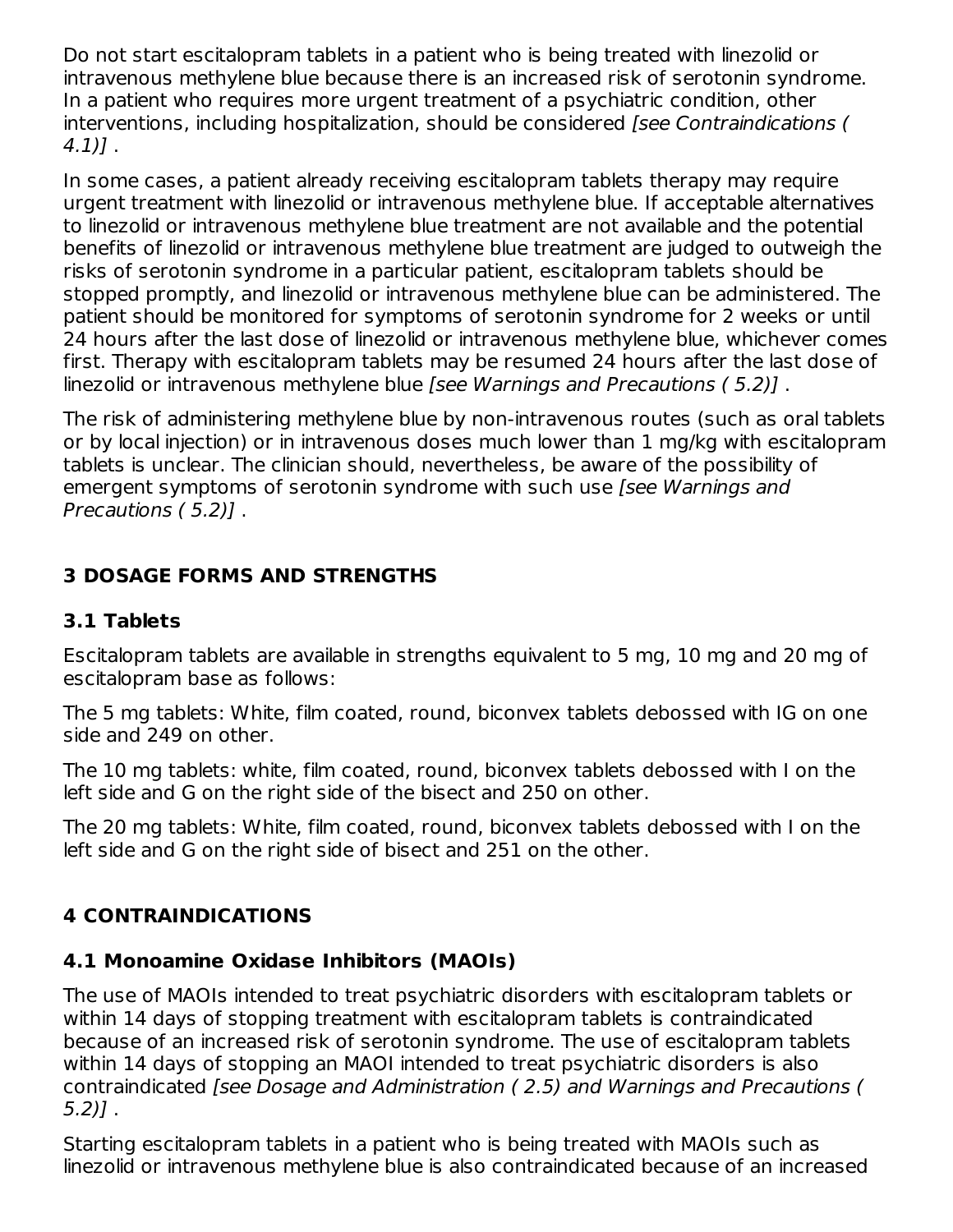risk of serotonin syndrome [see Dosage and Administration ( 2.6), and Warnings and Precautions ( 5.2)] .

# **4.2 Pimozide**

Concomitant use in patients taking pimozide is contraindicated [ see Drug Interactions ( 7.10) ].

# **4.3 Hypersensitivity to escitalopram or citalopram**

Escitalopram tablets are contraindicated in patients with a hypersensitivity to escitalopram or citalopram or any of the inactive ingredients in escitalopram tablets.

# **5 WARNINGS AND PRECAUTIONS**

# **5.1 Clinical Worsening and Suicide Risk**

Patients with major depressive disorder (MDD), both adult and pediatric, may experience worsening of their depression and/or the emergence of suicidal ideation and behavior (suicidality) or unusual changes in behavior, whether or not they are taking antidepressant medications, and this risk may persist until significant remission occurs. Suicide is a known risk of depression and certain other psychiatric disorders, and these disorders themselves are the strongest predictors of suicide. There has been a longstanding concern, however, that antidepressants may have a role in inducing worsening of depression and the emergence of suicidality in certain patients during the early phases of treatment. Pooled analyses of short-term placebo-controlled trials of antidepressant drugs (SSRIs and others) showed that these drugs increase the risk of suicidal thinking and behavior (suicidality) in children, adolescents, and young adults (ages 18 to 24) with major depressive disorder (MDD) and other psychiatric disorders. Short-term studies did not show an increase in the risk of suicidality with antidepressants compared to placebo in adults beyond age 24; there was a reduction with antidepressants compared to placebo in adults aged 65 and older.

The pooled analyses of placebo-controlled trials in children and adolescents with MDD, obsessive compulsive disorder (OCD), or other psychiatric disorders included a total of 24 short-term trials of nine antidepressant drugs in over 4,400 patients. The pooled analyses of placebo-controlled trials in adults with MDD or other psychiatric disorders included a total of 295 short-term trials (median duration of 2 months) of 11 antidepressant drugs in over 77,000 patients. There was considerable variation in risk of suicidality among drugs, but a tendency toward an increase in the younger patients for almost all drugs studied. There were differences in absolute risk of suicidality across the different indications, with the highest incidence in MDD. The risk differences (drug vs. placebo), however, were relatively stable within age strata and across indications. These risk differences (drug-placebo difference in the number of cases of suicidality per 1,000 patients treated) are provided in **Table 1**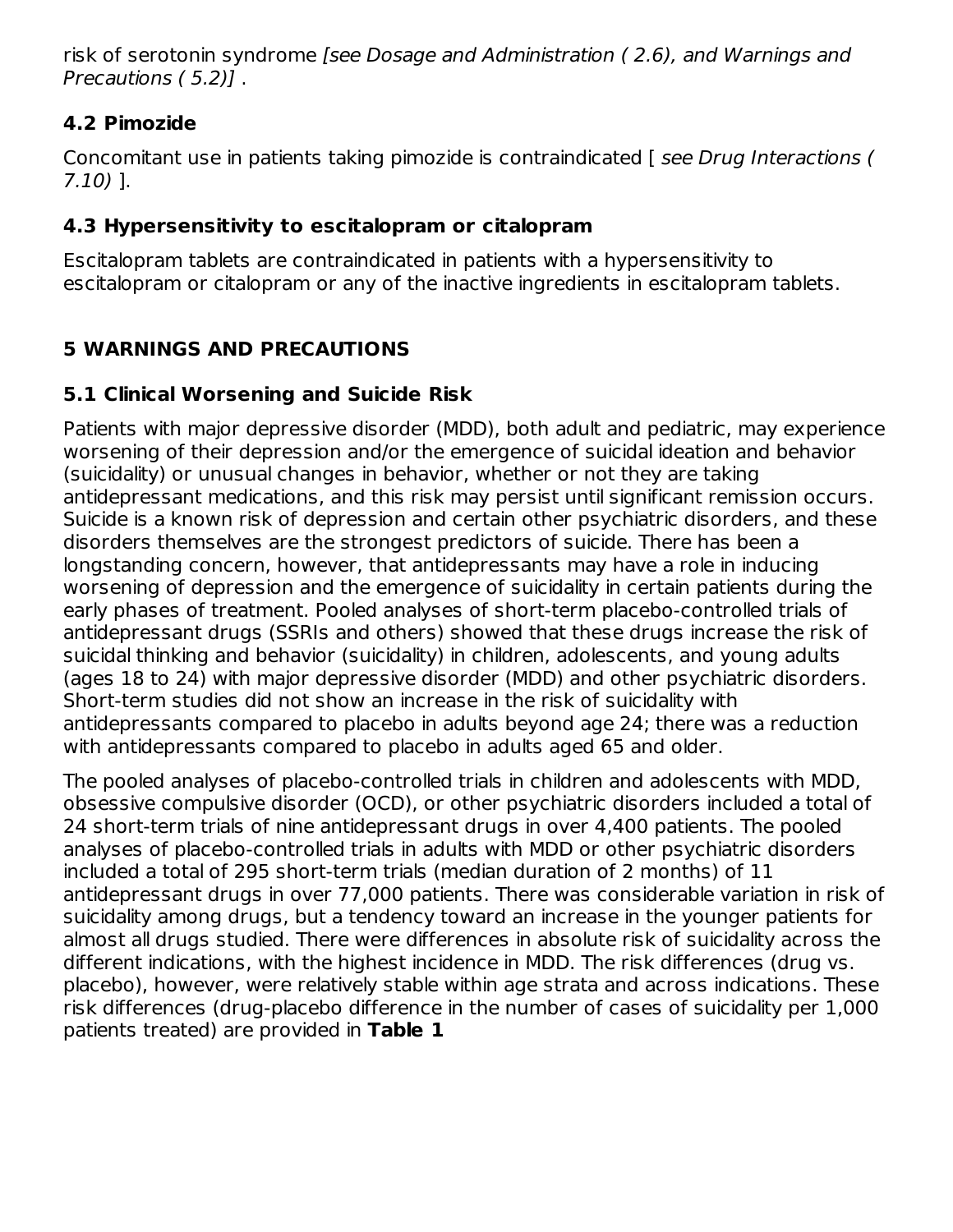|                  | <b>TABLE 1</b>                                                                                   |
|------------------|--------------------------------------------------------------------------------------------------|
| <b>Age Range</b> | Drug-Placebo Difference in Number<br>of Cases of Suicidality per 1000<br><b>Patients Treated</b> |
|                  | Increases Compared to Placebo                                                                    |
| < 18             | 14 additional cases                                                                              |
| $18 - 24$        | 5 additional cases                                                                               |
|                  | Decreases Compared to Placebo                                                                    |
| $25 - 64$        | 1 fewer case                                                                                     |
| $\geq 65$        | 6 fewer cases                                                                                    |
|                  |                                                                                                  |

No suicides occurred in any of the pediatric trials. There were suicides in the adult trials, but the number was not sufficient to reach any conclusion about drug effect on suicide.

It is unknown whether the suicidality risk extends to longer-term use, i.e., beyond several months. However, there is substantial evidence from placebo-controlled maintenance trials in adults with depression that the use of antidepressants can delay the recurrence of depression.

All patients being treated with antidepressants for any indication should be monitored appropriately and observed closely for clinical worsening, suicidality, and unusual changes in behavior, especially during the initial few months of a course of drug therapy, or at times of dose changes, either increases or decreases.

The following symptoms, anxiety, agitation, panic attacks, insomnia, irritability, hostility, aggressiveness, impulsivity, akathisia (psychomotor restlessness), hypomania, and mania, have been reported in adult and pediatric patients being treated with antidepressants for major depressive disorder as well as for other indications, both psychiatric and nonpsychiatric. Although a causal link between the emergence of such symptoms and either the worsening of depression and/or the emergence of suicidal impulses has not been established, there is concern that such symptoms may represent precursors to emerging suicidality.

Consideration should be given to changing the therapeutic regimen, including possibly discontinuing the medication, in patients whose depression is persistently worse, or who are experiencing emergent suicidality or symptoms that might be precursors to worsening depression or suicidality, especially if these symptoms are severe, abrupt in onset, or were not part of the patient's presenting symptoms.

If the decision has been made to discontinue treatment, medication should be tapered, as rapidly as is feasible, but with recognition that abrupt discontinuation can be associated with certain symptoms [ see Dosage and Administration ( 2.4) ].

Families and caregivers of patients being treated with antidepressants for major depressive disorder or other indications, both psychiatric and nonpsychiatric, should be alerted about the need to monitor patients for the emergence of agitation, irritability, unusual changes in behavior, and the other symptoms described above, as well as the emergence of suicidality, and to report such symptoms immediately to health care providers. Such monitoring should include daily observation by families and caregivers [ see also Patient Counseling Information ( 17.1) ]. Prescriptions for escitalopram should be written for the smallest quantity of tablets consistent with good patient management,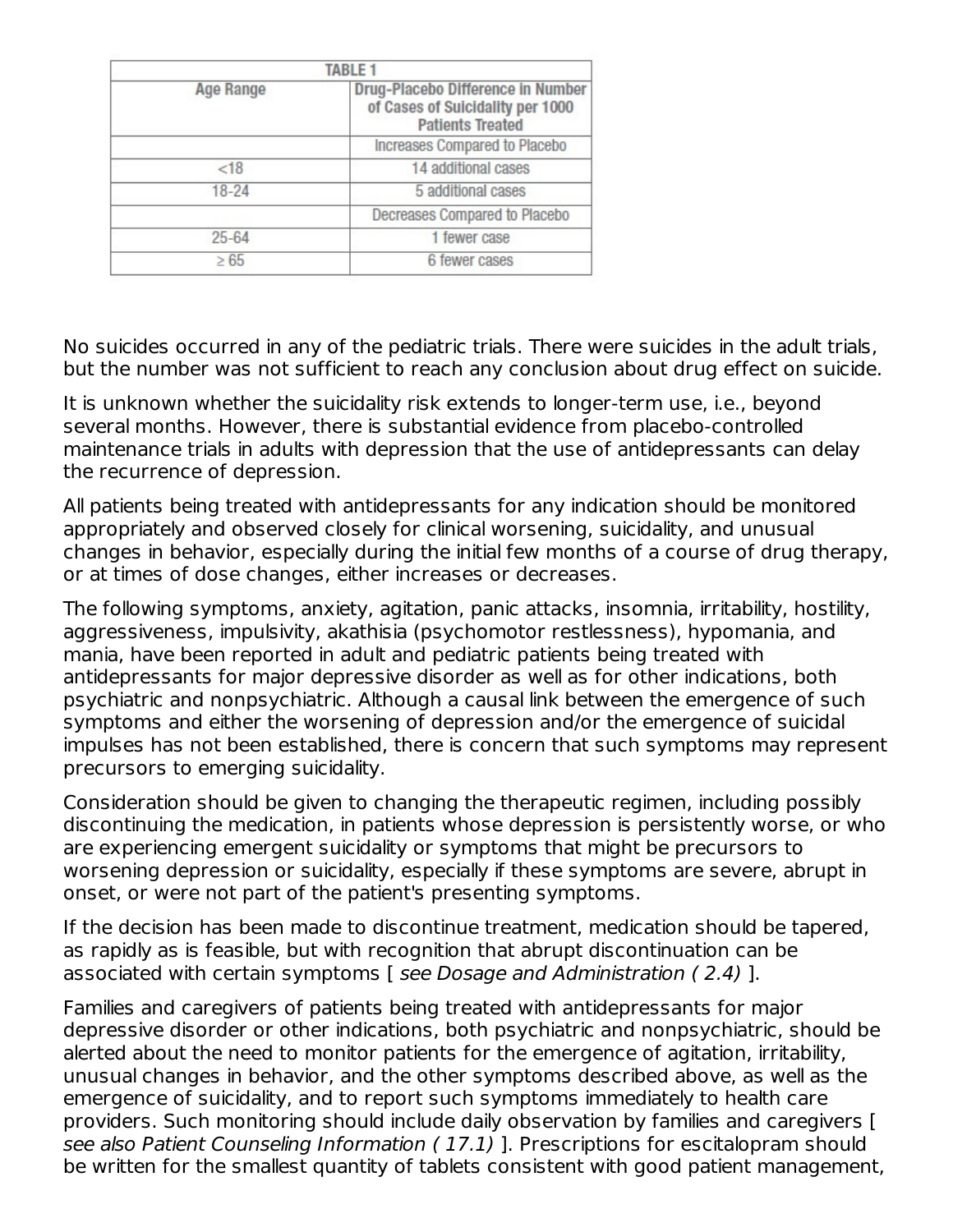in order to reduce the risk of overdose.

#### **Screening Patients for Bipolar Disorder**

A major depressive episode may be the initial presentation of bipolar disorder. It is generally believed (though not established in controlled trials) that treating such an episode with an antidepressant alone may increase the likelihood of precipitation of a mixed/manic episode in patients at risk for bipolar disorder. Whether any of the symptoms described above represent such a conversion is unknown. However, prior to initiating treatment with an antidepressant, patients with depressive symptoms should be adequately screened to determine if they are at risk for bipolar disorder; such screening should include a detailed psychiatric history, including a family history of suicide, bipolar disorder, and depression. It should be noted that escitalopram is not approved for use in treating bipolar depression.

# **5.2 Serotonin Syndrome**

The development of a potentially life-threatening serotonin syndrome has been reported with SNRIs and SSRIs, including escitalopram alone but particularly with concomitant use of other serotonergic drugs (including triptans, tricyclic antidepressants, fentanyl, lithium, tramadol, tryptophan, buspirone, amphetamines, and St. John's Wort) and with drugs that impair metabolism of serotonin (in particular, MAOIs, both those intended to treat psychiatric disorders and also others, such as linezolid and intravenous methylene blue).

Serotonin syndrome symptoms may include mental status changes (e.g., agitation, hallucinations, delirium, and coma), autonomic instability (e.g., tachycardia, labile blood pressure, dizziness, diaphoresis, flushing, hyperthermia), neuromuscular symptoms (e.g., tremor, rigidity, myoclonus, hyperreflexia, incoordination) seizures, and/or gastrointestinal symptoms (e.g., nausea, vomiting, diarrhea). Patients should be monitored for the emergence of serotonin syndrome.

The concomitant use of escitalopram with MAOIs intended to treat psychiatric disorders is contraindicated. Escitalopram should also not be started in a patient who is being treated with MAOIs such as linezolid or intravenous methylene blue. All reports with methylene blue that provided information on the route of administration involved intravenous administration in the dose range of 1 mg/kg to 8 mg/kg. No reports involved the administration of methylene blue by other routes (such as oral tablets or local tissue injection) or at lower doses. There may be circumstances when it is necessary to initiate treatment with an MAOI such as linezolid or intravenous methylene blue in a patient taking escitalopram. Escitalopram should be discontinued before initiating treatment with the MAOI [see Contraindications ( 4.1) and Dosage and Administration ( 2.5 and 2.6)] .

If concomitant use of escitalopram with other serotonergic drugs including, triptans, tricyclic antidepressants, fentanyl, lithium, tramadol, buspirone, tryptophan, amphetamine and St. John's Wort is clinically warranted, patients should be made aware of a potential increased risk for serotonin syndrome, particularly during treatment initiation and dose increases.

Treatment with escitalopram and any concomitant serotonergic agents, should be discontinued immediately if the above events occur and supportive symptomatic treatment should be initiated.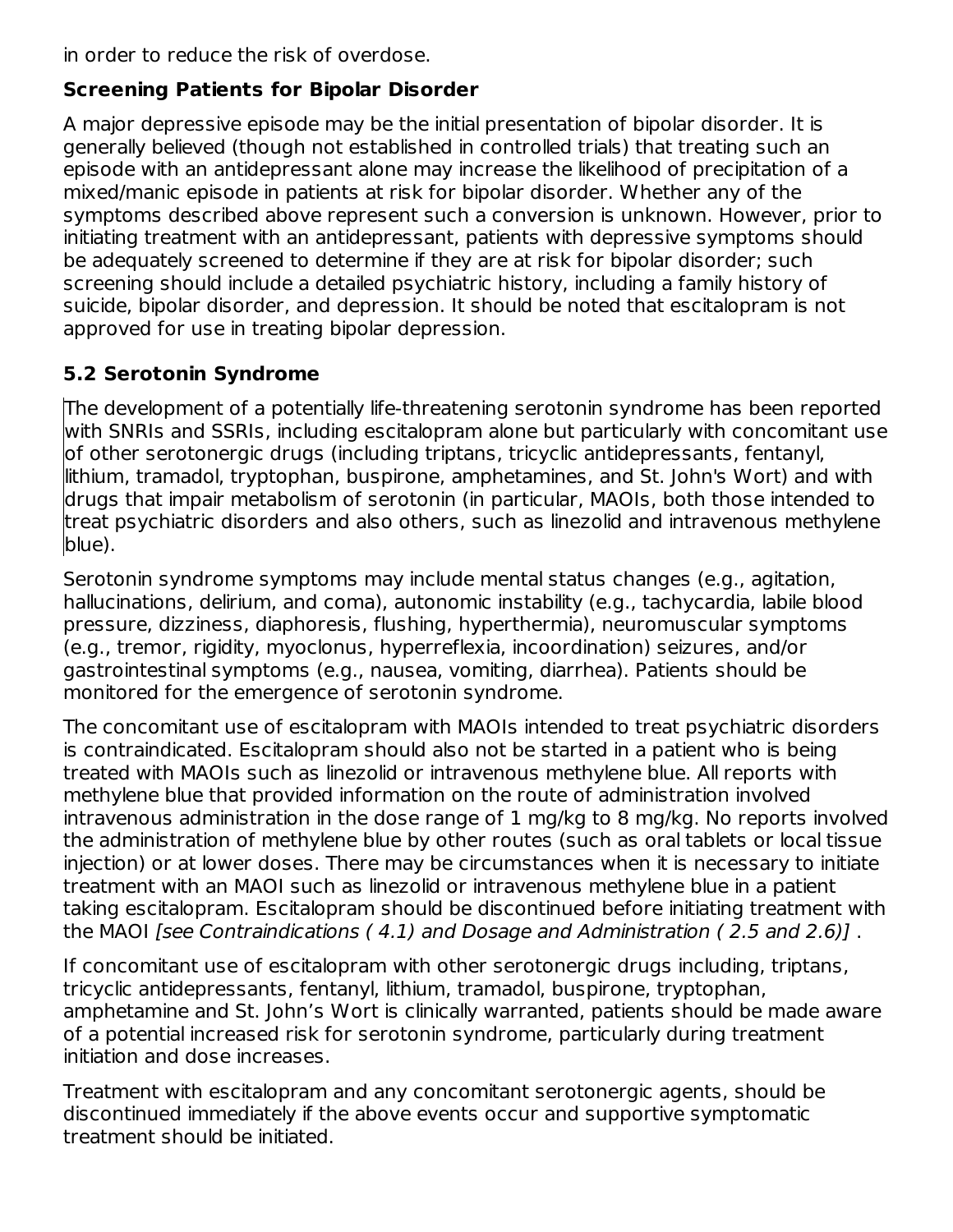# **5.3 Discontinuation of Treatment with Escitalopram Tablets**

During marketing of escitalopram tablets and other SSRIs and SNRIs (serotonin and norepinephrine reuptake inhibitors), there have been spontaneous reports of adverse events occurring upon discontinuation of these drugs, particularly when abrupt, including the following: dysphoric mood, irritability, agitation, dizziness, sensory disturbances (e.g., paresthesias such as electric shock sensations), anxiety, confusion, headache, lethargy, emotional lability, insomnia, and hypomania. While these events are generally self-limiting, there have been reports of serious discontinuation symptoms.

Patients should be monitored for these symptoms when discontinuing treatment with escitalopram tablets. A gradual reduction in the dose rather than abrupt cessation is recommended whenever possible. If intolerable symptoms occur following a decrease in the dose or upon discontinuation of treatment, then resuming the previously prescribed dose may be considered. Subsequently, the physician may continue decreasing the dose but at a more gradual rate [ see Dosage and Administration ( 2.4) ].

# **5.4 Seizures**

Although anticonvulsant effects of racemic citalopram have been observed in animal studies, escitalopram has not been systematically evaluated in patients with a seizure disorder. These patients were excluded from clinical studies during the product's premarketing testing. In clinical trials of escitalopram, cases of convulsion have been reported in association with escitalopram treatment. Like other drugs effective in the treatment of major depressive disorder, escitalopram should be introduced with care in patients with a history of seizure disorder.

# **5.5 Activation of Mania/Hypomania**

In placebo-controlled trials of escitalopram in major depressive disorder, activation of mania/hypomania was reported in one (0.1%) of 715 patients treated with escitalopram and in none of the 592 patients treated with placebo. One additional case of hypomania has been reported in association with escitalopram treatment. Activation of mania/hypomania has also been reported in a small proportion of patients with major affective disorders treated with racemic citalopram and other marketed drugs effective in the treatment of major depressive disorder. As with all drugs effective in the treatment of major depressive disorder, escitalopram should be used cautiously in patients with a history of mania.

# **5.6 Hyponatremia**

Hyponatremia may occur as a result of treatment with SSRIs and SNRIs, including escitalopram. In many cases, this hyponatremia appears to be the result of the syndrome of inappropriate antidiuretic hormone secretion (SIADH), and was reversible when escitalopram was discontinued. Cases with serum sodium lower than 110 mmol/L have been reported. Elderly patients may be at greater risk of developing hyponatremia with SSRIs and SNRIs. Also, patients taking diuretics or who are otherwise volume depleted may be at greater risk [ see Geriatric Use ( 8.5) ]. Discontinuation of escitalopram should be considered in patients with symptomatic hyponatremia and appropriate medical intervention should be instituted.

Signs and symptoms of hyponatremia include headache, difficulty concentrating, memory impairment, confusion, weakness, and unsteadiness, which may lead to falls.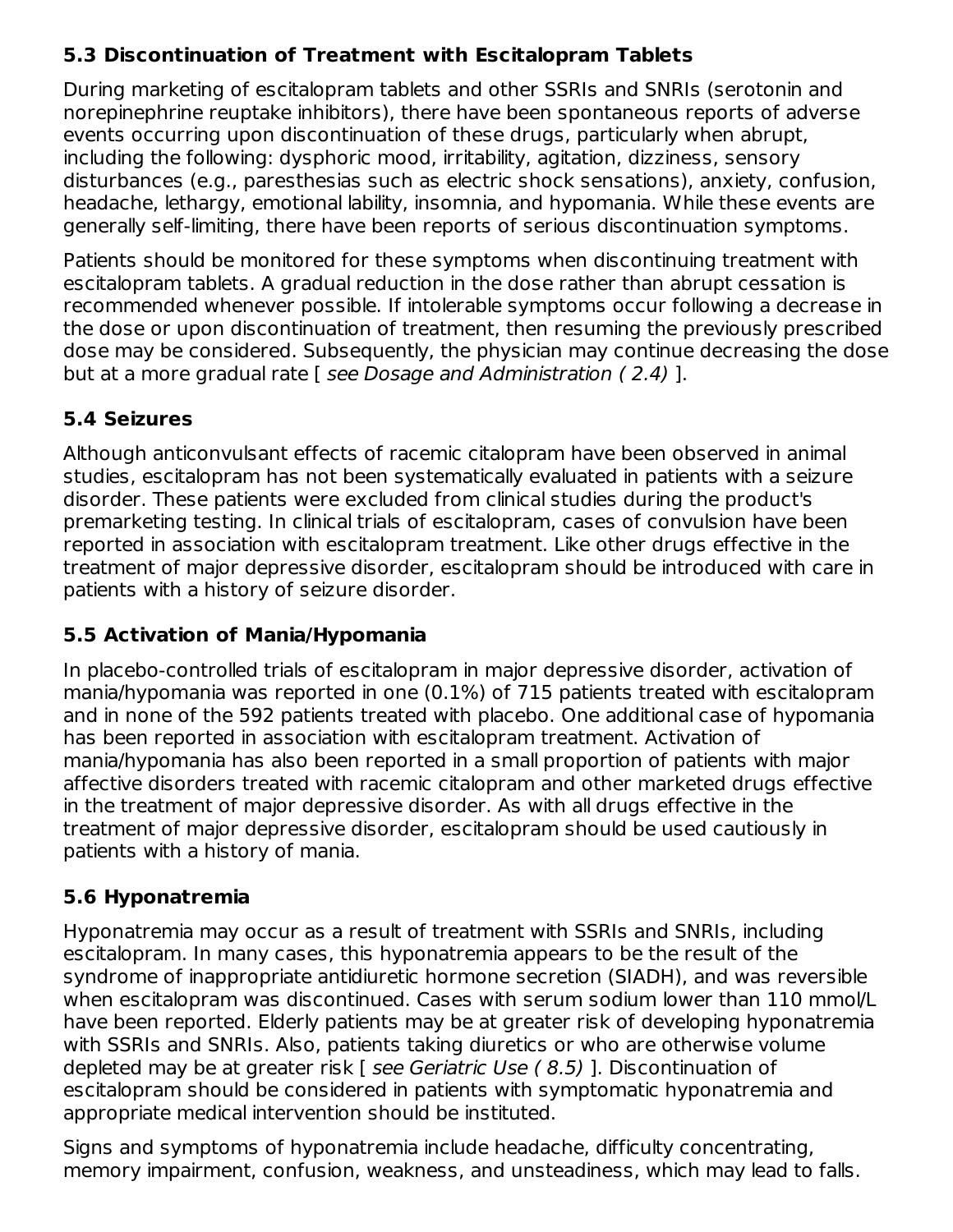Signs and symptoms associated with more severe and/or acute cases have included hallucination, syncope, seizure, coma, respiratory arrest, and death.

# **5.7 Abnormal Bleeding**

SSRIs and SNRIs, including escitalopram, may increase the risk of bleeding events. Concomitant use of aspirin, nonsteroidal anti-inflammatory drugs, warfarin, and other anticoagulants may add to the risk. Case reports and epidemiological studies (casecontrol and cohort design) have demonstrated an association between use of drugs that interfere with serotonin reuptake and the occurrence of gastrointestinal bleeding. Bleeding events related to SSRIs and SNRIs use have ranged from ecchymoses, hematomas, epistaxis, and petechiae to life-threatening hemorrhages.

Patients should be cautioned about the risk of bleeding associated with the concomitant use of escitalopram and NSAIDs, aspirin, or other drugs that affect coagulation.

# **5.8 Interference with Cognitive and Motor Performance**

In a study in normal volunteers, escitalopram 10 mg/day did not produce impairment of intellectual function or psychomotor performance. Because any psychoactive drug may impair judgment, thinking, or motor skills, however, patients should be cautioned about operating hazardous machinery, including automobiles, until they are reasonably certain that escitalopram therapy does not affect their ability to engage in such activities.

# **5.9 Angle Closure Glaucoma**

Angle-Closure Glaucoma: The pupillary dilation that occurs following use of many antidepressant drugs including escitalopram tablets may trigger an angle closure attack in a patient with anatomically narrow angles who does not have a patent iridectomy.

# **5.10 Use in Patients with Concomitant Illness**

Clinical experience with escitalopram in patients with certain concomitant systemic illnesses is limited. Caution is advisable in using escitalopram in patients with diseases or conditions that produce altered metabolism or hemodynamic responses.

Escitalopram has not been systematically evaluated in patients with a recent history of myocardial infarction or unstable heart disease. Patients with these diagnoses were generally excluded from clinical studies during the product's premarketing testing.

In subjects with hepatic impairment, clearance of racemic citalopram was decreased and plasma concentrations were increased. The recommended dose of escitalopram in hepatically impaired patients is 10 mg/day [ see Dosage and Administration ( 2.3) ].

Because escitalopram is extensively metabolized, excretion of unchanged drug in urine is a minor route of elimination. Until adequate numbers of patients with severe renal impairment have been evaluated during chronic treatment with escitalopram, however, it should be used with caution in such patients [ see Dosage and Administration ( 2.3) ].

# **6 ADVERSE REACTIONS**

# **6.1 Clinical Trials Experience**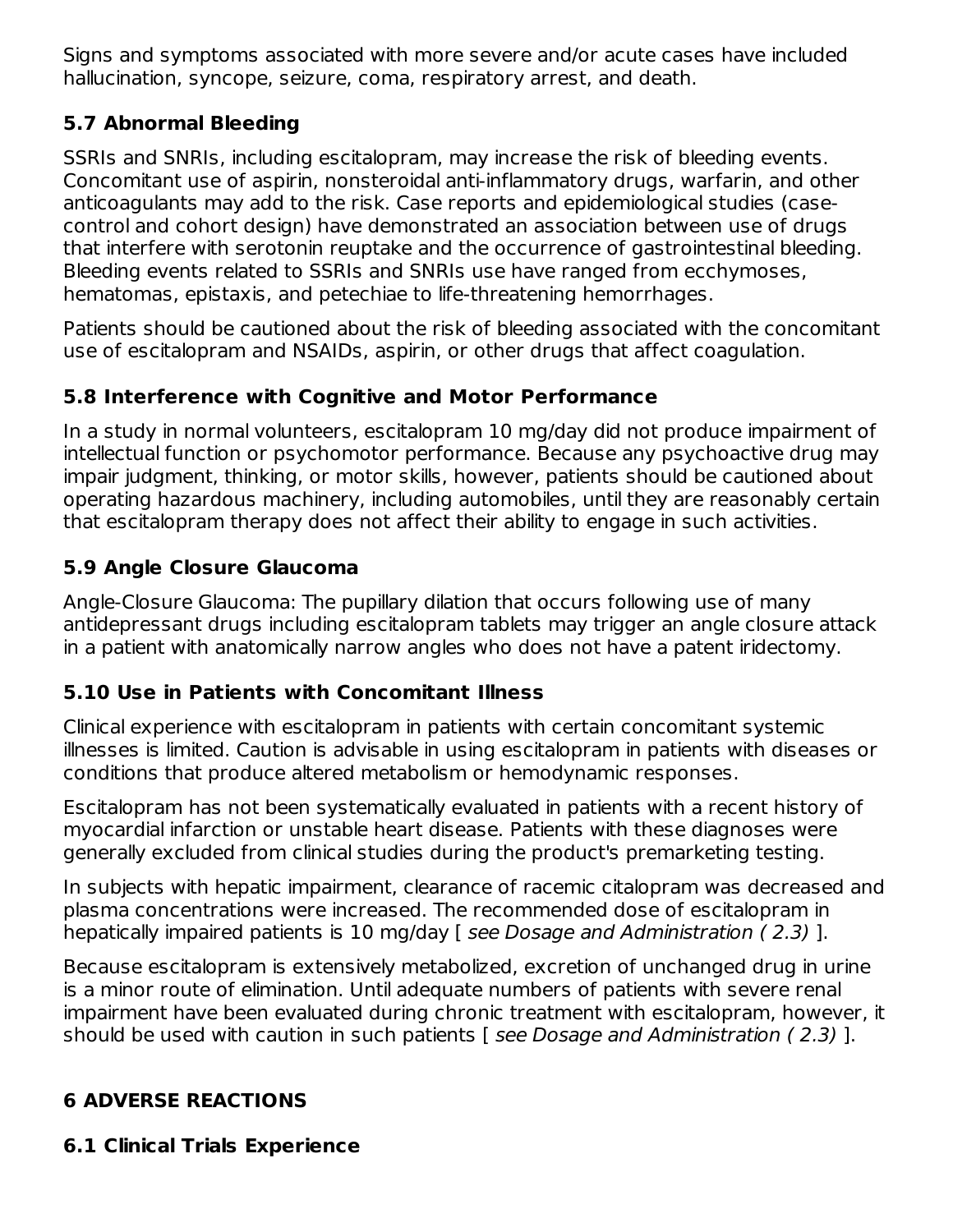Because clinical studies are conducted under widely varying conditions, adverse reaction rates observed in the clinical studies of a drug cannot be directly compared to rates in the clinical studies of another drug and may not reflect the rates observed in practice.

# **Clinical Trial Data Sources**

# **Pediatrics (6 to 17 years)**

Adverse events were collected in 576 pediatric patients (286 escitalopram, 290 placebo) with major depressive disorder in double-blind placebo-controlled studies. Safety and effectiveness of escitalopram in pediatric patients less than 12 years of age has not been established.

# **Adults**

Adverse events information for escitalopram was collected from 715 patients with major depressive disorder who were exposed to escitalopram and from 592 patients who were exposed to placebo in double-blind, placebo-controlled trials. An additional 284 patients with major depressive disorder were newly exposed to escitalopram in openlabel trials. The adverse event information for escitalopram in patients with GAD was collected from 429 patients exposed to escitalopram and from 427 patients exposed to placebo in double-blind, placebo-controlled trials.

Adverse events during exposure were obtained primarily by general inquiry and recorded by clinical investigators using terminology of their own choosing. Consequently, it is not possible to provide a meaningful estimate of the proportion of individuals experiencing adverse events without first grouping similar types of events into a smaller number of standardized event categories. In the tables and tabulations that follow, standard World Health Organization (WHO) terminology has been used to classify reported adverse events.

The stated frequencies of adverse reactions represent the proportion of individuals who experienced, at least once, a treatment- emergent adverse event of the type listed. An event was considered treatment-emergent if it occurred for the first time or worsened while receiving therapy following baseline evaluation.

# **Adverse Events Associated with Discontinuation of Treatment**

# **Major Depressive Disorder**

# **Pediatrics (6 to 17 years)**

Adverse events were associated with discontinuation of 3.5% of 286 patients receiving escitalopram and 1% of 290 patients receiving placebo. The most common adverse event (incidence at least 1% for escitalopram and greater than placebo) associated with discontinuation was insomnia (1% escitalopram, 0% placebo).

# **Adults**

Among the 715 depressed patients who received escitalopram in placebo-controlled trials, 6% discontinued treatment due to an adverse event, as compared to 2% of 592 patients receiving placebo. In two fixed-dose studies, the rate of discontinuation for adverse events in patients receiving 10 mg/day escitalopram was not significantly different from the rate of discontinuation for adverse events in patients receiving placebo. The rate of discontinuation for adverse events in patients assigned to a fixed dose of 20 mg/day escitalopram was 10%, which was significantly different from the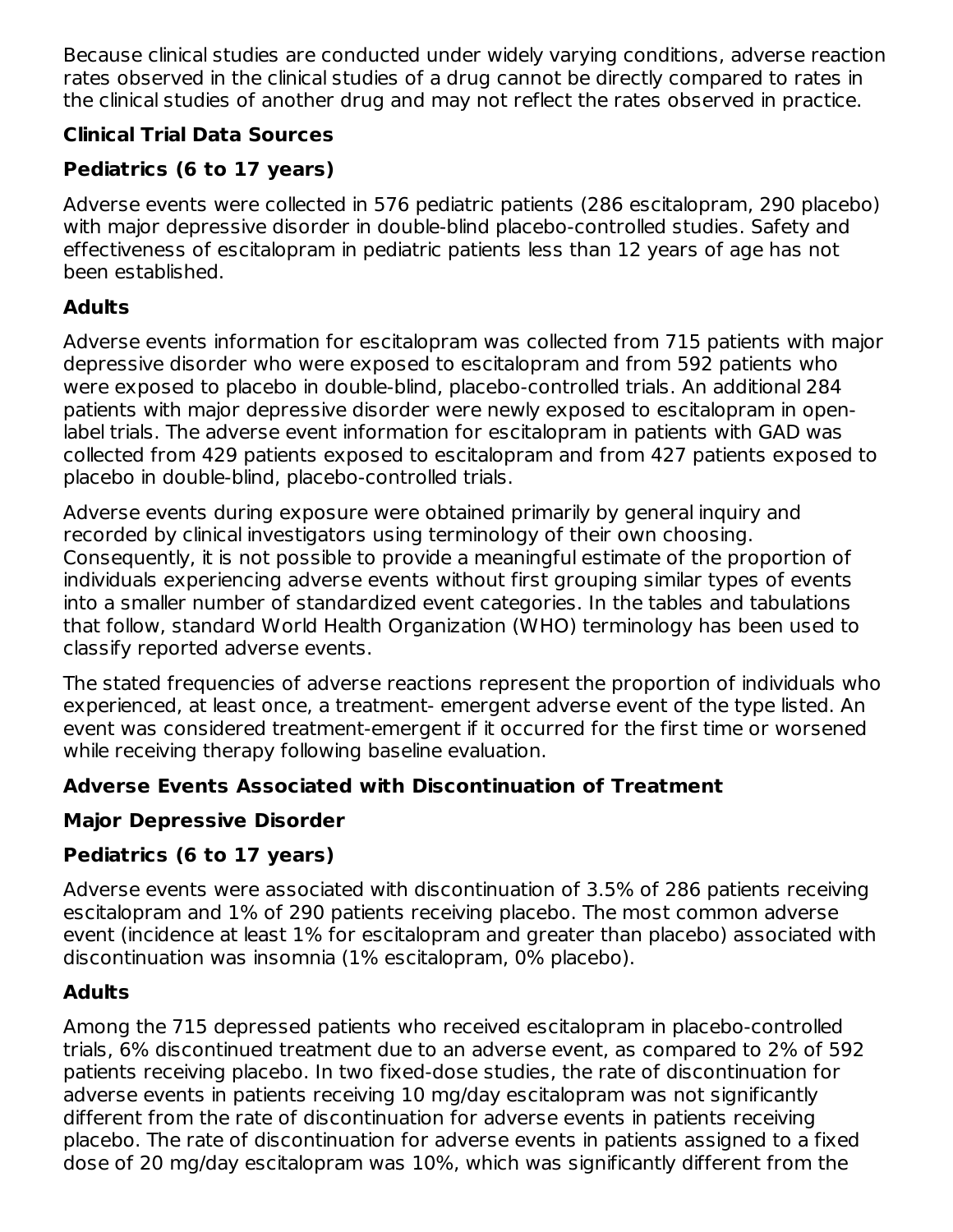rate of discontinuation for adverse events in patients receiving 10 mg/day escitalopram (4%) and placebo (3%). Adverse events that were associated with the discontinuation of at least 1% of patients treated with escitalopram and for which the rate was at least twice that of placebo, were nausea (2%) and ejaculation disorder (2% of male patients).

### **Generalized Anxiety Disorder**

# **Adults**

Among the 429 GAD patients who received escitalopram 10 mg to 20 mg/day in placebo-controlled trials, 8% discontinued treatment due to an adverse event, as compared to 4% of 427 patients receiving placebo. Adverse events that were associated with the discontinuation of at least 1% of patients treated with escitalopram and for which the rate was at least twice the placebo rate, were nausea (2%), insomnia (1%), and fatigue (1%).

# **Incidence of Adverse Reactions in Placebo-Controlled Clinical Trials**

# **Major Depressive Disorder**

# **Pediatrics (6 to 17 years)**

The overall profile of adverse reactions in pediatric patients was generally similar to that seen in adult studies, as shown in Table 2. However, the following adverse reactions (excluding those which appear in Table 2 and those for which the coded terms were uninformative or misleading) were reported at an incidence of at least 2% for escitalopram and greater than placebo: back pain, urinary tract infection, vomiting, and nasal congestion.

# **Adults**

The most commonly observed adverse reactions in escitalopram patients (incidence of approximately 5% or greater and approximately twice the incidence in placebo patients) were insomnia, ejaculation disorder (primarily ejaculatory delay), nausea, sweating increased, fatigue, and somnolence.

Table 2 enumerates the incidence, rounded to the nearest percent, of treatmentemergent adverse events that occurred among 715 depressed patients who received escitalopram at doses ranging from 10 mg/day to 20 mg/day in placebo-controlled trials. Events included are those occurring in 2% or more of patients treated with escitalopram and for which the incidence in patients treated with escitalopram was greater than the incidence in placebo-treated patients.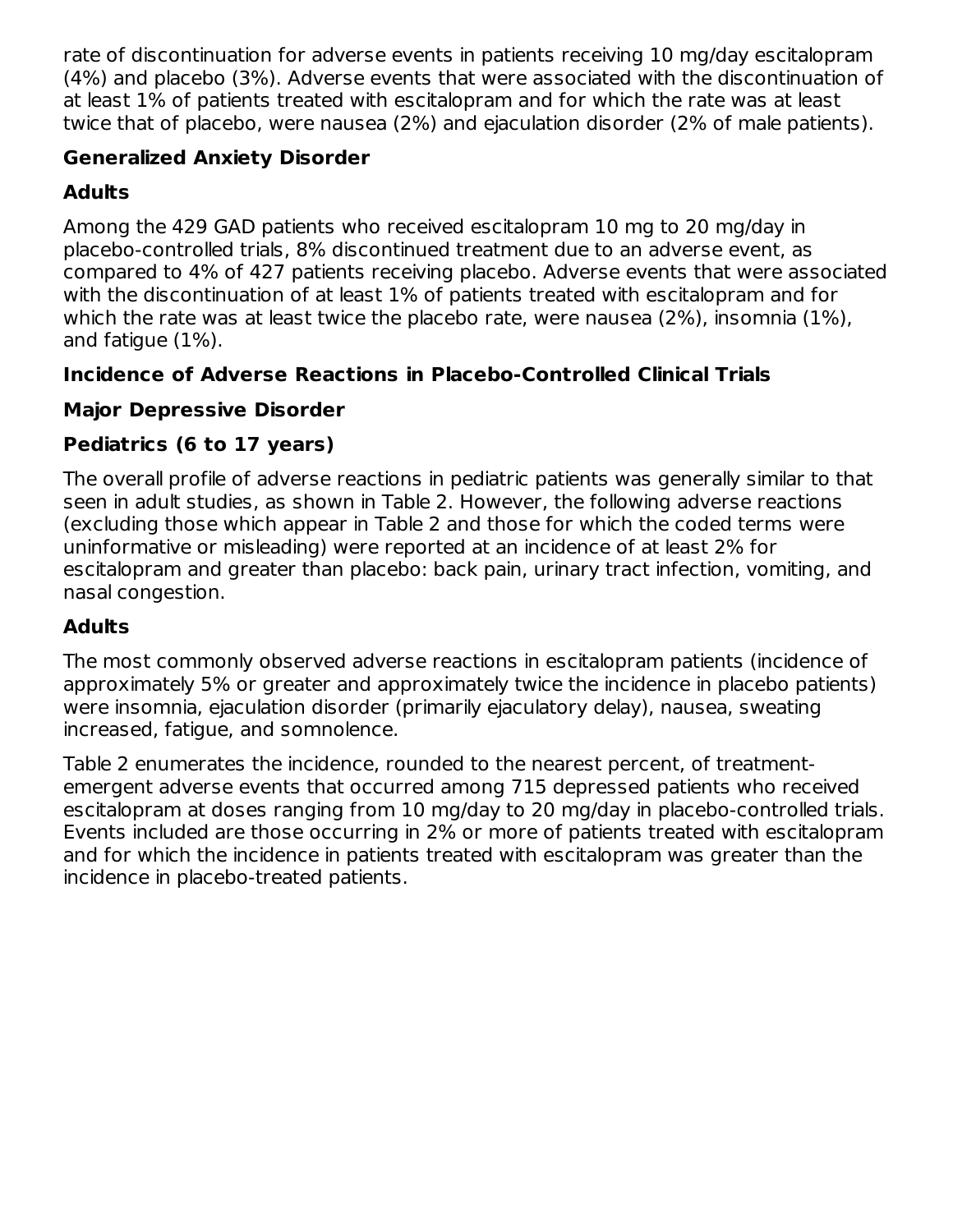| <b>TABLE 2</b>                                                                                                                   |                            |                            |  |  |  |
|----------------------------------------------------------------------------------------------------------------------------------|----------------------------|----------------------------|--|--|--|
| Treatment-Emergent Adverse Reactions observed with a frequency of ≥ 2% and greater than<br>placebo for Major Depressive Disorder |                            |                            |  |  |  |
| <b>Adverse Reaction</b>                                                                                                          | Placebo<br>Escitalopram    |                            |  |  |  |
|                                                                                                                                  | $(N=715)$<br>$\frac{9}{6}$ | $(N=592)$<br>$\frac{9}{6}$ |  |  |  |
| <b>Autonomic Nervous System Disorders</b>                                                                                        |                            |                            |  |  |  |
| Dry Mouth                                                                                                                        | 6%                         | 5%                         |  |  |  |
| Sweating Increased                                                                                                               | 5%                         | 2%                         |  |  |  |
| Central & Peripheral Nervous System Disorders                                                                                    |                            |                            |  |  |  |
| <b>Dizziness</b>                                                                                                                 | 5%                         | 3%                         |  |  |  |
| <b>Gastrointestinal Disorders</b>                                                                                                |                            |                            |  |  |  |
| Nausea                                                                                                                           | 15%                        | 7%                         |  |  |  |
| <b>Diarrhea</b>                                                                                                                  | 8%                         | 5%                         |  |  |  |
| Constipation                                                                                                                     | 3%                         | 1%                         |  |  |  |
| Indigestion                                                                                                                      | 3%                         | 1%                         |  |  |  |
| <b>Abdominal Pain</b>                                                                                                            | 2%                         | 1%                         |  |  |  |
| General                                                                                                                          |                            |                            |  |  |  |
| Influenza-like Symptoms                                                                                                          | 5%                         | 4%                         |  |  |  |
| Fatigue                                                                                                                          | 5%                         | 2%                         |  |  |  |
| <b>Psychiatric Disorders</b>                                                                                                     |                            |                            |  |  |  |
| Insomnia                                                                                                                         | 9%                         | 4%                         |  |  |  |
| Somnolence                                                                                                                       | 6%                         | 2%                         |  |  |  |
| Appetite Decreased                                                                                                               | 3%                         | 1%                         |  |  |  |
| <b>Libido Decreased</b>                                                                                                          | 3%                         | 1%                         |  |  |  |
| <b>Respiratory System Disorders</b>                                                                                              |                            |                            |  |  |  |
| <b>Rhinitis</b>                                                                                                                  | 5%                         | 4%                         |  |  |  |
| Sinusitis                                                                                                                        | 3%                         | 2%                         |  |  |  |
| Urogenital                                                                                                                       |                            |                            |  |  |  |
| Ejaculation Disorder <sup>1,2</sup>                                                                                              | 9%                         | $< 1\%$                    |  |  |  |
| Impotence <sup>2</sup>                                                                                                           | 3%                         | $< 1\%$                    |  |  |  |
| Anorgasmia3                                                                                                                      | 2%                         | $< 1\%$                    |  |  |  |

1Primarily ejaculatory delay.

2Denominator used was for males only (N=225 escitalopram; N=188 placebo).

3Denominator used was for females only (N=490 escitalopram; N=404 placebo).

#### **Generalized Anxiety Disorder**

#### **Adults**

The most commonly observed adverse reactions in escitalopram patients (incidence of approximately 5% or greater and approximately twice the incidence in placebo patients) were nausea, ejaculation disorder (primarily ejaculatory delay), insomnia, fatigue, decreased libido, and anorgasmia.

**Table 3** enumerates the incidence, rounded to the nearest percent of treatmentemergent adverse events that occurred among 429 GAD patients who received escitalopram 10 to 20 mg/day in placebo-controlled trials. Events included are those occurring in 2% or more of patients treated with escitalopram and for which the incidence in patients treated with escitalopram was greater than the incidence in placebo-treated patients.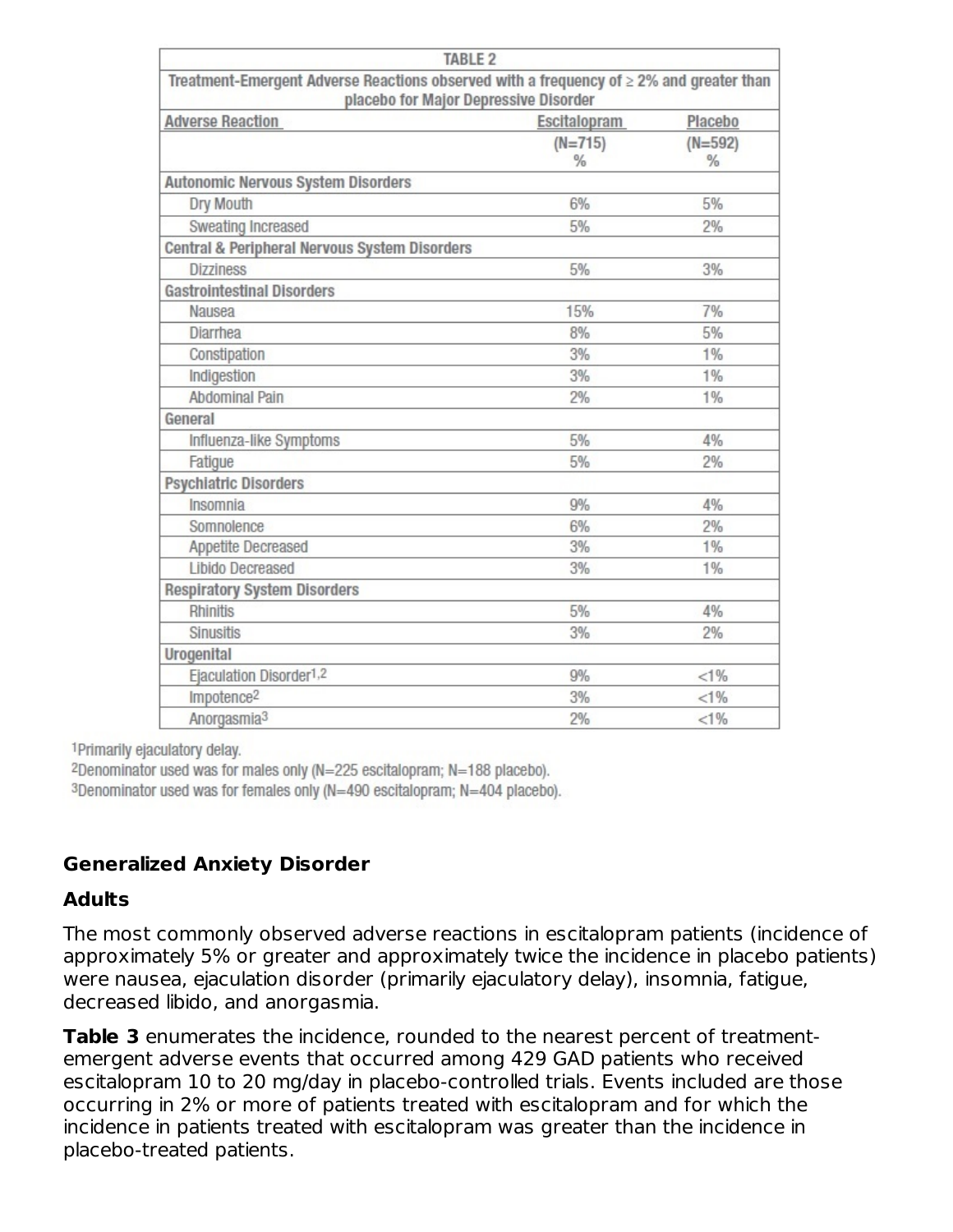| <b>TABLE 3</b>                                                                                                                      |              |           |
|-------------------------------------------------------------------------------------------------------------------------------------|--------------|-----------|
| Treatment-Emergent Adverse Reactions observed with a frequency of ≥ 2% and greater than<br>placebo for Generalized Anxiety Disorder |              |           |
| <b>Adverse Reactions</b>                                                                                                            | Escitalopram | Placebo   |
|                                                                                                                                     | $(N=429)$    | $(N=427)$ |
|                                                                                                                                     | %            | %         |
| <b>Autonomic Nervous System Disorders</b>                                                                                           |              |           |
| Dry Mouth                                                                                                                           | 9%           | 5%        |
| Sweating Increased                                                                                                                  | 4%           | 1%        |
| Central & Peripheral Nervous System Disorders                                                                                       |              |           |
| Headache                                                                                                                            | 24%          | 17%       |
| Paresthesia                                                                                                                         | 2%           | 1%        |
| <b>Gastrointestinal Disorders</b>                                                                                                   |              |           |
| Nausea                                                                                                                              | 18%          | 8%        |
| <b>Diarrhea</b>                                                                                                                     | 8%           | 6%        |
| Constipation                                                                                                                        | 5%           | 4%        |
| Indigestion                                                                                                                         | 3%           | 2%        |
| Vomiting                                                                                                                            | 3%           | 1%        |
| <b>Abdominal Pain</b>                                                                                                               | 2%           | 1%        |
| Flatulence                                                                                                                          | 2%           | 1%        |
| Toothache                                                                                                                           | 2%           | 0%        |
| General                                                                                                                             |              |           |
| Fatigue                                                                                                                             | 8%           | 2%        |
| Influenza-like Symptoms                                                                                                             | 5%           | 4%        |
| Musculoskeletal System Disorder                                                                                                     |              |           |
| Neck/Shoulder Pain                                                                                                                  | 3%           | 1%        |
| <b>Psychiatric Disorders</b>                                                                                                        |              |           |
| Somnolence                                                                                                                          | 13%          | 7%        |
| Insomnia                                                                                                                            | 12%          | 6%        |
| Libido Decreased                                                                                                                    | 7%           | 2%        |
| <b>Dreaming Abnormal</b>                                                                                                            | 3%           | 2%        |
| Appetite Decreased                                                                                                                  | 3%           | 1%        |
| Lethargy                                                                                                                            | 3%           | 1%        |
| <b>Respiratory System Disorders</b>                                                                                                 |              |           |
| Yawning                                                                                                                             | 2%           | 1%        |
| Urogenital                                                                                                                          |              |           |
| Ejaculation Disorder <sup>1,2</sup>                                                                                                 | 14%          | 2%        |
| Anorgasmia3                                                                                                                         | 6%           | $< 1\%$   |
| <b>Menstrual Disorder</b>                                                                                                           | 2%           | 1%        |

<sup>1</sup> Primarily ejaculatory delay.

2 Denominator used was for males only (N=182 escitalopram; N=195 placebo).

3 Denominator used was for females only (N=247 escitalopram; N=232 placebo).

#### **Dose Dependency of Adverse Reactions**

The potential dose dependency of common adverse reactions (defined as an incidence rate of ≥5% in either the 10 mg or 20 mg escitalopram groups) was examined on the basis of the combined incidence of adverse reactions in two fixed-dose trials. The overall incidence rates of adverse events in 10 mg escitalopram-treated patients (66%) was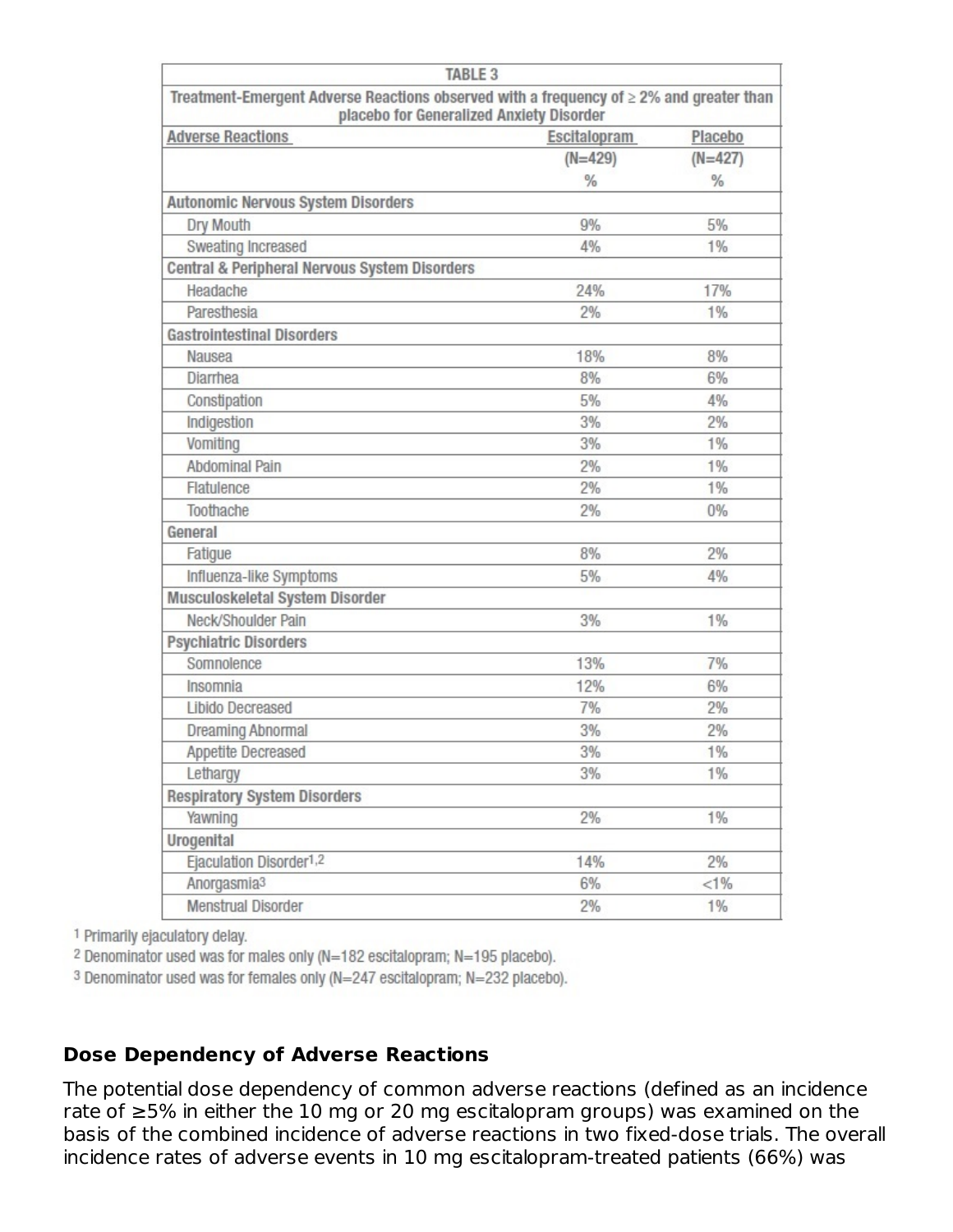similar to that of the placebo-treated patients (61%), while the incidence rate in 20 mg/day escitalopram-treated patients was greater (86%). Table 4 shows common adverse reactions that occurred in the 20 mg/day escitalopram group with an incidence that was approximately twice that of the 10 mg/day escitalopram group and approximately twice that of the placebo group.

| <b>TABLE 4</b>                                                                             |           |              |              |  |
|--------------------------------------------------------------------------------------------|-----------|--------------|--------------|--|
| Incidence of Common Adverse Reactions in Patients with Major Depressive<br><b>Disorder</b> |           |              |              |  |
| <b>Adverse Reaction</b><br>Placebo<br>20 mg/day<br>10 mg/day                               |           |              |              |  |
|                                                                                            | $(N=311)$ | Escitalopram | Escitalopram |  |
|                                                                                            |           | $(N=310)$    | $(N=125)$    |  |
| Insomnia                                                                                   | 4%        | 7%           | 14%          |  |
| <b>Diarrhea</b>                                                                            | 5%        | 6%           | 14%          |  |
| <b>Dry Mouth</b>                                                                           | 3%        | 4%           | 9%           |  |
| Somnolence                                                                                 | 1%        | 4%           | 9%           |  |
| <b>Dizziness</b>                                                                           | 2%        | 4%           | 7%           |  |
| <b>Sweating Increased</b>                                                                  | $< 1\%$   | 3%           | 8%           |  |
| Constipation                                                                               | 1%        | 3%           | 6%           |  |
| Fatigue                                                                                    | 2%        | 2%           | 6%           |  |
| Indigestion                                                                                | 1%        | 2%           | 6%           |  |

#### **Male and Female Sexual Dysfunction with SSRIs**

Although changes in sexual desire, sexual performance, and sexual satisfaction often occur as manifestations of a psychiatric disorder, they may also be a consequence of pharmacologic treatment. In particular, some evidence suggests that SSRIs can cause such untoward sexual experiences.

Reliable estimates of the incidence and severity of untoward experiences involving sexual desire, performance, and satisfaction are difficult to obtain, however, in part because patients and physicians may be reluctant to discuss them. Accordingly, estimates of the incidence of untoward sexual experience and performance cited in product labeling are likely to underestimate their actual incidence.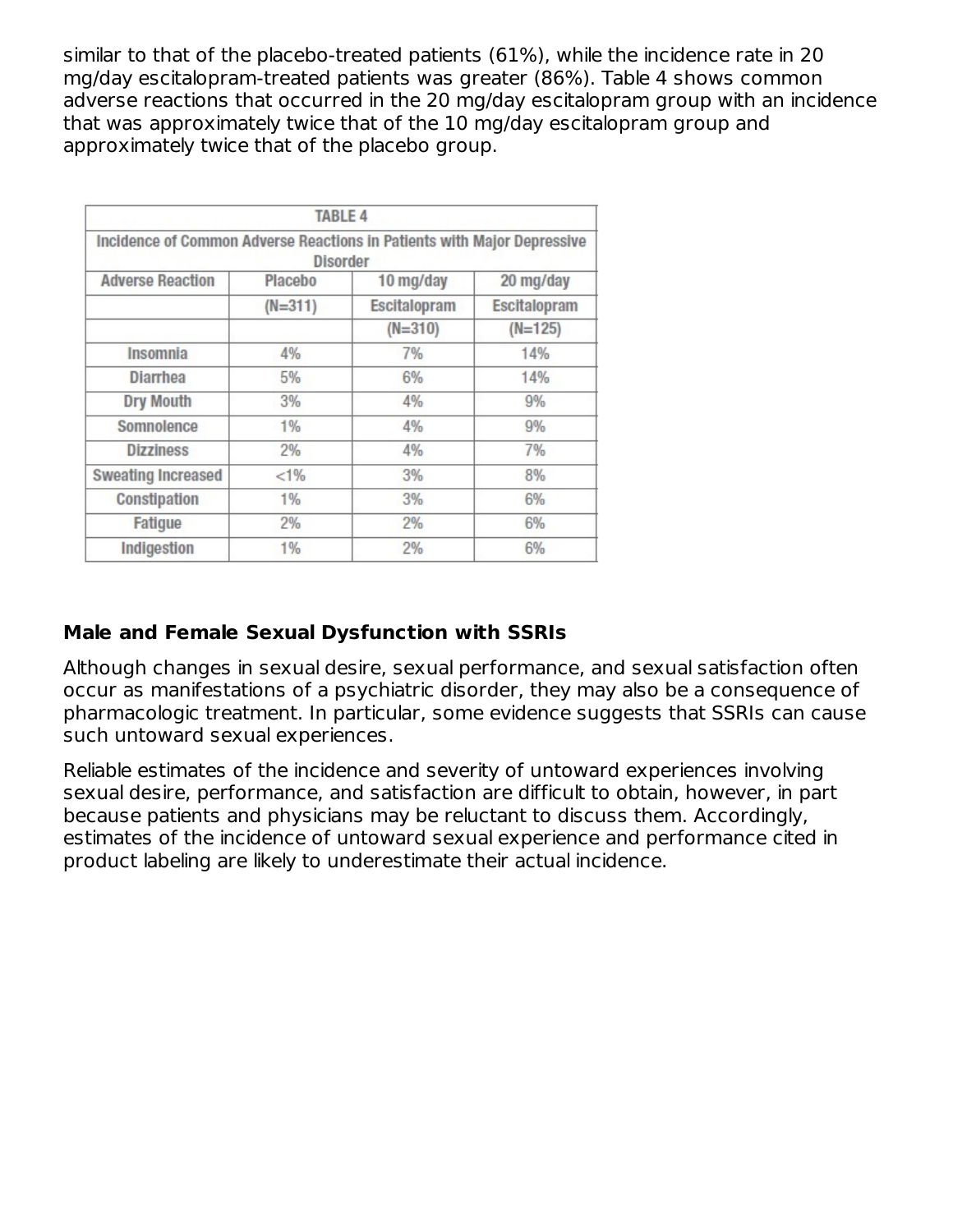|                                                              | <b>TABLE 5</b>                                                         |           |  |
|--------------------------------------------------------------|------------------------------------------------------------------------|-----------|--|
|                                                              | Incidence of Sexual Side Effects in Placebo-Controlled Clinical Trials |           |  |
| <b>Adverse Event</b>                                         | <b>Escitalopram</b>                                                    | Placebo   |  |
|                                                              | In Males Only                                                          |           |  |
|                                                              | $(N=407)$                                                              | $(N=383)$ |  |
| <b>Ejaculation Disorder (primarily</b><br>ejaculatory delay) | 12%                                                                    | $1\%$     |  |
| <b>Libido Decreased</b>                                      | 6%                                                                     | 2%        |  |
| Impotence                                                    | 2%                                                                     | <1%       |  |
|                                                              | In Females Only                                                        |           |  |
|                                                              | (N=737)                                                                | $(N=636)$ |  |
| <b>Libido Decreased</b>                                      | 3%                                                                     | 1%        |  |
| Anorgasmia                                                   | 3%                                                                     | $< 1\%$   |  |

There are no adequately designed studies examining sexual dysfunction with escitalopram treatment.

Priapism has been reported with all SSRIs.

While it is difficult to know the precise risk of sexual dysfunction associated with the use of SSRIs, physicians should routinely inquire about such possible side effects.

### **Vital Sign Changes**

Escitalopram and placebo groups were compared with respect to (1) mean change from baseline in vital signs (pulse, systolic blood pressure, and diastolic blood pressure) and (2) the incidence of patients meeting criteria for potentially clinically significant changes from baseline in these variables. These analyses did not reveal any clinically important changes in vital signs associated with escitalopram treatment. In addition, a comparison of supine and standing vital sign measures in subjects receiving escitalopram indicated that escitalopram treatment is not associated with orthostatic changes.

# **Weight Changes**

Patients treated with escitalopram in controlled trials did not differ from placebo-treated patients with regard to clinically important change in body weight.

#### **Laboratory Changes**

Escitalopram and placebo groups were compared with respect to (1) mean change from baseline in various serum chemistry, hematology, and urinalysis variables, and (2) the incidence of patients meeting criteria for potentially clinically significant changes from baseline in these variables. These analyses revealed no clinically important changes in laboratory test parameters associated with escitalopram treatment.

# **ECG Changes**

Electrocardiograms from escitalopram (N=625) and placebo (N=527) groups were compared with respect to outliers defined as subjects with QTc changes over 60 msec from baseline or absolute values over 500 msec post-dose, and subjects with heart rate increases to over 100 bpm or decreases to less than 50 bpm with a 25% change from baseline (tachycardic or bradycardic outliers, respectively). None of the patients in the escitalopram group had a QTcF interval >500 msec or a prolongation >60 msec compared to 0.2% of patients in the placebo group. The incidence of tachycardic outliers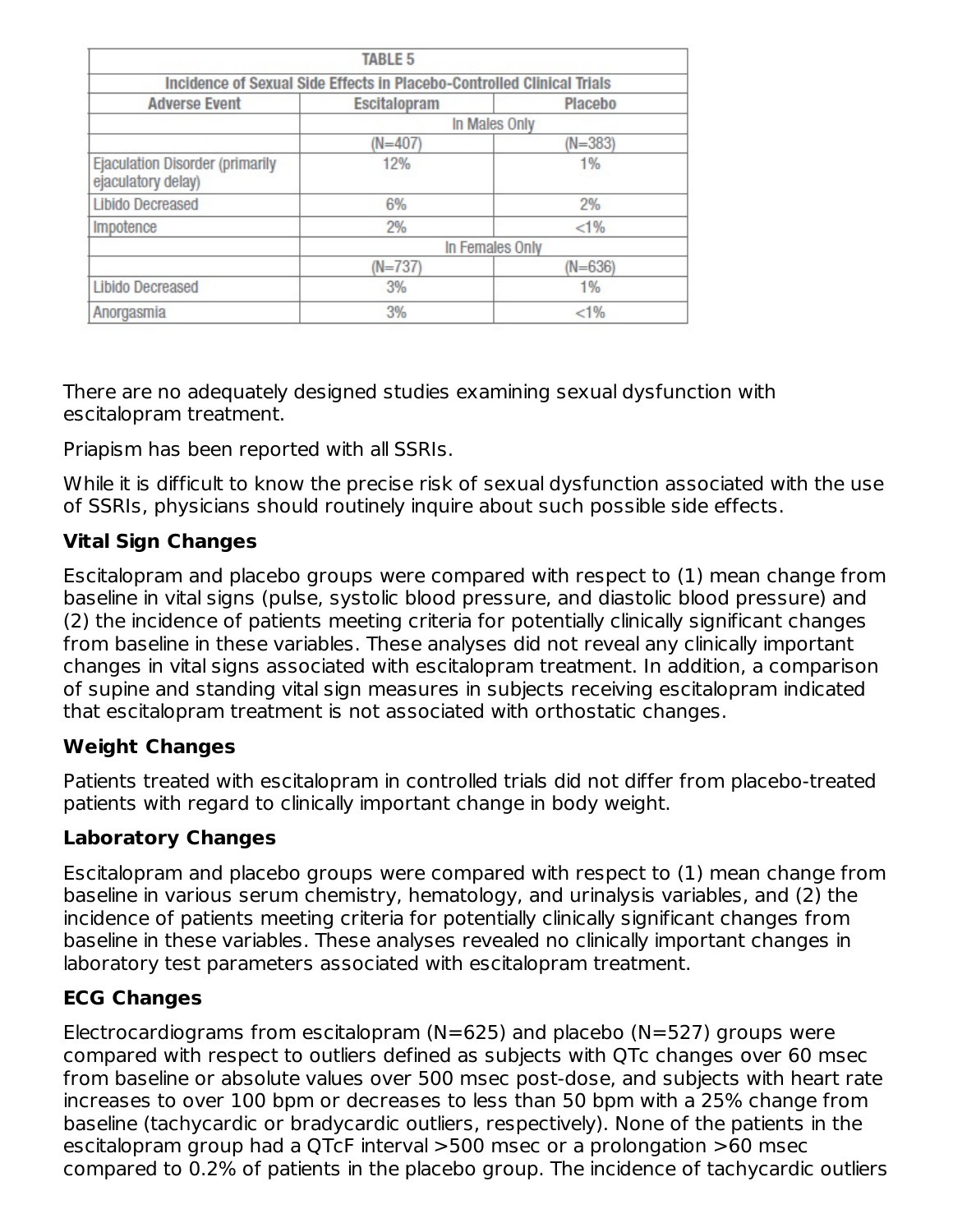was 0.2% in the escitalopram and the placebo group. The incidence of bradycardic outliers was 0.5% in the escitalopram group and 0.2% in the placebo group.

QTcF interval was evaluated in a randomized, placebo and active (moxifloxacin 400 mg) controlled cross-over, escalating multiple-dose study in 113 healthy subjects. The maximum mean (95% upper confidence bound) difference from placebo arm were 4.5 (6.4) and 10.7 (12.7) msec for 10 mg and supratherapeutic 30 mg escitalopram given once daily, respectively. Based on the established exposure-response relationship, the predicted QTcF change from placebo arm (95% confidence interval) under the C <sub>max</sub> for the dose of 20 mg is 6.6 (7.9) msec. Escitalopram 30 mg given once daily resulted in mean C  $_{\text{max}}$  of 1.7-fold higher than the mean C  $_{\text{max}}$  for the maximum recommended therapeutic dose at steady state (20 mg). The exposure under supratherapeutic 30 mg dose is similar to the steady state concentrations expected in CYP2C19 poor metabolizers following a therapeutic dose of 20 mg.

#### **Other Reactions Observed During the Premarketing Evaluation of Escitalopram**

Following is a list of treatment-emergent adverse events, as defined in the introduction to the **ADVERSE REACTIONS** section, reported by the 1,428 patients treated with escitalopram for periods of up to one year in double-blind or open-label clinical trials during its premarketing evaluation. The listing does not include those events already listed in **Tables 2 & 3**, those events for which a drug cause was remote and at a rate less than 1% or lower than placebo, those events which were so general as to be uninformative, and those events reported only once which did not have a substantial probability of being acutely life threatening. Events are categorized by body system. Events of major clinical importance are described in the Warnings and Precautions section ( 5).

Cardiovascular: hypertension, palpitation.

Central and Peripheral Nervous System Disorders: light-headed feeling, migraine.

Gastrointestinal Disorders: abdominal cramp, heartburn, gastroenteritis.

General: allergy, chest pain, fever, hot flushes, pain in limb.

Metabolic and Nutritional Disorders: increased weight.

Musculoskeletal System Disorders: arthralgia, myalgia jaw stiffness.

Psychiatric Disorders : appetite increased, concentration impaired, irritability.

Reproductive Disorders/Female : menstrual cramps, menstrual disorder.

Respiratory System Disorders: bronchitis, coughing, nasal congestion, sinus congestion, sinus headache.

Skin and Appendages Disorders: rash.

Special Senses: vision blurred, tinnitus.

Urinary System Disorders: urinary frequency, urinary tract infection.

#### **6.2 Post-Marketing Experience**

# **Adverse Reactions Reported Subsequent to the Marketing of Escitalopram**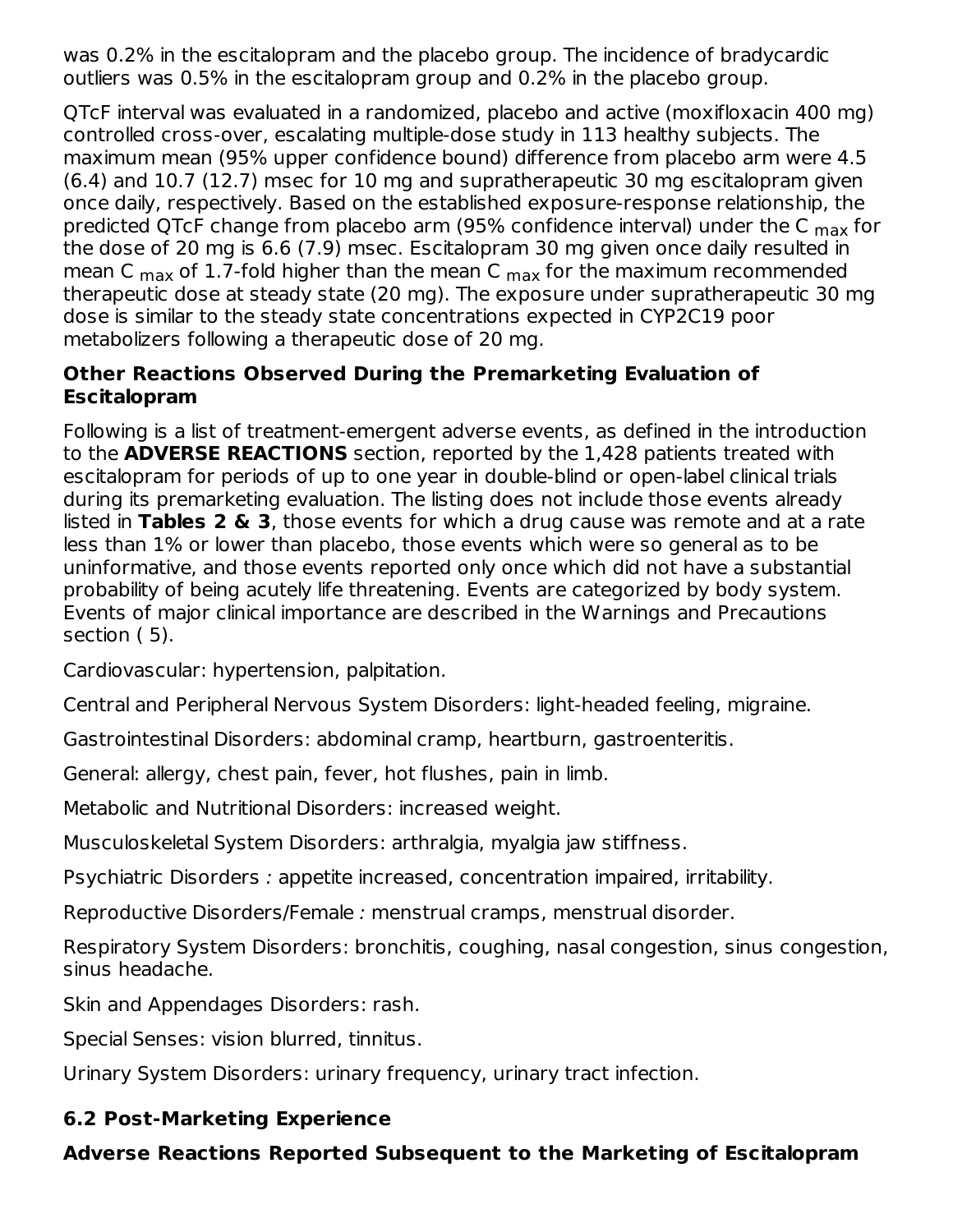The following additional adverse reactions have been identified from spontaneous reports of escitalopram received worldwide. These adverse reactions have been chosen for inclusion because of a combination of seriousness, frequency of reporting, or potential causal connection to escitalopram and have not been listed elsewhere in labeling. However, because these adverse reactions were reported voluntarily from a population of uncertain size, it is not always possible to reliably estimate their frequency or establish a causal relationship to drug exposure. These events include:

Blood and Lymphatic System Disorders : anemia, agranulocytis, aplastic anemia, hemolytic anemia, idiopathic thrombocytopenia

purpura, leukopenia, thrombocytopenia.

Cardiac Disorders: atrial fibrillation, bradycardia, cardiac failure, myocardial infarction, tachycardia, torsade de pointes, ventricular arrhythmia, ventricular tachycardia.

Ear and labyrinth disorders: vertigo

Endocrine Disorders: diabetes mellitus, hyperprolactinemia, SIADH.

Eye Disorders: angle closure glaucoma, diplopia, mydriasis, visual disturbance.

Gastrointestinal Disorder : dysphagia, gastrointestinal hemorrhage, gastroesophageal reflux, pancreatitis, rectal hemorrhage.

General Disorders and Administration Site Conditions : abnormal gait, asthenia, edema, fall, feeling abnormal, malaise.

Hepatobiliary Disorders: fulminant hepatitis, hepatic failure, hepatic necrosis, hepatitis.

Immune System Disorders: allergic reaction, anaphylaxis.

Investigations : bilirubin increased, decreased weight, electrocardiogram QT prolongation, hepatic enzymes increased, hypercholesterolemia, INR increased, prothrombin decreased.

Metabolism and Nutrition Disorders: hyperglycemia, hypoglycemia, hypokalemia, hyponatremia.

Musculoskeletal and Connective Tissue Disorders : muscle cramp, muscle stiffness, muscle weakness, rhabdomyolysis.

Nervous System Disorders : akathisia, amnesia, ataxia, choreoathetosis, cerebrovascular accident, dysarthria, dyskinesia, dystonia, extrapyramidal disorders, grand mal seizures (or convulsions), hypoaesthesia, myoclonus, nystagmus, Parkinsonism, restless legs, seizures, syncope, tardive dyskinesia, tremor.

Pregnancy, Puerperium and Perinatal Conditions : spontaneous abortion.

Psychiatric Disorders : acute psychosis, aggression, agitation, anger, anxiety, apathy, completed suicide, confusion, depersonalization,depression aggravated, delirium, delusion, disorientation, feeling unreal, hallucinations (visual and auditory), mood swings, nervousness, nightmare, panic reaction, paranoia, restlessness, self-harm or thoughts of self-harm, suicide attempt, suicidal ideation, suicidal tendency.

Renal and Urinary Disorders : acute renal failure, dysuria, urinary retention.

Reproductive System and Breast Disorders : menorrhagia, priapism.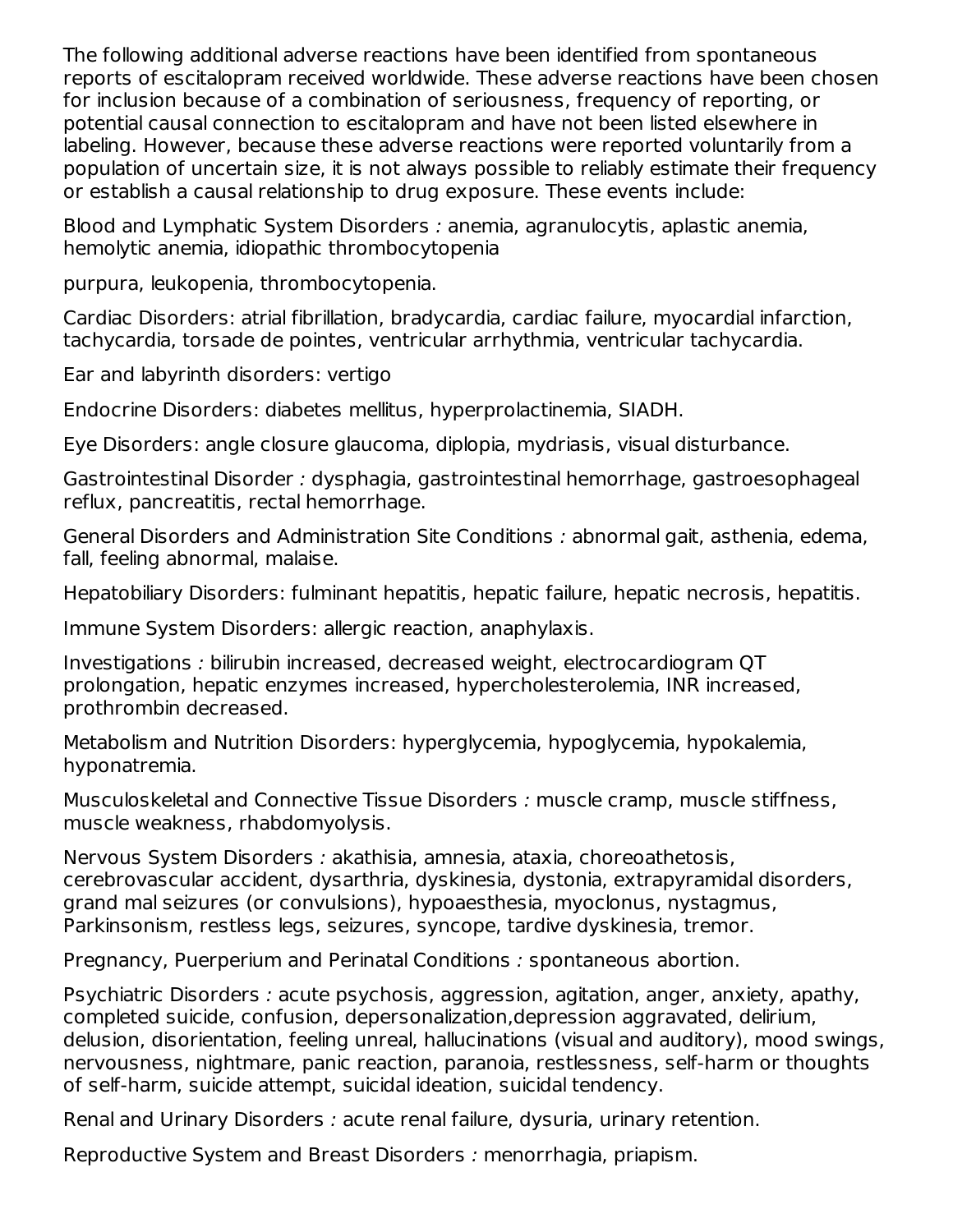Respiratory, Thoracic and Mediastinal Disorders : dyspnea, epistaxis, pulmonary embolism, pulmonary hypertension of the newborn.

Skin and Subcutaneous Tissue Disorders: alopecia, angioedema, dermatitis, ecchymosis, erythema multiforme, photosensitivity reaction, Stevens Johnson Syndrome, toxic epidermal necrolysis, urticaria.

Vascular Disorders: deep vein thrombosis, flushing, hypertensive crisis, hypotension, orthostatic hypotension, phlebitis, thrombosis.

# **7 DRUG INTERACTIONS**

### **7.1 Monoamine Oxidase Inhibitors (MAOIs)**

[See Dosage and Administration ( 2.5 and 2.6), Contraindications ( 4.1) and Warnings and Precautions ( 5.2)] .

### **7.2 Serotonergic Drugs**

[See Dosage and Administration ( 2.5 and 2.6), Contraindications ( 4.1) and Warnings and Precautions ( 5.2)].

### **7.3 Triptans**

There have been rare postmarketing reports of serotonin syndrome with use of an SSRI and a triptan. If concomitant treatment of escitalopram with a triptan is clinically warranted, careful observation of the patient is advised, particularly during treatment initiation and dose increases [ see Warnings and Precautions ( 5.2) ].

# **7.4 CNS Drugs**

Given the primary CNS effects of escitalopram, caution should be used when it is taken in combination with other centrally acting drugs.

# **7.5 Alcohol**

Although escitalopram did not potentiate the cognitive and motor effects of alcohol in a clinical trial, as with other psychotropic medications, the use of alcohol by patients taking escitalopram is not recommended.

# **7.6 Drugs That Interfere With Hemostasis (NSAIDs, Aspirin, Warfarin, etc.)**

Serotonin release by platelets plays an important role in hemostasis. Epidemiological studies of the case-control and cohort design that have demonstrated an association between use of psychotropic drugs that interfere with serotonin reuptake and the occurrence of upper gastrointestinal bleeding have also shown that concurrent use of an NSAID or aspirin may potentiate the risk of bleeding. Altered anticoagulant effects, including increased bleeding, have been reported when SSRIs and SNRIs are coadministered with warfarin. Patients receiving warfarin therapy should be carefully monitored when escitalopram is initiated or discontinued.

# **7.7 Cimetidine**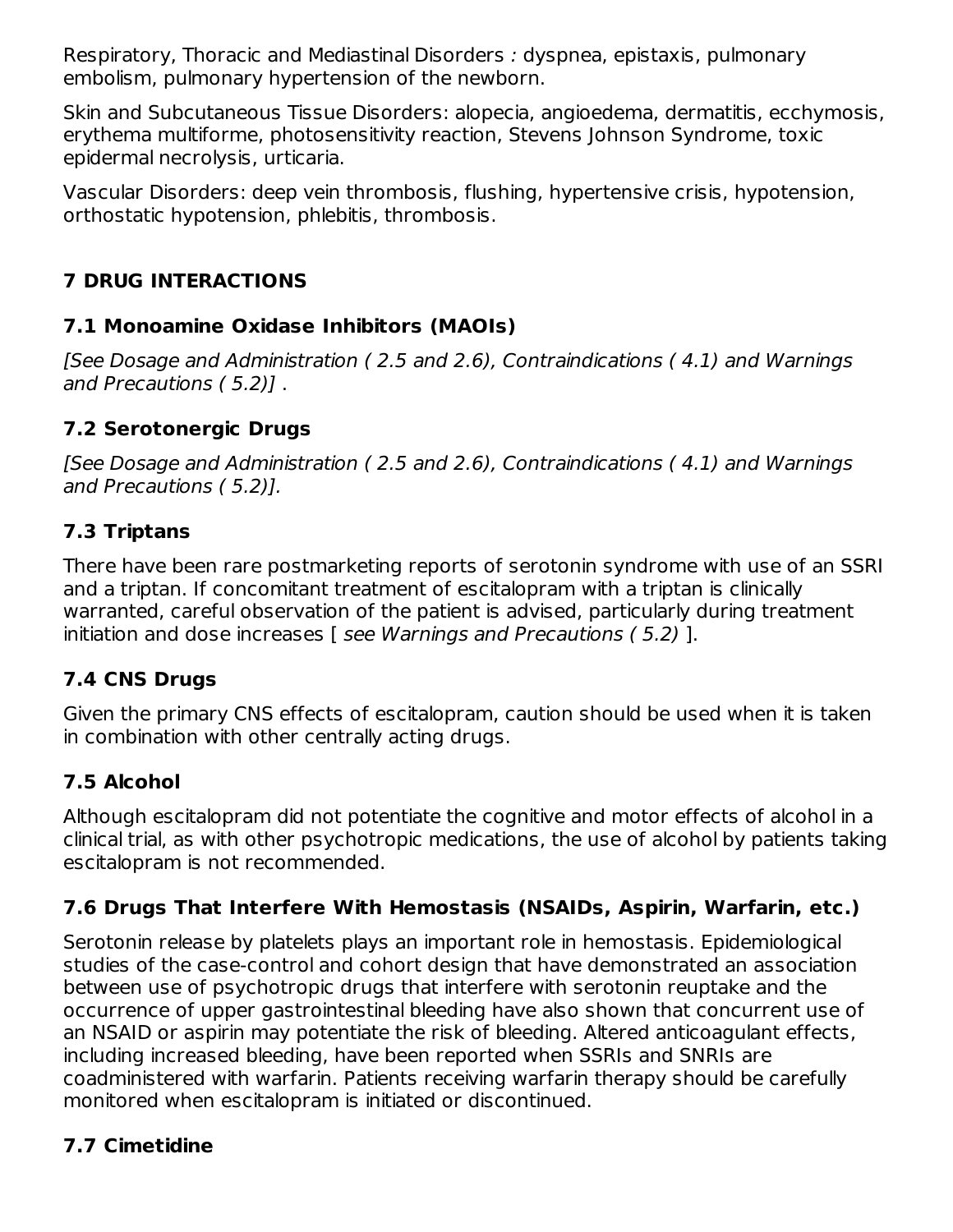In subjects who had received 21 days of 40 mg/day racemic citalopram, combined administration of 400 mg twice a day cimetidine for 8 days resulted in an increase in citalopram AUC and C <sub>max</sub> of 43% and 39%, respectively. The clinical significance of these findings is unknown.

# **7.8 Digoxin**

In subjects who had received 21 days of 40 mg/day racemic citalopram, combined administration of citalopram and digoxin (single dose of 1 mg) did not significantly affect the pharmacokinetics of either citalopram or digoxin.

### **7.9 Lithium**

Coadministration of racemic citalopram (40 mg/day for 10 days) and lithium (30 mmol/day for 5 days) had no significant effect on the pharmacokinetics of citalopram or lithium. Nevertheless, plasma lithium levels should be monitored with appropriate adjustment to the lithium dose in accordance with standard clinical practice. Because lithium may enhance the serotonergic effects of escitalopram, caution should be exercised when escitalopram and lithium are coadministered.

# **7.10 Pimozide and Celexa**

In a controlled study, a single dose of pimozide 2 mg co-administered with racemic citalopram 40 mg given once daily for 11 days was associated with a mean increase in QTc values of approximately 10 msec compared to pimozide given alone. Racemic citalopram did not alter the mean AUC or C  $_{\sf max}$  of pimozide. The mechanism of this pharmacodynamic interaction is not known.

#### **7.11 Sumatriptan**

There have been rare post-marketing reports describing patients with weakness, hyperreflexia, and incoordination following the use of an SSRI and sumatriptan. If concomitant treatment with sumatriptan and an SSRI (e.g., fluoxetine, fluvoxamine, paroxetine, sertraline, citalopram, escitalopram) is clinically warranted, appropriate observation of the patient is advised.

# **7.12 Theophylline**

Combined administration of racemic citalopram (40 mg/day for 21 days) and the CYP1A2 substrate theophylline (single dose of 300 mg) did not affect the pharmacokinetics of theophylline. The effect of theophylline on the pharmacokinetics of citalopram was not evaluated.

#### **7.13 Warfarin**

Administration of 40 mg/day racemic citalopram for 21 days did not affect the pharmacokinetics of warfarin, a CYP3A4 substrate. Prothrombin time was increased by 5%, the clinical significance of which is unknown.

#### **7.14 Carbamazepine**

Combined administration of racemic citalopram (40 mg/day for 14 days) and carbamazepine (titrated to 400 mg/day for 35 days) did not significantly affect the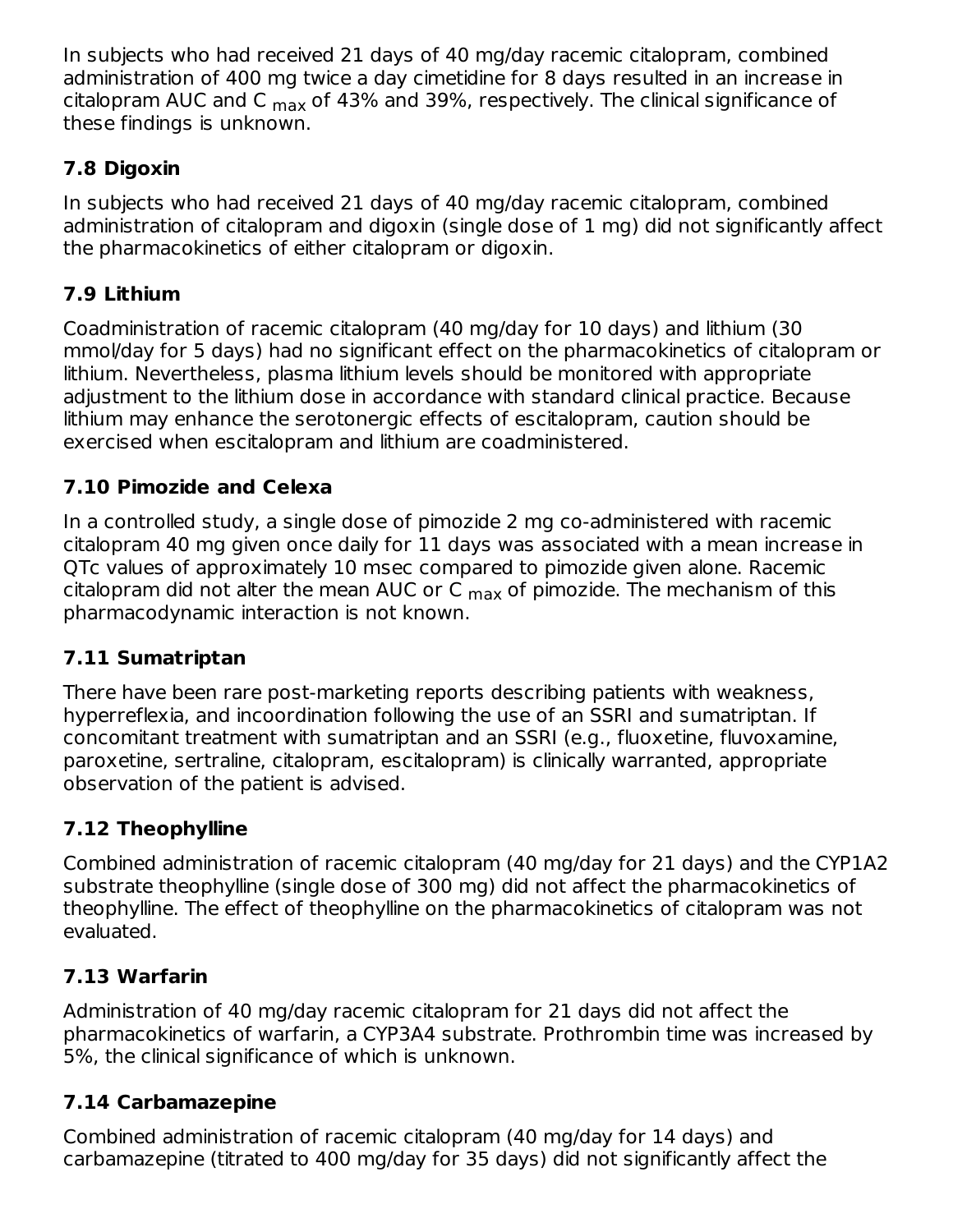pharmacokinetics of carbamazepine, a CYP3A4 substrate. Although trough citalopram plasma levels were unaffected, given the enzyme-inducing properties of carbamazepine, the possibility that carbamazepine might increase the clearance of escitalopram should be considered if the two drugs are coadministered.

# **7.15 Triazolam**

Combined administration of racemic citalopram (titrated to 40 mg/day for 28 days) and the CYP3A4 substrate triazolam (single dose of 0.25 mg) did not significantly affect the pharmacokinetics of either citalopram or triazolam.

# **7.16 Ketoconazole**

Combined administration of racemic citalopram (40 mg) and ketoconazole (200 mg), a potent CYP3A4 inhibitor, decreased the C <sub>max</sub> and AUC of ketoconazole by 21% and 10%, respectively, and did not significantly affect the pharmacokinetics of citalopram.

# **7.17 Ritonavir**

Combined administration of a single dose of ritonavir (600 mg), both a CYP3A4, substrate and a potent inhibitor of CYP3A4 and escitalopram (20 mg) did not affect the pharmacokinetics of either ritonavir or escitalopram.

# **7.18 CYP3A4 and -2C19 Inhibitors**

In vitro studies indicated that CYP3A4 and -2C19 are the primary enzymes involved in the metabolism of escitalopram. However, coadministration of escitalopram (20 mg) and ritonavir (600 mg), a potent inhibitor of CYP3A4, did not significantly affect the pharmacokinetics of escitalopram. Because escitalopram is metabolized by multiple enzyme systems, inhibition of a single enzyme may not appreciably decrease escitalopram clearance.

# **7.19 Drugs Metabolized by Cytochrome P4502D6**

In vitro studies did not reveal an inhibitory effect of escitalopram on CYP2D6. In addition, steady state levels of racemic citalopram were not significantly different in poor metabolizers and extensive CYP2D6 metabolizers after multiple-dose administration of citalopram, suggesting that coadministration, with escitalopram, of a drug that inhibits CYP2D6, is unlikely to have clinically significant effects on escitalopram metabolism. However, there are limited in vivo data suggesting a modest CYP2D6 inhibitory effect for escitalopram, i.e., coadministration of escitalopram (20 mg/day for 21 days) with the tricyclic antidepressant desipramine (single dose of 50 mg), a substrate for CYP2D6, resulted in a 40% increase in C  $_{\sf max}$  and a 100% increase in AUC of desipramine. The clinical significance of this finding is unknown. Nevertheless, caution is indicated in the coadministration of escitalopram and drugs metabolized by CYP2D6.

# **7.20 Metoprolol**

Administration of 20 mg/day escitalopram for 21 days in healthy volunteers resulted in a 50% increase in C  $_{\sf max}$  and 82% increase in AUC of the beta-adrenergic blocker metoprolol (given in a single dose of 100 mg). Increased metoprolol plasma levels have been associated with decreased cardioselectivity. Coadministration of escitalopram and metoprolol had no clinically significant effects on blood pressure or heart rate.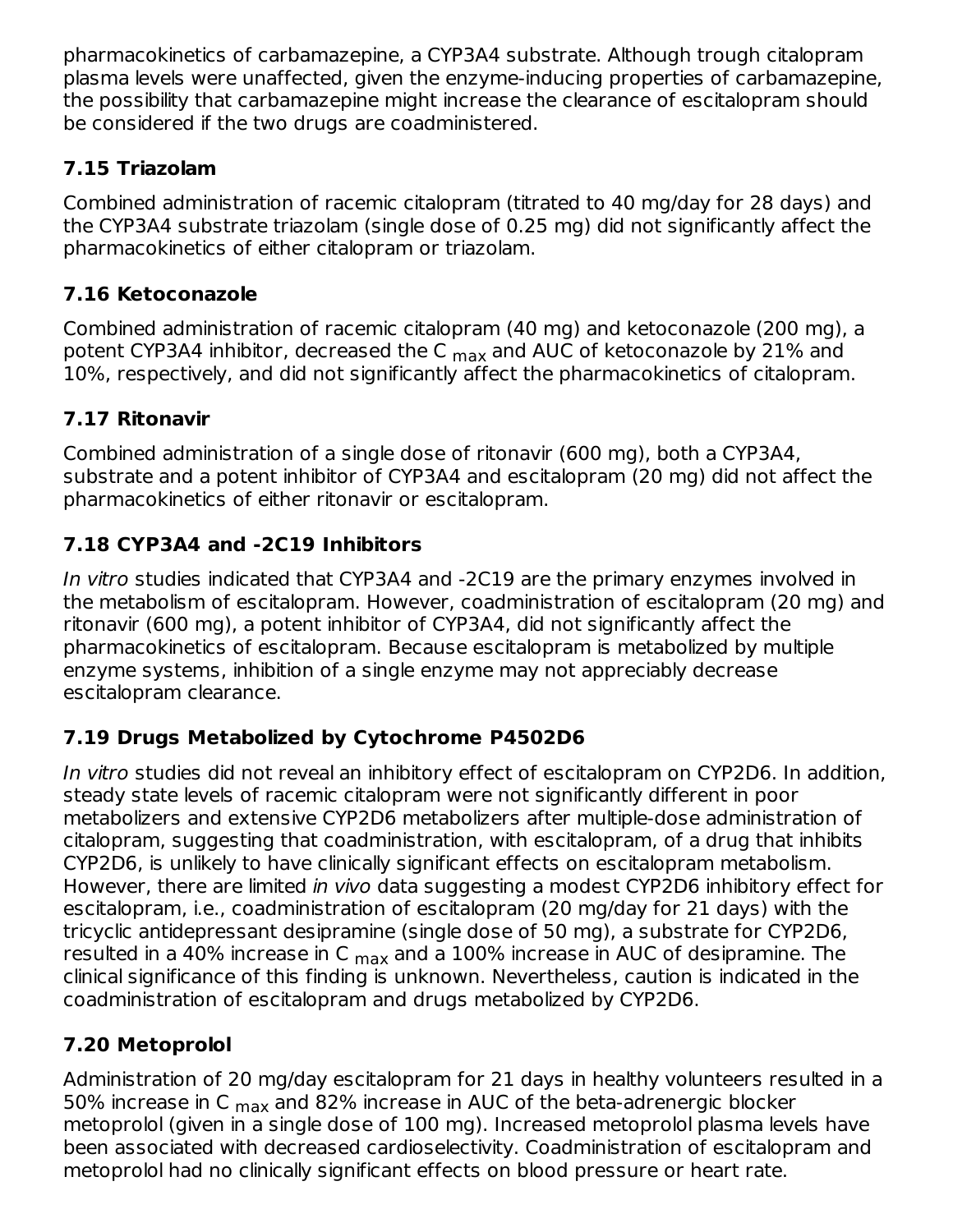# **7.21 Electroconvulsive Therapy (ECT)**

There are no clinical studies of the combined use of ECT and escitalopram.

# **8 USE IN SPECIFIC POPULATIONS**

#### **8.1 Pregnancy**

In a rat embryo/fetal development study, oral administration of escitalopram (56 mg, 112 mg, or 150 mg/kg/day) to pregnant animals during the period of organogenesis resulted in decreased fetal body weight and associated delays in ossification at the two higher doses (approximately  $\geq$  56 times the maximum recommended human dose [MRHD] of 20 mg/day on a body surface area [mg/m  $2$ ] basis). Maternal toxicity (clinical signs and decreased body weight gain and food consumption), mild at 56 mg/kg/day, was present at all dose levels. The developmental no-effect dose of 56 mg/kg/day is approximately 28 times the MRHD on a mg/m2 basis. No teratogenicity was observed at any of the doses tested (as high as 75 times the MRHD on a mg/m  $^2$ basis).

When female rats were treated with escitalopram (6 mg, 12 mg, 24 mg, or 48 mg/kg/day) during pregnancy and through weaning, slightly increased offspring mortality and growth retardation were noted at 48 mg/kg/day which is approximately 24 times the MRHD on a mg/m  $^2$  basis. Slight maternal toxicity (clinical signs and decreased body weight gain and food consumption) was seen at this dose. Slightly increased offspring mortality was also seen at 24 mg/kg/day. The no-effect dose was 12 mg/kg/day which is approximately 6 times the MRHD on a mg/m  $^2$  basis.

In animal reproduction studies, racemic citalopram has been shown to have adverse effects on embryo/fetal and postnatal development, including teratogenic effects, when administered at doses greater than human therapeutic doses.

In two rat embryo/fetal development studies, oral administration of racemic citalopram (32 mg, 56 mg or 112 mg/kg/day) to pregnant animals during the period of organogenesis resulted in decreased embryo/fetal growth and survival and an increased incidence of fetal abnormalities (including cardiovascular and skeletal defects) at the high dose. This dose was also associated with maternal toxicity (clinical signs, decreased body weight gain). The developmental no-effect dose was 56 mg/kg/day. In a rabbit study, no adverse effects on embryo/fetal development were observed at doses of racemic citalopram of up to 16 mg/kg/day. Thus, teratogenic effects of racemic citalopram were observed at a maternally toxic dose in the rat and were not observed in the rabbit.

When female rats were treated with racemic citalopram (4.8 mg, 12.8 mg or 32 mg/kg/day) from late gestation through weaning, increased offspring mortality during the first 4 days after birth and persistent offspring growth retardation were observed at the highest dose. The no-effect dose was 12.8 mg/kg/day. Similar effects on offspring mortality and growth were seen when dams were treated throughout gestation and early lactation at doses  $\geq 24$  mg/kg/day. A no-effect dose was not determined in that study.

There are no adequate and well-controlled studies in pregnant women; therefore, Escitalopram should be used during pregnancy only if the potential benefit justifies the potential risk to the fetus.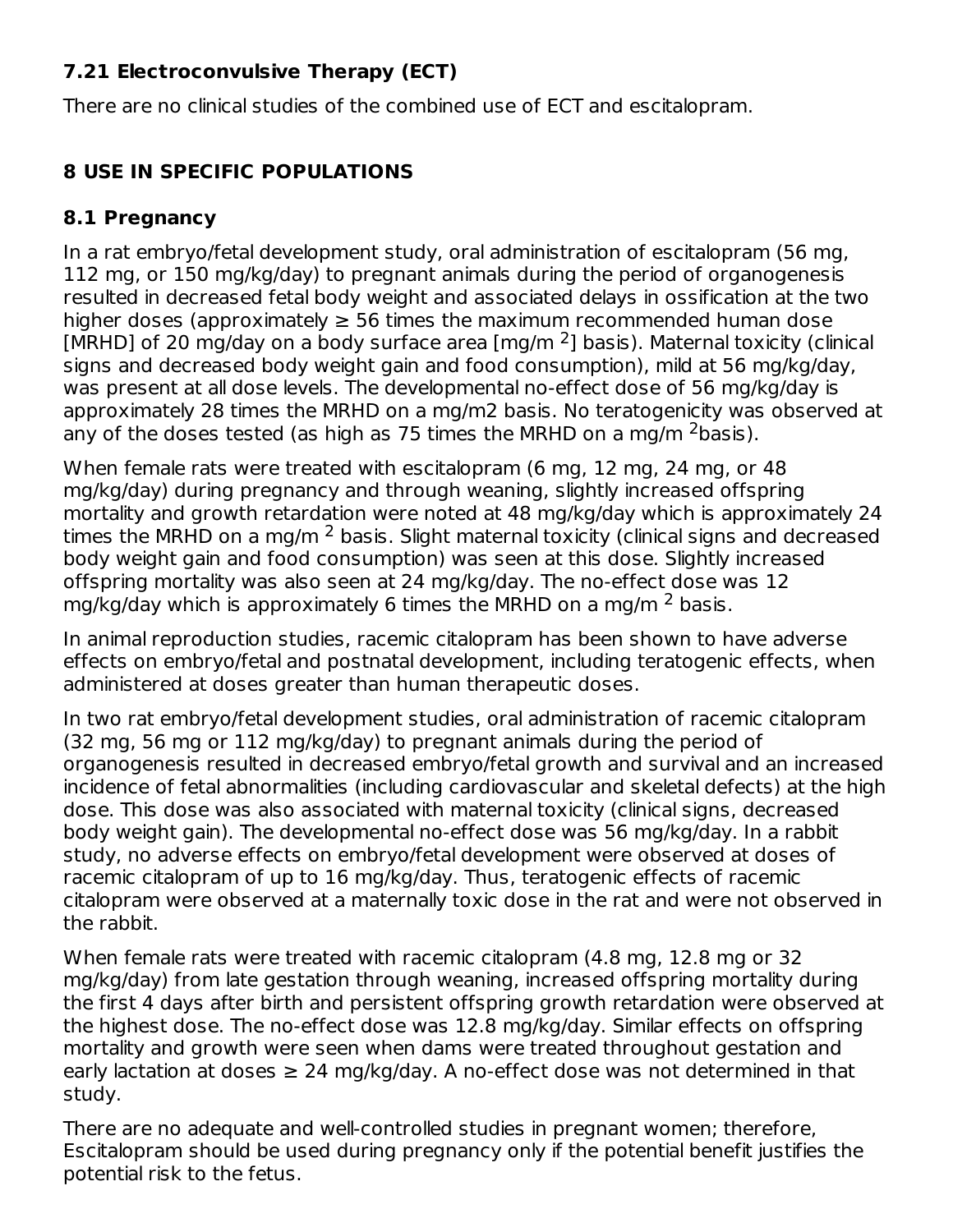#### Pregnancy-Nonteratogenic Effects

Neonates exposed to escitalopram and other SSRIs or serotonin and norepinephrine reuptake inhibitors (SNRIs), late in the third trimester have developed complications requiring prolonged hospitalization, respiratory support and tube feeding. Such complications can arise immediately upon delivery. Reported clinical findings have included respiratory distress, cyanosis, apnea, seizures, temperature instability, feeding difficulty, vomiting, hypoglycemia, hypotonia, hypertonia, hyperreflexia, tremor, jitteriness, irritability, and constant crying. These features are consistent with either a direct toxic effect of SSRIs and SNRIs or, possibly, a drug discontinuation syndrome. It should be noted that, in some cases, the clinical picture is consistent with serotonin syndrome [ see Warnings and Precautions ( 5.2) ].

Infants exposed to SSRIs in pregnancy may have an increased risk for persistent pulmonary hypertension of the newborn (PPHN). PPHN occurs in 1 to 2 per 1,000 live births in the general population and is associated with substantial neonatal morbidity and mortality. Several recent epidemiologic studies suggest a positive statistical association between SSRI use (including escitalopram) in pregnancy and PPHN. Other studies do not show a significant statistical association.

Physicians should also note the results of a prospective longitudinal study of 201 pregnant women with a history of major depression, who were either on antidepressants or had received antidepressants less than 12 weeks prior to their last menstrual period, and were in remission. Women who discontinued antidepressant medication during pregnancy showed a significant increase in relapse of their major depression compared to those women who remained on antidepressant medication throughout pregnancy.

When treating a pregnant woman with escitalopram, the physician should carefully consider both the potential risks of taking an SSRI, along with the established benefits of treating depression with an antidepressant. This decision can only be made on a case by case basis [see Dosage and Administration ( 2.1)] .

#### **8.2 Labor and Delivery**

The effect of escitalopram on labor and delivery in humans is unknown.

# **8.3 Nursing Mothers**

Escitalopram is excreted in human breast milk. Limited data from women taking 10 mg to 20 mg escitalopram showed that exclusively breast-fed infants receive approximately 3.9% of the maternal weight-adjusted dose of escitalopram and 1.7% of the maternal weight-adjusted dose of desmethylcitalopram. There were two reports of infants experiencing excessive somnolence, decreased feeding, and weight loss in association with breast-feeding from a racemic citalopram-treated mother; in one case, the infant was reported to recover completely upon discontinuation of racemic citalopram by its mother and, in the second case, no follow-up information was available. Caution should be exercised and breast-feeding infants should be observed for adverse reactions when escitalopram is administered to a nursing woman.

# **8.4 Pediatric Use**

The safety and effectiveness of escitalopram have been established in adolescents (12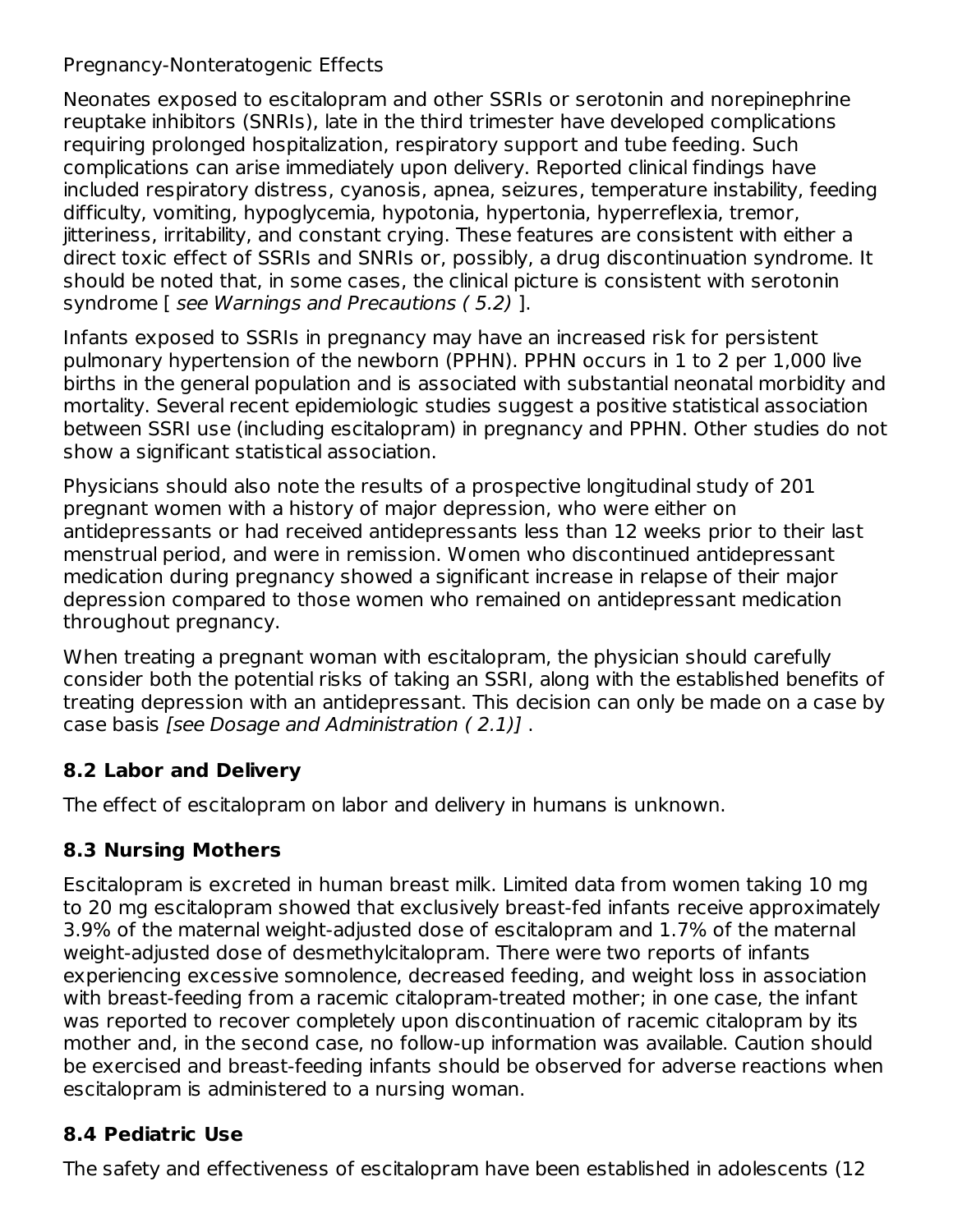to 17 years of age) for the treatment of major depressive disorder [ see Clinical Studies ( 14.1) ]. Although maintenance efficacy in adolescent patients with major depressive disorder has not been systematically evaluated, maintenance efficacy can be extrapolated from adult data along with comparisons of escitalopram pharmacokinetic parameters in adults and adolescent patients.

The safety and effectiveness of escitalopram have not been established in pediatric (younger than 12 years of age) patients with major depressive disorder. In a 24-week, open-label safety study in 118 children (aged 7 to 11 years) who had major depressive disorder, the safety findings were consistent with the known safety and tolerability profile for escitalopram.

Safety and effectiveness of escitalopram has not been established in pediatric patients less than 18 years of age with Generalized Anxiety Disorder.

Decreased appetite and weight loss have been observed in association with the use of SSRIs. Consequently, regular monitoring of weight and growth should be performed in children and adolescents treated with an SSRI such as escitalopram.

### **8.5 Geriatric Use**

Approximately 6% of the 1,144 patients receiving escitalopram in controlled trials of escitalopram in major depressive disorder and GAD were 60 years of age or older; elderly patients in these trials received daily doses of escitalopram between 10 mg and 20 mg. The number of elderly patients in these trials was insufficient to adequately assess for possible differential efficacy and safety measures on the basis of age. Nevertheless, greater sensitivity of some elderly individuals to effects of escitalopram cannot be ruled out.

SSRIs and SNRIs, including escitalopram, have been associated with cases of clinically significant hyponatremia in elderly patients, who may be at greater risk for this adverse event [ see Hyponatremia ( 5.6) ].

In two pharmacokinetic studies, escitalopram half-life was increased by approximately 50% in elderly subjects as compared to young subjects and C  $_{\sf max}$  was unchanged [ *see* Clinical Pharmacology ( 12.3) ]. 10 mg/day is the recommended dose for elderly patients

[ see Dosage and Administration ( 2.3) ].

Of 4,422 patients in clinical studies of racemic citalopram, 1,357 were 60 and over, 1,034 were 65 and over, and 457 were 75 and over. No overall differences in safety or effectiveness were observed between these subjects and younger subjects, and other reported clinical experience has not identified differences in responses between the elderly and younger patients, but again, greater sensitivity of some elderly individuals cannot be ruled out.

# **9 DRUG ABUSE AND DEPENDENCE**

# **9.2 Abuse and Dependence**

Physical and Psychological Dependence

Animal studies suggest that the abuse liability of racemic citalopram is low. Escitalopram has not been systematically studied in humans for its potential for abuse, tolerance or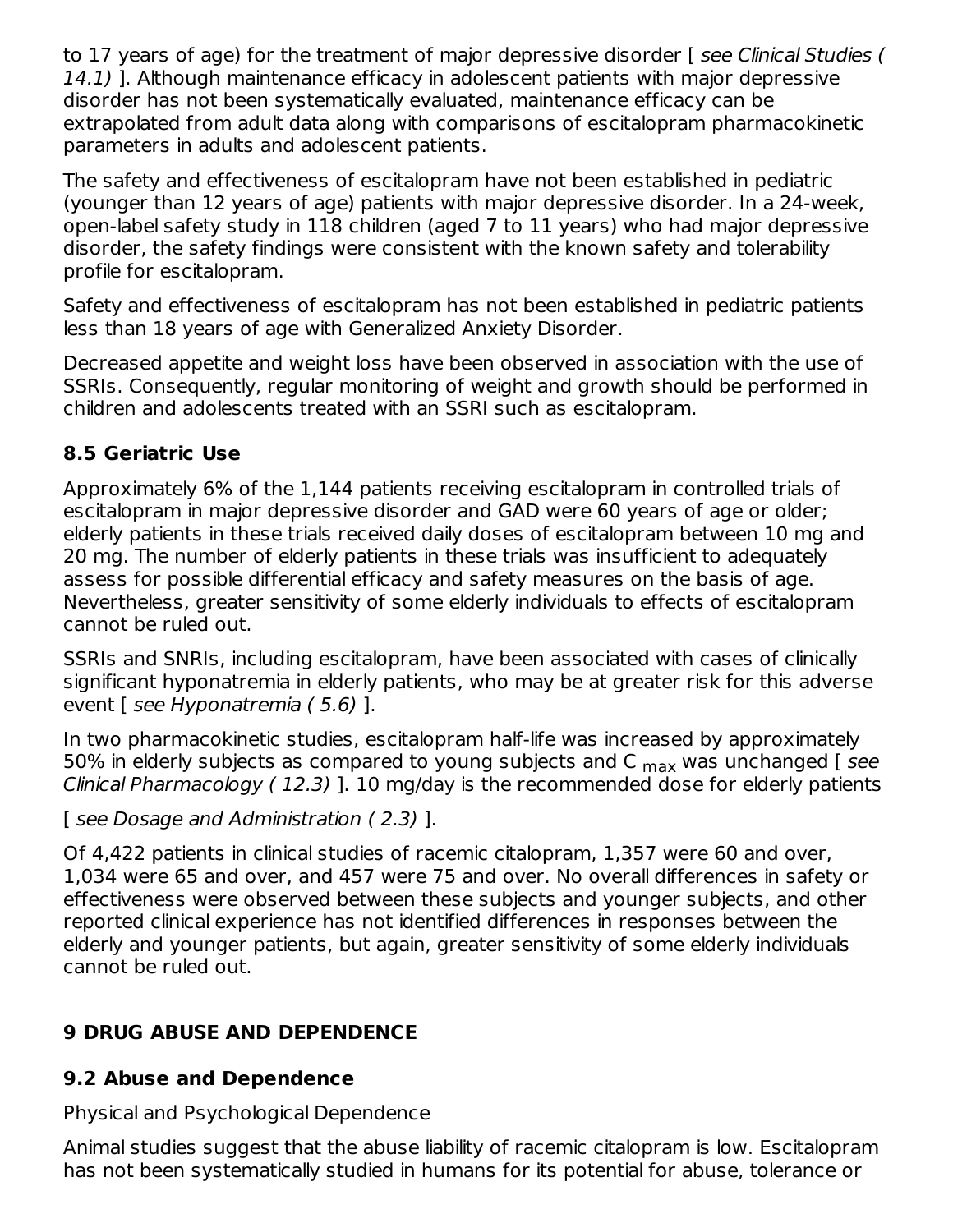physical dependence. The premarketing clinical experience with escitalopram did not reveal any drug seeking behavior. However, these observations were not systematic and it is not possible to predict on the basis of this limited experience the extent to which a CNS-active drug will be misused, diverted and/or abused once marketed. Consequently, physicians should carefully evaluate escitalopram patients for history of drug abuse and follow such patients closely, observing them for signs of misuse or abuse (e.g., development of tolerance, incrementations of dose, drug seeking behavior).

# **10 OVERDOSAGE**

# **10.1 Human Experience**

In clinical trials of escitalopram, there were reports of escitalopram overdose, including overdoses of up to 600 mg, with no associated fatalities. During the post-marketing evaluation of escitalopram, escitalopram overdoses involving overdoses of over 1,000 mg have been reported. As with other SSRIs, a fatal outcome in a patient who has taken an overdose of escitalopram has been rarely reported.

Symptoms most often accompanying escitalopram overdose, alone or in combination with other drugs and/or alcohol, included convulsions, coma, dizziness, hypotension, insomnia, nausea, vomiting, sinus tachycardia, somnolence, and ECG changes (including QT prolongation and very rare cases of torsade de pointes). Acute renal failure has been very rarely reported accompanying overdose.

### **10.2 Management of Overdose**

Establish and maintain an airway to ensure adequate ventilation and oxygenation. Gastric evacuation by lavage and use of activated charcoal should be considered. Careful observation and cardiac and vital sign monitoring are recommended, along with general symptomatic and supportive care. Due to the large volume of distribution of escitalopram, forced diuresis, dialysis, hemoperfusion, and exchange transfusion are unlikely to be of benefit. There are no specific antidotes for escitalopram.

In managing overdosage, consider the possibility of multiple-drug involvement. The physician should consider contacting a poison control center for additional information on the treatment of any overdose.

# **11 DESCRIPTION**

Escitalopram tablets, USP contain escitalopram oxalate, an orally administered selective serotonin reuptake inhibitor (SSRI). Escitalopram is the pure S-enantiomer (single isomer) of the racemic bicyclic phthalane derivative citalopram. Escitalopram oxalate is designated S-(+)-1-[3-(dimethyl-amino)propyl]-1-( p-fluorophenyl)-5-phthalancarbonitrile oxalate with the following structural formula: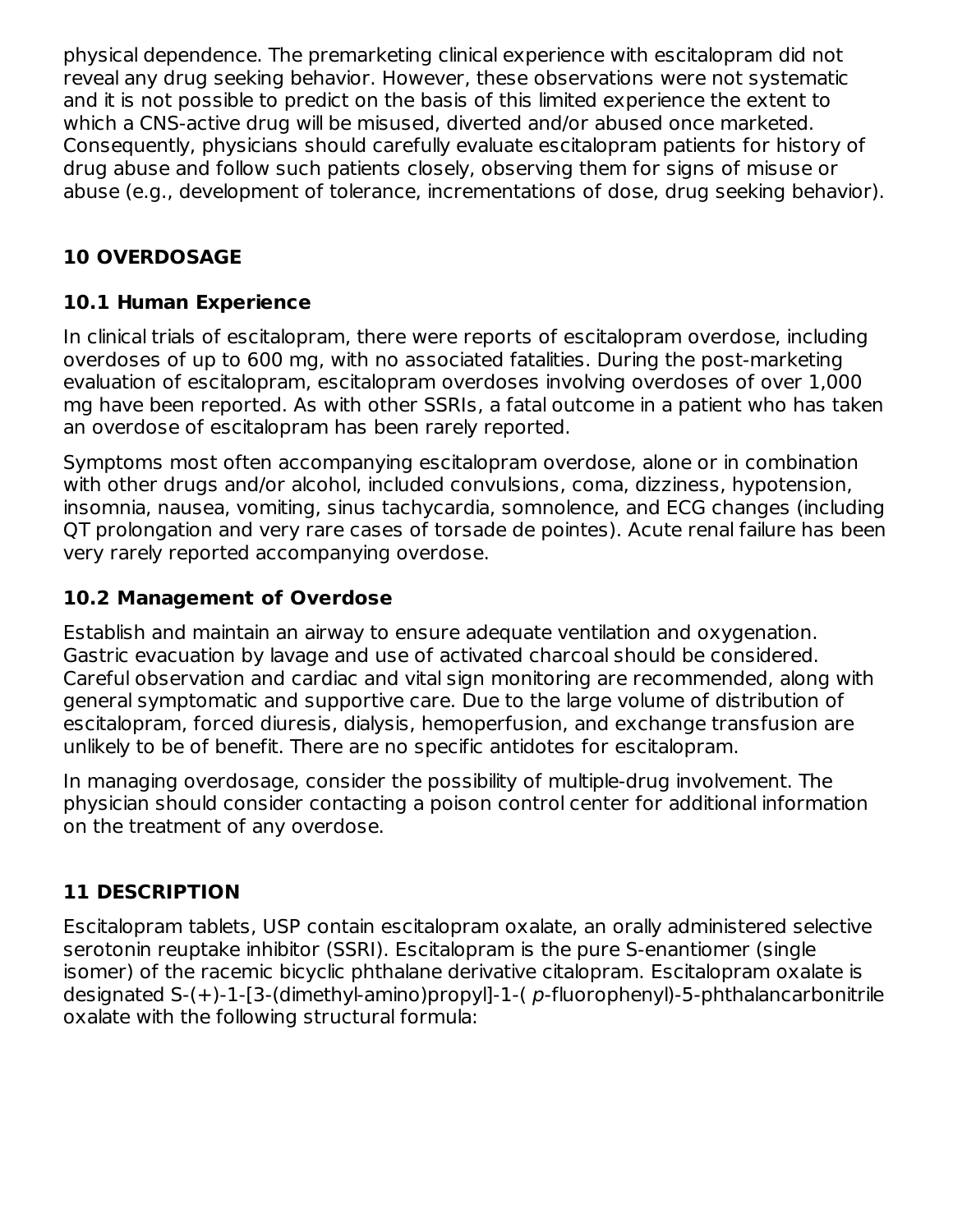

The molecular formula is C  $_{20}$ H  $_{21}$ FN  $_{20}$   $\bullet$  C  $_{2}$ H  $_{2}$ O  $_{4}$  and the molecular weight is 414.40.

Escitalopram oxalate, USP occurs as a fine, white to slightly-yellow powder and is freely soluble in methanol and dimethyl sulfoxide (DMSO), soluble in isotonic saline solution, sparingly soluble in water and ethanol, slightly soluble in ethyl acetate, and insoluble in heptane.

Escitalopram tablets are film-coated, round tablets containing 6.38 mg, 12.77 mg, 25.54 mg Escitalopram oxalate in strengths equivalent to 5 mg, 10 mg, and 20 mg, respectively, of Escitalopram base. The 10 mg and 20 mg tablets are scored. The tablets also contain the following inactive ingredients: microcrystalline cellulose, colloidal silicon dioxide, croscarmellose sodium, talc, magnesium stearate, opadry white (titanium dioxide, hypromellose 3cP, hypromellose 6cP, macrogol and polysorbate 80).

### **12 CLINICAL PHARMACOLOGY**

#### **12.1 Mechanism of Action**

The mechanism of antidepressant action of escitalopram, the S-enantiomer of racemic citalopram, is presumed to be linked to potentiation of serotonergic activity in the central nervous system (CNS) resulting from its inhibition of CNS neuronal reuptake of serotonin (5-HT).

#### **12.2 Pharmacodynamics**

In vitro and in vivo studies in animals suggest that escitalopram is a highly selective serotonin reuptake inhibitor (SSRI) with minimal effects on norepinephrine and dopamine neuronal reuptake. Escitalopram is at least 100-fold more potent than the R-enantiomer with respect to inhibition of 5-HT reuptake and inhibition of 5-HT neuronal firing rate. Tolerance to a model of antidepressant effect in rats was not induced by long-term (up to 5 weeks) treatment with escitalopram. Escitalopram has no or very low affinity for serotonergic (5-HT1-7) or other receptors including alpha- and beta-adrenergic, dopamine (D1-5), histamine (H1-3), muscarinic (M1-5), and benzodiazepine receptors. Escitalopram also does not bind to, or has low affinity for, various ion channels including Na+, K+, CI-, and Ca++ channels. Antagonism of muscarinic, histaminergic, and adrenergic receptors has been hypothesized to be associated with various anticholinergic, sedative, and cardiovascular side effects of other psychotropic drugs.

#### **12.3 Pharmacokinetics**

The single- and multiple-dose pharmacokinetics of escitalopram are linear and dose-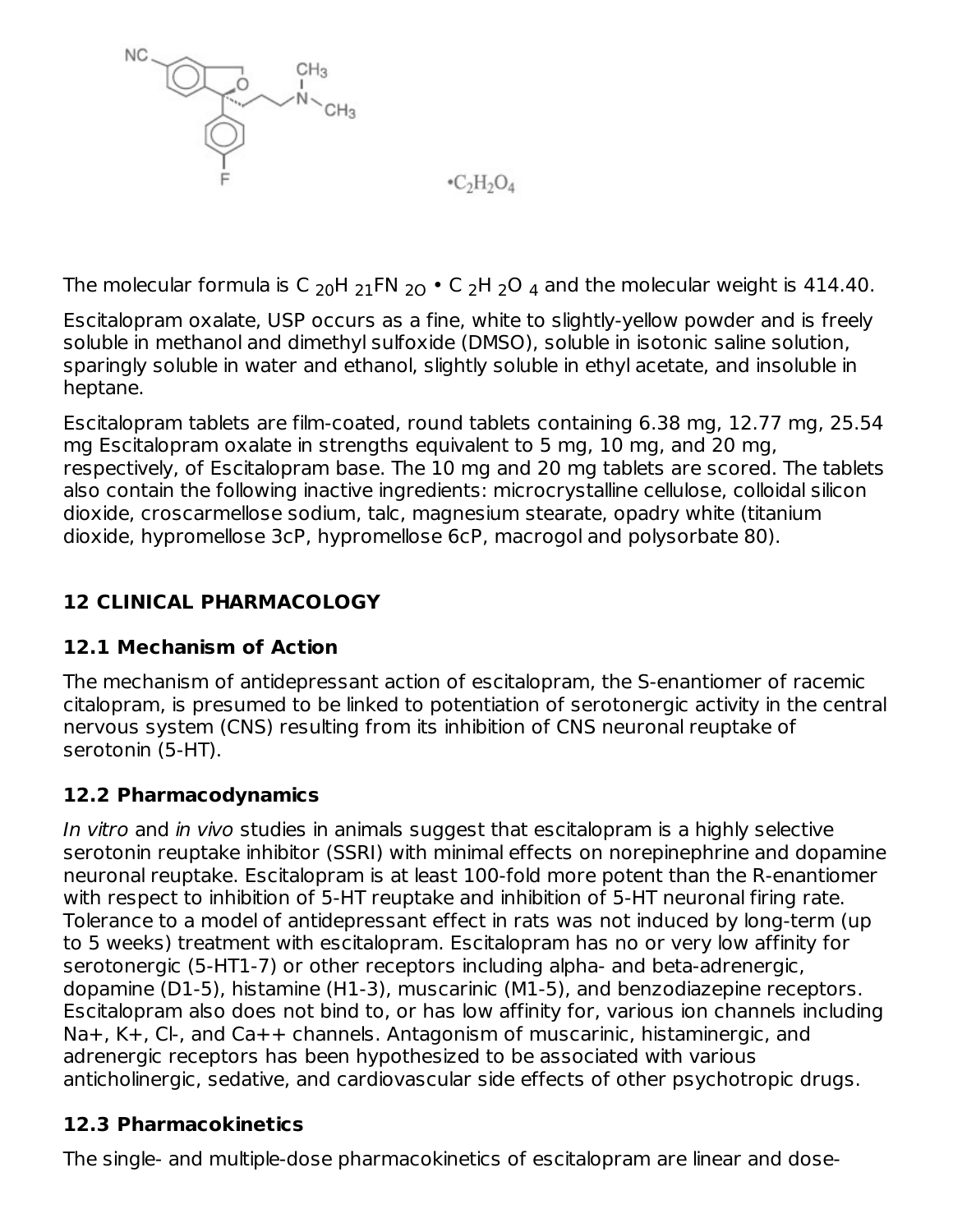proportional in a dose range of 10 to 30 mg/day. Biotransformation of escitalopram is mainly hepatic, with a mean terminal half-life of about 27 to 32 hours. With once-daily dosing, steady state plasma concentrations are achieved within approximately one week. At steady state, the extent of accumulation of escitalopram in plasma in young healthy subjects was 2.2 to 2.5 times the plasma concentrations observed after a single dose. The tablet and the oral solution dosage forms of escitalopram oxalate are bioequivalent.

Absorption and Distribution

Following a single oral dose (20 mg tablet or solution) of escitalopram, peak blood levels occur at about 5 hours. Absorption of escitalopram is not affected by food.

The absolute bioavailability of citalopram is about 80% relative to an intravenous dose, and the volume of distribution of citalopram is about 12 L/kg. Data specific on escitalopram are unavailable.

The binding of escitalopram to human plasma proteins is approximately 56%.

Metabolism and Elimination

Following oral administrations of escitalopram, the fraction of drug recovered in the urine as escitalopram and S-demethylcitalopram (S-DCT) is about 8% and 10%, respectively. The oral clearance of escitalopram is 600 mL/min, with approximately 7% of that due to renal clearance.

Escitalopram is metabolized to S-DCT and S-didemethylcitalopram (S-DDCT). In humans, unchanged escitalopram is the predominant compound in plasma. At steady state, the concentration of the escitalopram metabolite S-DCT in plasma is approximately one-third that of escitalopram. The level of S-DDCT was not detectable in most subjects. In vitro studies show that escitalopram is at least 7 and 27 times more potent than S-DCT and S-DDCT, respectively, in the inhibition of serotonin reuptake, suggesting that the metabolites of escitalopram do not contribute significantly to the antidepressant actions of escitalopram. S-DCT and S-DDCT also have no or very low affinity for serotonergic (5- HT  $_{\rm 1-7}$ ) or other receptors including alpha- and beta-adrenergic, dopamine (D  $_{\rm 1-5}$ ), histamine (H  $_{\rm 1-3}$ ), muscarinic (M  $_{\rm 1-5}$ ), and benzodiazepine receptors. S-DCT and S-DDCT also do not bind to various ion channels including Na+, K+, Cl-, and Ca++ channels.

In vitro studies using human liver microsomes indicated that CYP3A4 and CYP2C19 are the primary isozymes involved in the Ndemethylation of Escitalopram.

Population Subgroups

Age

Adolescents: In a single dose study of 10 mg escitalopram, AUC of escitalopram decreased by 19%, and C <sub>max</sub> increased by 26% in healthy adolescent subjects (12 to 17 years of age) compared to adults. Following multiple dosing of 40 mg/day citalopram, escitalopram elimination half-life, steady-state C <sub>max</sub> and AUC were similar in patients with MDD (12 to 17 years of age) compared to adult patients. No adjustment of dosage is needed in adolescent patients.

Elderly: Escitalopram pharmacokinetics in subjects  $\geq$  65 years of age were compared to younger subjects in a single-dose and a multiple-dose study. Escitalopram AUC and halflife were increased by approximately 50% in elderly subjects, and C  $_{\sf max}$  was unchanged. 10 mg is the recommended dose for elderly patients [ see Dosage and Administration (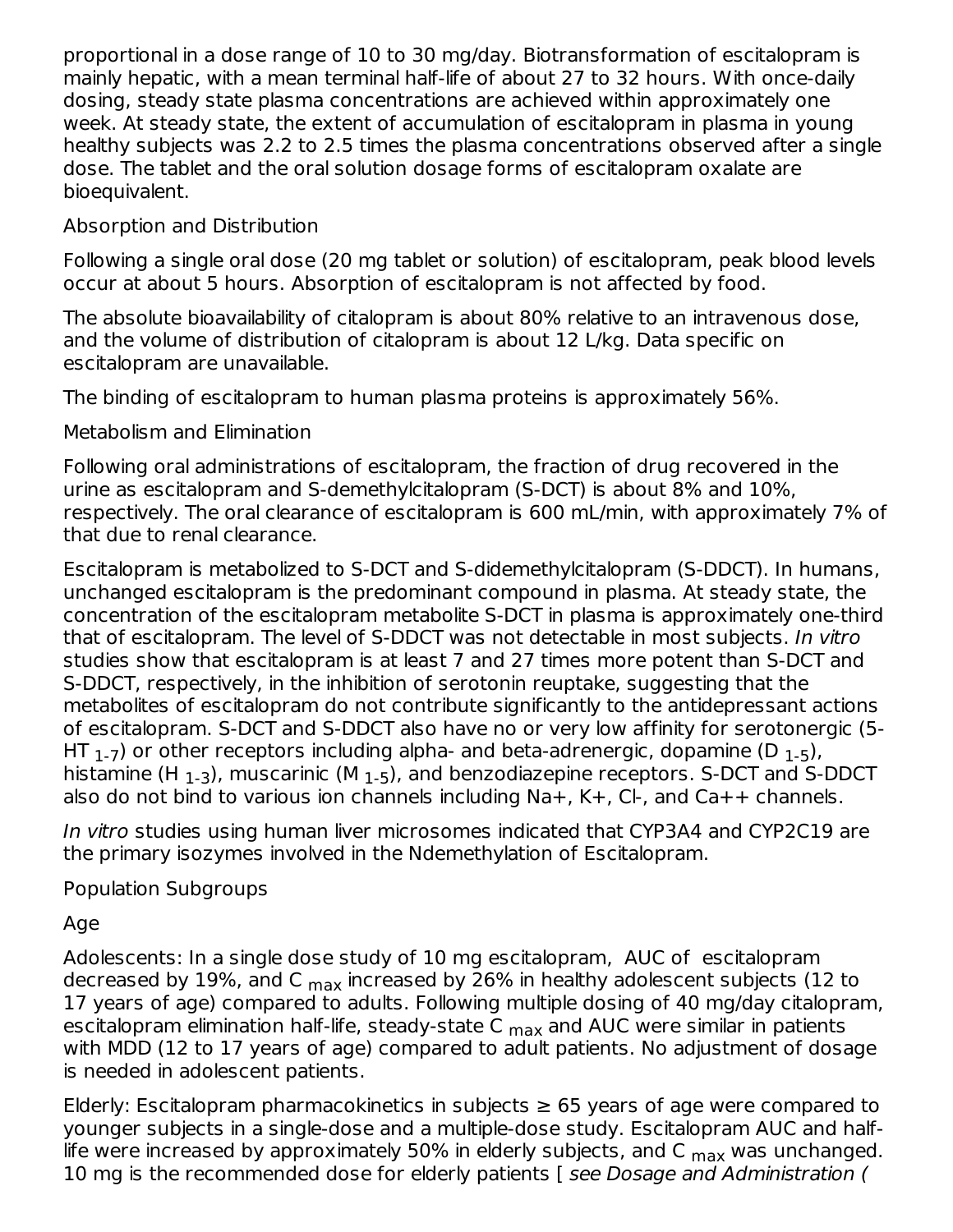### 2.3) ].

Gender: Based on data from single- and multiple-dose studies measuring escitalopram in elderly, young adults, and adolescents, no dosage adjustment on the basis of gender is needed.

Reduced hepatic function: Citalopram oral clearance was reduced by 37% and half-life was doubled in patients with reduced hepatic function compared to normal subjects. 10 mg is the recommended dose of escitalopram for most hepatically impaired patients [ see Dosage and Administration ( 2.3) ].

Reduced renal function: In patients with mild to moderate renal function impairment, oral clearance of citalopram was reduced by 17% compared to normal subjects. No adjustment of dosage for such patients is recommended. No information is available about the pharmacokinetics of escitalopram in patients with severely reduced renal function (creatinine clearance < 20 mL/min).

#### Drug-Drug Interactions

In vitro enzyme inhibition data did not reveal an inhibitory effect of escitalopram on CYP3A4, -1A2, -2C9, -2C19, and -2E1. Based on in vitro data, escitalopram would be expected to have little inhibitory effect on in vivo metabolism mediated by these cytochromes. While in vivo data to address this question are limited, results from drug interaction studies suggest that escitalopram, at a dose of 20 mg, has no 3A4 inhibitory effect and a modest 2D6 inhibitory effect. See Drug Interactions ( 7.18) for more detailed information on available drug interaction data.

# **13 NONCLINICAL TOXICOLOGY**

# **13.1 Carcinogenesis, Mutagenesis, Impairment of Fertility**

#### Carcinogenesis

Racemic citalopram was administered in the diet to NMRI/BOM strain mice and COBS WI strain rats for 18 and 24 months, respectively. There was no evidence for carcinogenicity of racemic citalopram in mice receiving up to 240 mg/kg/day. There was an increased incidence of small intestine carcinoma in rats receiving 8 mg/kg/day or 24 mg/kg/day racemic citalopram. A no-effect dose for this finding was not established. The relevance of these findings to humans is unknown.

#### **Mutagenesis**

Racemic citalopram was mutagenic in the *in vitro* bacterial reverse mutation assay (Ames test) in 2 of 5 bacterial strains (Salmonella TA98 and TA1537) in the absence of metabolic activation. It was clastogenic in the *in vitro* Chinese hamster lung cell assay for chromosomal aberrations in the presence and absence of metabolic activation. Racemic citalopram was not mutagenic in the in vitro mammalian forward gene mutation assay (HPRT) in mouse lymphoma cells or in a coupled in vitro/in vivo unscheduled DNA synthesis (UDS) assay in rat liver. It was not clastogenic in the *in vitro* chromosomal aberration assay in human lymphocytes or in two *in vivo* mouse micronucleus assays.

#### Impairment of Fertility

When racemic citalopram was administered orally to 16 male and 24 female rats prior to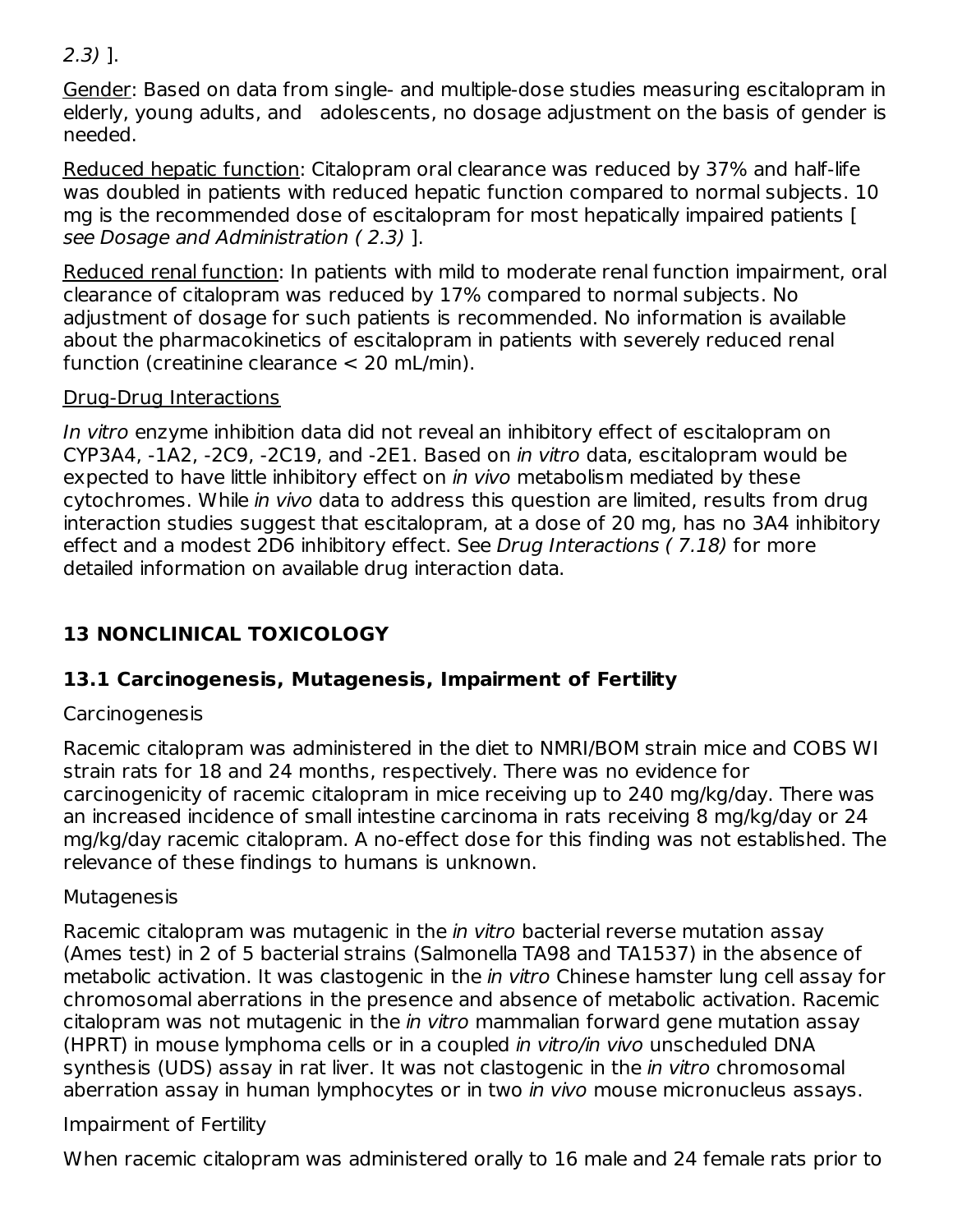and throughout mating and gestation at doses of 32 mg, 48 mg or 72 mg/kg/day, mating was decreased at all doses and fertility was decreased at doses,  $\geq 32$ mg/kg/day. Gestation duration was increased at 48 mg/kg/day.

### **13.2 Animal Toxicology and/or Pharmacology**

Retinal Changes in Rats

Pathologic changes (degeneration/atrophy) were observed in the retinas of albino rats in the 2-year carcinogenicity study with racemic citalopram. There was an increase in both incidence and severity of retinal pathology in both male and female rats receiving 80 mg/kg/day. Similar findings were not present in rats receiving 24 mg/kg/day of racemic citalopram for 2 years, in mice receiving up to 240 mg/kg/day of racemic citalopram for 18 months, or in dogs receiving up to 20 mg/kg/day of racemic citalopram for one year.

Additional studies to investigate the mechanism for this pathology have not been performed, and the potential significance of this effect in humans has not been established.

### Cardiovascular Changes in Dogs

In a one-year toxicology study, 5 of 10 beagle dogs receiving oral racemic citalopram doses of 8 mg/kg/day died suddenly between weeks 17 and 31 following initiation of treatment. Sudden deaths were not observed in rats at doses of racemic citalopram up to 120 mg/kg/day, which produced plasma levels of citalopram and its metabolites demethylcitalopram and didemethylcitalopram (DDCT) similar to those observed in dogs at 8 mg/kg/day. A subsequent intravenous dosing study demonstrated that in beagle dogs, racemic DDCT caused QT prolongation, a known risk factor for the observed outcome in dogs.

# **14 CLINICAL STUDIES**

# **14.1 Major Depressive Disorder**

# **Adolescents**

The efficacy of escitalopram as an acute treatment for major depressive disorder in adolescent patients was established in an 8-week, flexible-dose, placebo-controlled study that compared escitalopram 10 mg/day to 20 mg/day to placebo in outpatients 12 to 17 years of age inclusive who met DSM-IV criteria for major depressive disorder. The primary outcome was change from baseline to endpoint in the Children's Depression Rating Scale - Revised (CDRS-R). In this study, escitalopram showed statistically significant greater mean improvement compared to placebo on the CDRS-R.

The efficacy of escitalopram in the acute treatment of major depressive disorder in adolescents was established, in part, on the basis of extrapolation from the 8-week, flexible-dose, placebo-controlled study with racemic citalopram 20 mg/day to 40 mg/day. In this outpatient study in children and adolescents 7 to 17 years of age who met DSM-IV criteria for major depressive disorder, citalopram treatment showed statistically significant greater mean improvement from baseline, compared to placebo, on the CDRS-R; the positive results for this trial largely came from the adolescent subgroup.

Two additional flexible-dose, placebo-controlled MDD studies (one escitalopram study in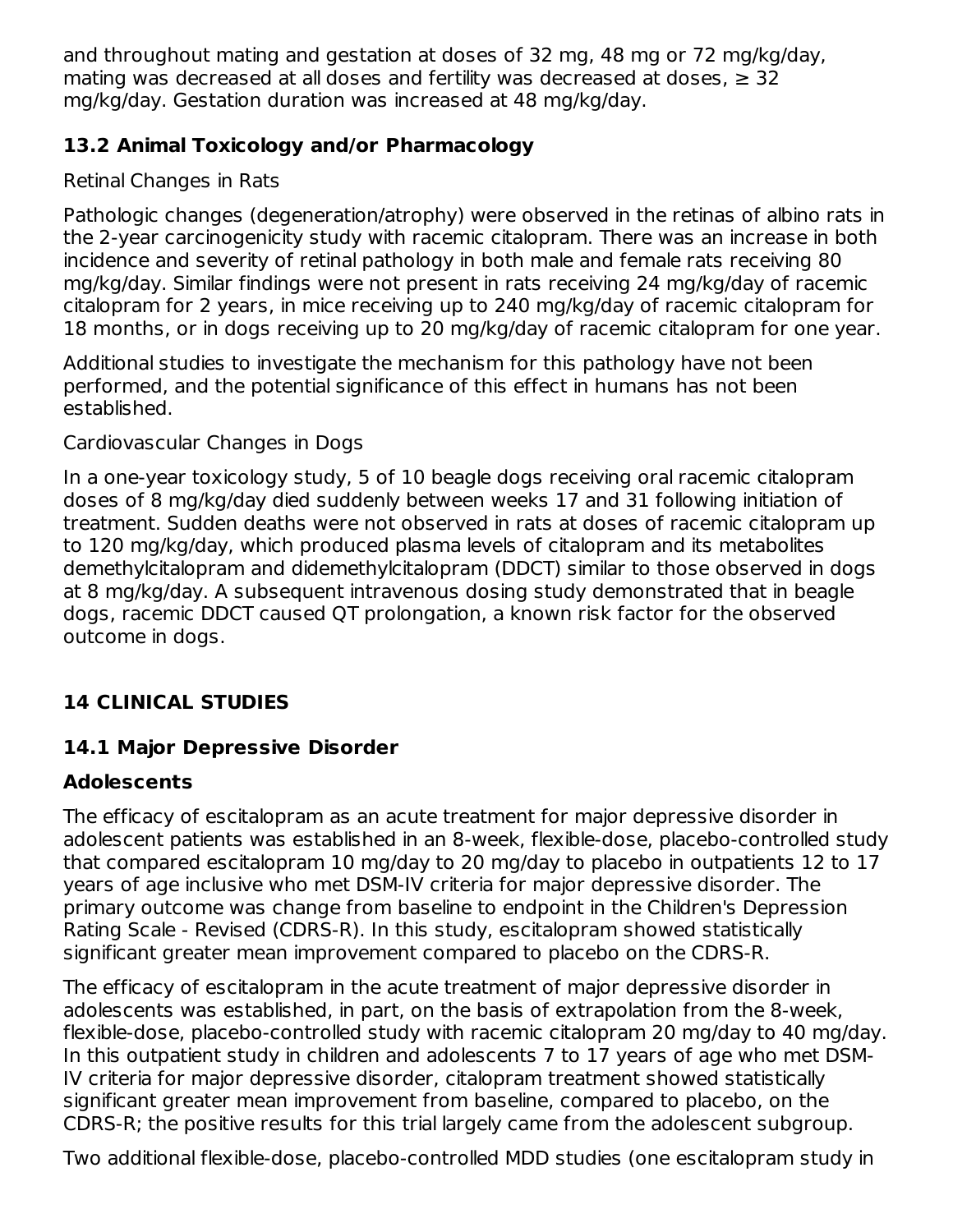patients ages 7 to 17 and one citalopram study in adolescents) did not demonstrate efficacy.

Although maintenance efficacy in adolescent patients has not been systematically evaluated, maintenance efficacy can be extrapolated from adult data along with comparisons of escitalopram pharmacokinetic parameters in adults and adolescent patients.

# **Adults**

The efficacy of escitalopram as a treatment for major depressive disorder was established in three, 8-week, placebo-controlled studies conducted in outpatients between 18 and 65 years of age who met DSM-IV criteria for major depressive disorder. The primary outcome in all three studies was change from baseline to endpoint in the Montgomery Asberg Depression Rating Scale (MADRS).

A fixed-dose study compared 10 mg/day escitalopram and 20 mg/day escitalopram to placebo and 40 mg/day citalopram. The 10 mg/day and 20 mg/day escitalopram treatment groups showed statistically significant greater mean improvement compared to placebo on the MADRS. The 10 mg and 20 mg escitalopram groups were similar on this outcome measure.

In a second fixed-dose study of 10 mg/day escitalopram and placebo, the 10 mg/day escitalopram treatment group showed statistically significant greater mean improvement compared to placebo on the MADRS.

In a flexible-dose study, comparing escitalopram, titrated between 10 mg/day and 20 mg/day, to placebo and citalopram, titrated between 20mg/day and 40 mg/day, the escitalopram treatment group showed statistically significant greater mean improvement compared to placebo on the MADRS.

Analyses of the relationship between treatment outcome and age, gender, and race did not suggest any differential responsiveness on the basis of these patient characteristics.

In a longer-term trial, 274 patients meeting (DSM-IV) criteria for major depressive disorder, who had responded during an initial 8-week, open-label treatment phase with escitalopram 10 mg/day or 20 mg/day, were randomized to continuation of escitalopram at their same dose, or to placebo, for up to 36 weeks of observation for relapse. Response during the open-label phase was defined by having a decrease of the MADRS total score to  $\leq 12$ . Relapse during the double-blind phase was defined as an increase of the MADRS total score to  $\geq 22$ , or discontinuation due to insufficient clinical response. Patients receiving continued escitalopram experienced a statistically significant longer time to relapse compared to those receiving placebo.

# **14.2 Generalized Anxiety Disorder**

The efficacy of escitalopram in the acute treatment of Generalized Anxiety Disorder (GAD) was demonstrated in three, 8-week, multicenter, flexible-dose, placebo-controlled studies that compared escitalopram 10 to 20 mg/day to placebo in adult outpatients between 18 and 80 years of age who met DSM-IV criteria for GAD. In all three studies, escitalopram showed statistically significant greater mean improvement compared to placebo on the Hamilton Anxiety Scale (HAM-A).

There were too few patients in differing ethnic and age groups to adequately assess whether or not escitalopram has differential effects in these groups. There was no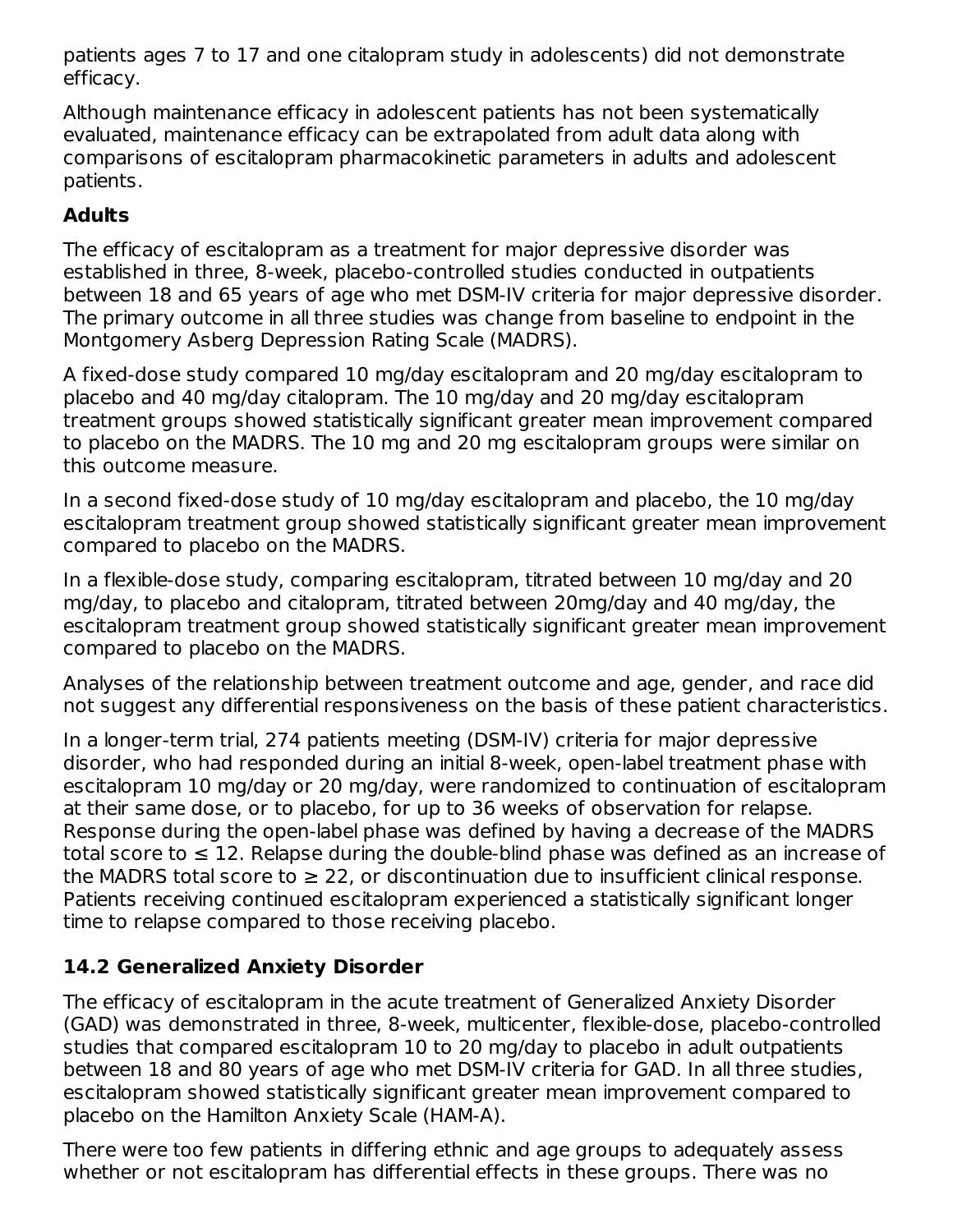difference in response to escitalopram between men and women.

#### **16 HOW SUPPLIED/STORAGE AND HANDLING**

5 mg Tablets:

White, film coated, round, biconvex tablets debossed with IG on one side and 249 on other.

NDC: 70518-3151-00

NDC: 70518-3151-01

PACKAGING: 30 in 1 BOX

PACKAGING: 1 in 1 POUCH

Storage and Handling:

Store at 20°C to 25°C (68° F to 77°F). [See USP Controlled Room Temperature].

Dispense in a tight, light-resistant container as defined in the USP using a child-resistant closure.

Repackaged and Distributed By:

Remedy Repack, Inc.

625 Kolter Dr. Suite #4 Indiana, PA 1-724-465-8762

# **17 PATIENT COUNSELING INFORMATION**

See FDA-approved Medication Guide

Repackaged By / Distributed By: RemedyRepack Inc.

625 Kolter Drive, Indiana, PA 15701

(724) 465-8762

# **17.1 Information for Patients**

Physicians are advised to discuss the following issues with patients for whom they prescribe escitalopram tablets.

# **General Information about Medication Guide**

Prescribers or other health professionals should inform patients, their families, and their caregivers about the benefits and risks associated with treatment with escitalopram tablets and should counsel them in its appropriate use. A patient Medication Guide about "Antidepressant Medicines, Depression and other Serious Mental Illness, and Suicidal Thoughts or Actions" is available for escitalopram tablets. The prescriber or health professional should instruct patients, their families, and their caregivers to read the Medication Guide and should assist them in understanding its contents. Patients should be given the opportunity to discuss the contents of the Medication Guide and to obtain answers to any questions they may have. The complete text of the Medication Guide is reprinted at the end of this document.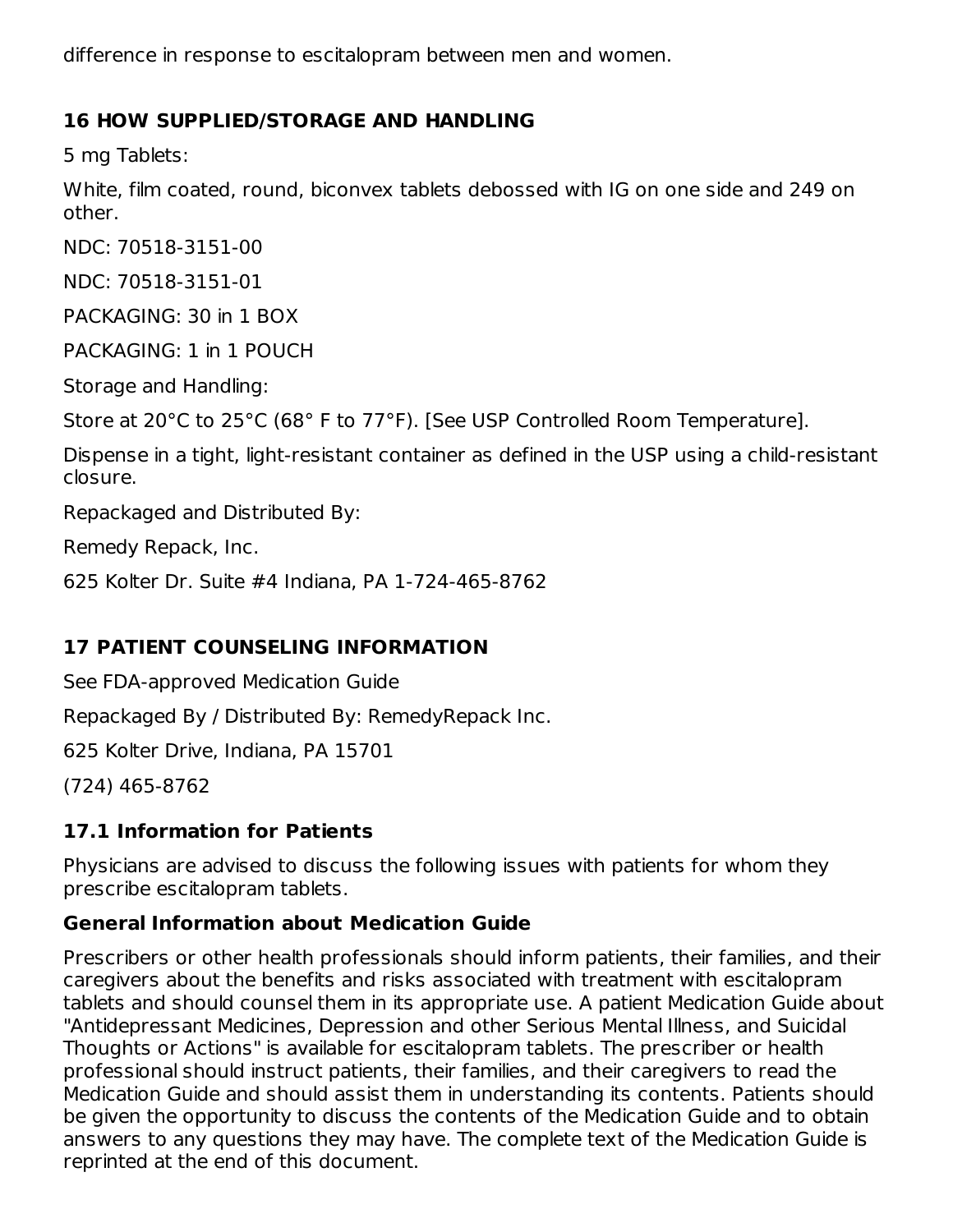Patients should be advised of the following issues and asked to alert their prescriber if these occur while taking escitalopram tablets.

### **Clinical Worsening and Suicide Risk**

Patients, their families, and their caregivers should be encouraged to be alert to the emergence of anxiety, agitation, panic attacks, insomnia, irritability, hostility, aggressiveness, impulsivity, akathisia (psychomotor restlessness), hypomania, mania, other unusual changes in behavior, worsening of depression, and suicidal ideation, especially early during antidepressant treatment and when the dose is adjusted up or down. Families and caregivers of patients should be advised to look for the emergence of such symptoms on a day-to-day basis, since changes may be abrupt. Such symptoms should be reported to the patient's prescriber or health professional, especially if they are severe, abrupt in onset, or were not part of the patient's presenting symptoms. Symptoms such as these may be associated with an increased risk for suicidal thinking and behavior and indicate a need for very close monitoring and possibly changes in the medication  $\lceil$  see Warnings and Precautions (5.1)  $\lceil$ .

### **Serotonin Syndrome**

Patients should be cautioned about the risk of serotonin syndrome with the concomitant use of escitalopram tablets with other serotonergic drugs including triptans, tricyclic antidepressants, fentanyl, lithium, tramadol, tryptophan, buspirone, amphetamines, and St. John's Wort, and with drugs that impair metabolism of serotonin (in particular, MAOIs, both those intended to treat psychiatric disorders and also others, such as linezolid) [ see Warnings and Precautions ( 5.2) ].

# **Abnormal Bleeding**

Patients should be cautioned about the concomitant use of escitalopram tablets and NSAIDs, aspirin, warfarin, or other drugs that affect coagulation since combined use of psychotropic drugs that interfere with serotonin reuptake and these agents has been associated with an increased risk of bleeding [ see Warnings and Precautions ( 5.7) ].

# **Angle Closure Glaucoma**

Patients should be advised that taking escitalopram can cause mild pupillary dilation, which in susceptible individuals, can lead to an episode of angle closure glaucoma. Preexisting glaucoma is almost always open-angle glaucoma because angle closure glaucoma, when diagnosed, can be treated definitively with iridectomy. Open-angle glaucoma is not a risk factor for angle closure glaucoma. Patients may wish to be examined to determine whether they are susceptible to angle closure, and have a prophylactic procedure (e.g., iridectomy), if they are susceptible [see Warnings and Precautions ( 5.9)].

#### **Concomitant Medications**

Since escitalopram is the active isomer of racemic citalopram (Celexa), the two agents should not be coadministered. Patients should be advised to inform their physician if they are taking, or plan to take, any prescription or over-the-counter drugs, as there is a potential for interactions.

# **Continuing the Therapy Prescribed**

While patients may notice improvement with escitalopram tablets therapy in 1 to 4 weeks, they should be advised to continue therapy as directed.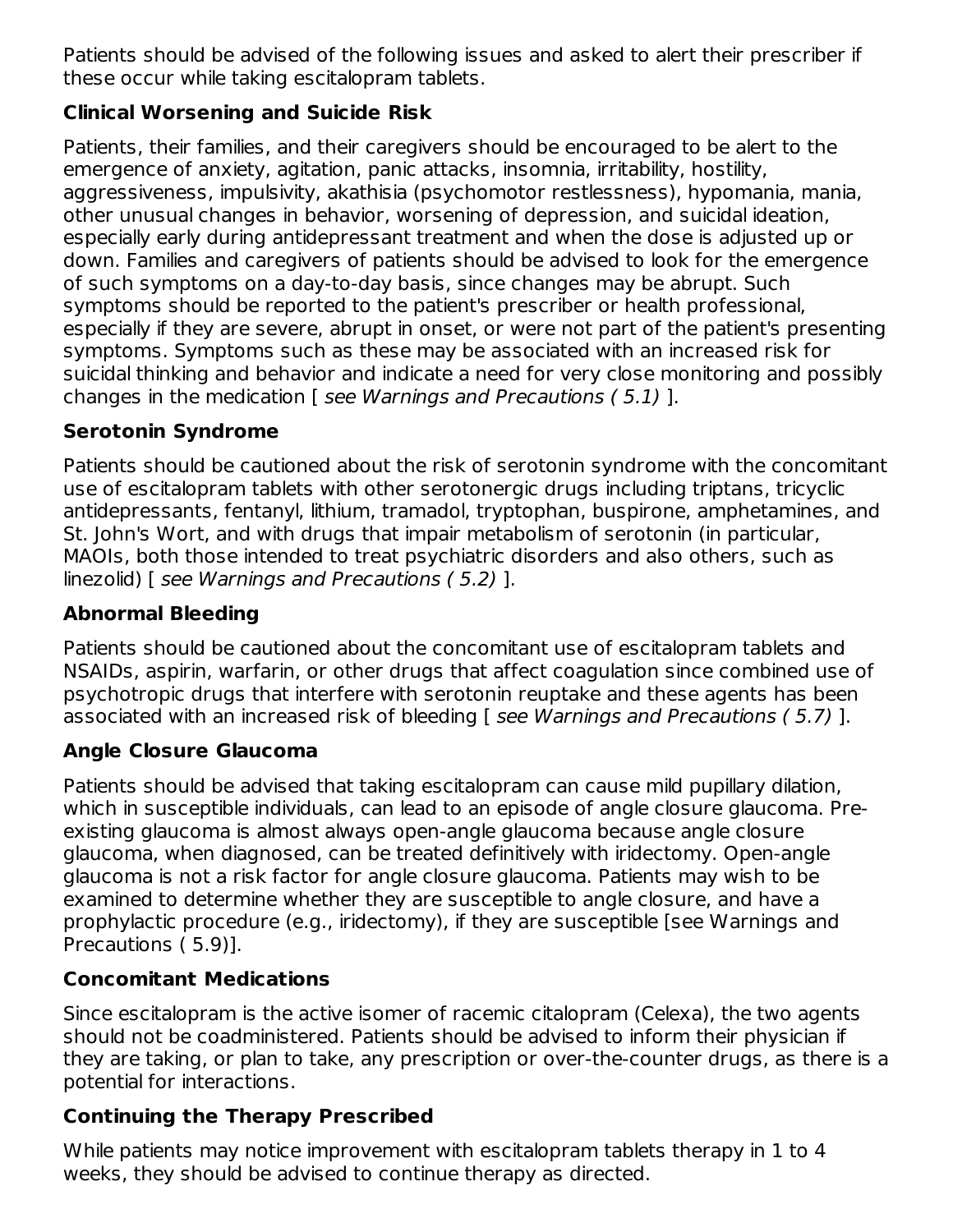#### **Interference with Psychomotor Performance**

Because psychoactive drugs may impair judgment, thinking, or motor skills, patients should be cautioned about operating hazardous machinery, including automobiles, until they are reasonably certain that escitalopram tablets therapy does not affect their ability to engage in such activities.

#### **Alcohol**

Patients should be told that, although escitalopram has not been shown in experiments with normal subjects to increase the mental and motor skill impairments caused by alcohol, the concomitant use of escitalopram tablets and alcohol in depressed patients is not advised.

#### **Pregnancy and Breast Feeding**

Patients should be advised to notify their physician if they

- become pregnant or intend to become pregnant during therapy.
- are breast-feeding an infant.

#### **Need for Comprehensive Treatment Program**

Escitalopram tablets are indicated as an integral part of a total treatment program for MDD that may include other measures (psychological, educational, social) for patients with this syndrome. Drug treatment may not be indicated for all adolescents with this syndrome. Safety and effectiveness of escitalopram tablets in MDD has not been established in pediatric patients less than 12 years of age. Antidepressants are not intended for use in the adolescent who exhibits symptoms secondary to environmental factors and/or other primary psychiatric disorders. Appropriate educational placement is essential and psychosocial intervention is often helpful.

When remedial measures alone are insufficient, the decision to prescribe antidepressant medication will depend upon the physician's assessment of the chronicity and severity of the patient's symptoms.

Revised: 03/2020

Repackaged By / Distributed By: RemedyRepack Inc.

625 Kolter Drive, Indiana, PA 15701

(724) 465-8762

#### **FDA-Approved Medication Guide**

#### **Medication Guide**

#### **ESCITALOPRAM TABLETS, USP**

(es'' sye tal' oh pram)

Read the Medication Guide that comes with escitalopram tablets before you start taking it and each time you get a refill. There may be new information. This Medication Guide does not take the place of talking to your healthcare provider about your medical condition or treatment. Talk with your healthcare provider if there is something you do not understand or want to learn more about.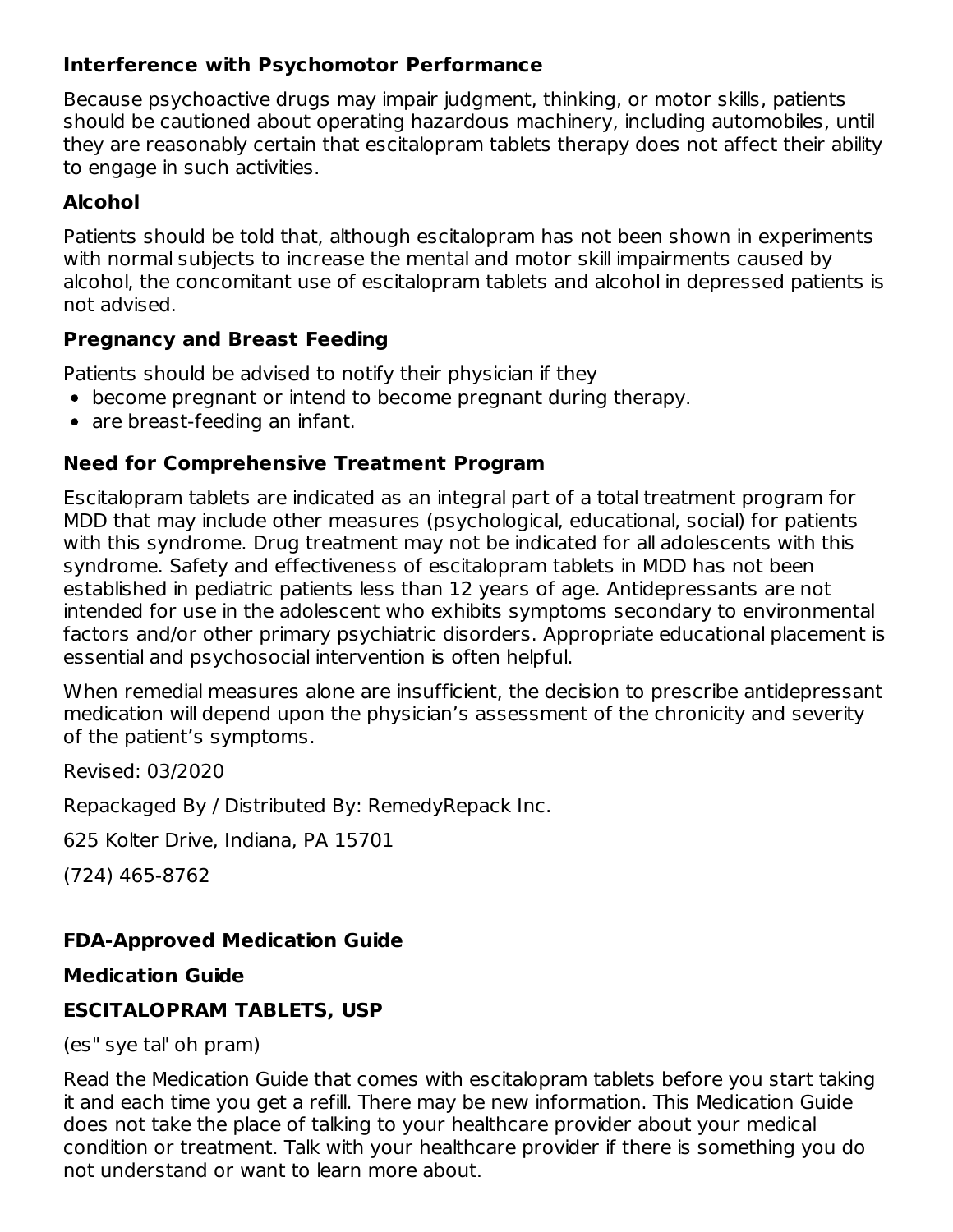#### **What is the most important information I should know about escitalopram tablets?**

Escitalopram tablets and other antidepressant medicines may cause serious side effects, including:

#### **1**. **Suicidal thoughts or actions:**

- **Escitalopram tablets and other antidepressant medicines may increase suicidal thoughts or actions** in some children, teenagers, or young adults within the **first few months of treatment or when the dose is changed.**
- Depression or other serious mental illnesses are the most important causes of suicidal thoughts or actions.
- Watch for these changes and call your healthcare provider right away if you notice:
	- New or sudden changes in mood, behavior, actions, thoughts, or feelings, especially if severe.
	- Pay particular attention to such changes when escitalopram tablets are started or when the dose is changed.

Keep all follow-up visits with your healthcare provider and call between visits if you are worried about symptoms.

#### **Call your healthcare provider right away if you have any of the following symptoms, or call 911 if an emergency, especially if they are new, worse, or worry you:**

- attempts to commit suicide
- acting on dangerous impulses
- acting aggressive or violent
- thoughts about suicide or dying
- new or worse depression
- new or worse anxiety or panic attacks
- feeling agitated, restless, angry or irritable
- trouble sleeping
- an increase in activity or talking more than what is normal for you
- other unusual changes in behavior or mood

#### **Call your healthcare provider right away if you have any of the following symptoms, or call 911 if an emergency. Escitalopram tablets may be associated with these serious side effects:**

# **2. Serotonin Syndrome. This condition can be life-threatening and may**

#### **include**:

- agitation, hallucinations, coma or other changes in mental status
- coordination problems or muscle twitching (overactive reflexes)
- racing heartbeat, high or low blood pressure
- sweating or fever
- nausea, vomiting, or diarrhea
- muscle rigidity

#### **3. Severe allergic reactions:**

• trouble breathing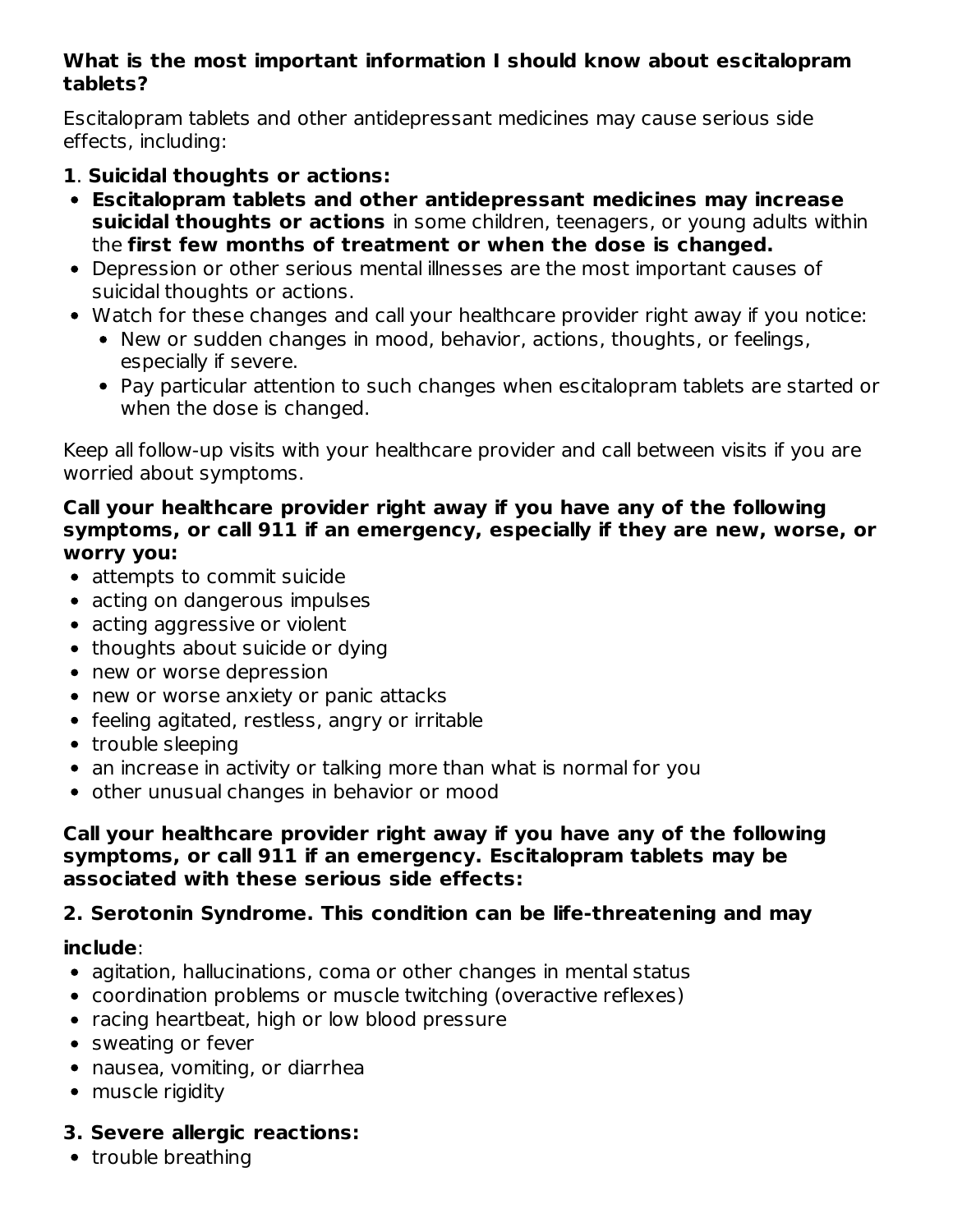- swelling of the face, tongue, eyes or mouth
- rash, itchy welts (hives) or blisters, alone or with fever or joint pain

**4. Abnormal bleeding**: Escitalopram tablets and other antidepressant medicines may increase your risk of bleeding or bruising, especially if you take the blood thinner warfarin (Coumadin®, Jantoven®), a non-steroidal anti-inflammatory drug (NSAIDs, like ibuprofen or naproxen), or aspirin.

#### **5. Seizures or convulsions**

#### **6. Manic episodes:**

- greatly increased energy
- severe trouble sleeping
- racing thoughts
- reckless behavior
- unusually grand ideas
- excessive happiness or irritability
- talking more or faster than usual

**7. Changes in appetite or weight.** Children and adolescents should have height and weight monitored during treatment.

**8. Low salt (sodium) levels in the blood.** Elderly people may be at greater risk for this. Symptoms may include:

- headache
- weakness or feeling unsteady
- confusion, problems concentrating or thinking or memory problems

#### **9. Visual problems**

- $\bullet$  eye pain
- changes in vision
- swelling or redness in or around the eye

Only some people are at risk for these problems. You may want to undergo an eye examination to see if you are at risk and receive preventative treatment if you are.

**Do not stop escitalopram tablets without first talking to your healthcare provider**. Stopping escitalopram tablets too quickly may cause serious symptoms including:

- anxiety, irritability, high or low mood, feeling restless or changes in sleep habits
- headache, sweating, nausea, dizziness
- $\bullet$  electric shock-like sensations, shaking, confusion

#### **What are escitalopram tablets?**

Escitalopram tablets are a prescription medicine used to treat depression. It is important to talk with your healthcare provider about the risks of treating depression and also the risks of not treating it. You should discuss all treatment choices with your healthcare provider.

Escitalopram tablets are also used to treat:

- Major Depressive Disorder (MDD)
- Generalized Anxiety Disorder (GAD)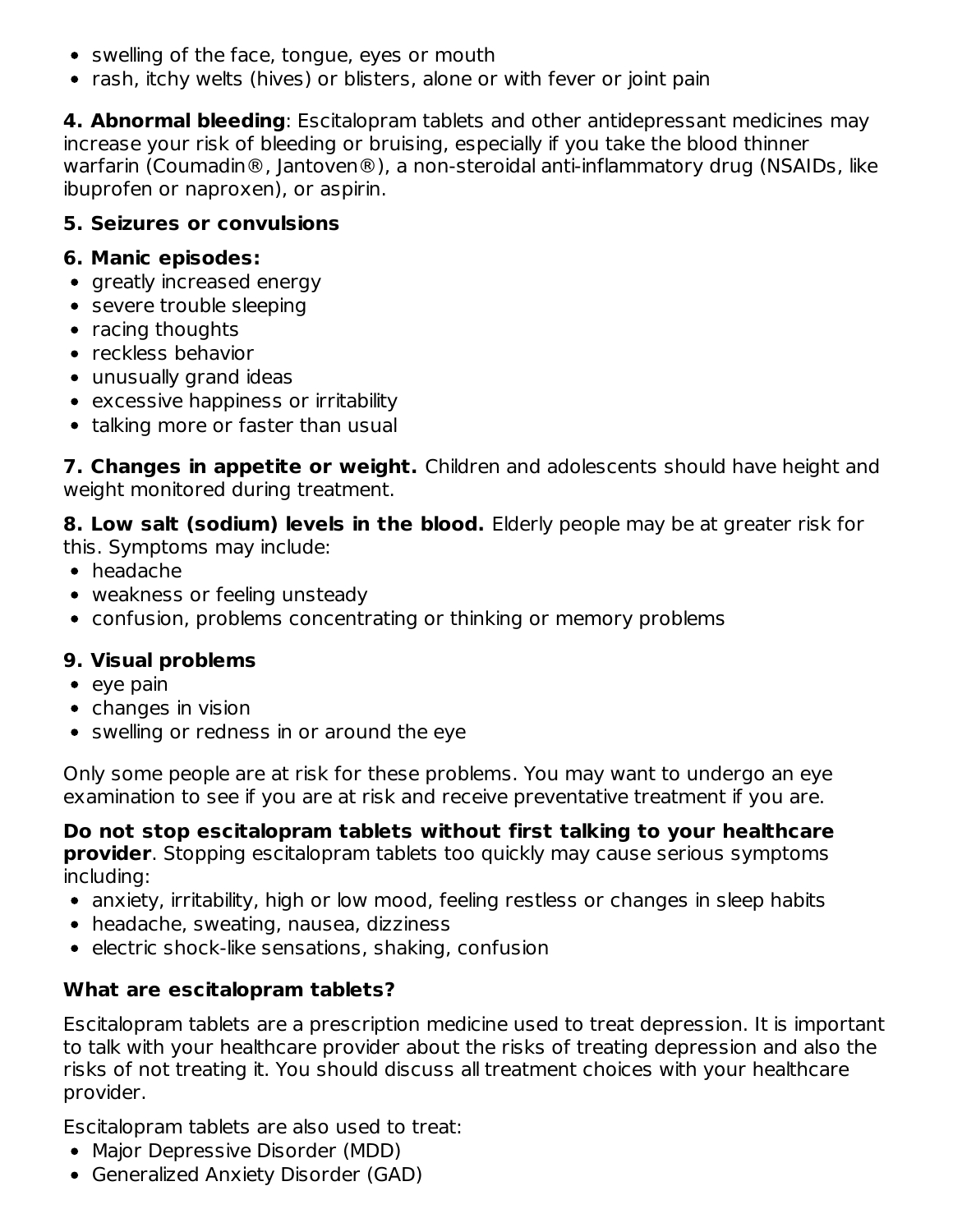Talk to your healthcare provider if you do not think that your condition is getting better with escitalopram tablets treatment.

#### **Who should not take escitalopram tablets?**

Do not take escitalopram tablets if you:

- are allergic to escitalopram or citalopram or any of the ingredients in escitalopram tablets. See the end of this Medication Guide for a complete list of ingredients in escitalopram tablets.
- Take a monoamine oxidase inhibitor (MAOI). Ask your healthcare provider or a pharmacist if you are not sure if you take an MAOI, including linezolid.
- Do not take an MAOI within 2 weeks of stopping escitalopram tablets unless directed to do so by your physician.
- Do not start escitalopram if you stopped taking an MAOI in the last 2 weeks unless directed to do so by your physician.

#### **People who take escitalopram tablets close in time to an MAOI may have serious or even life-threatening side effects. Get medical help right away if you have any of these symptoms:**

- high fever
- uncontrolled muscle spasms
- stiff muscles
- rapid changes in heart rate or blood pressure
- confusion
- loss of consciousness (pass out)
- **Do not take Escitalopram tablet with Orap (pimozide) because taking ®these two drugs together can cause serious heart problems.**

#### **What should I tell my healthcare provider before taking escitalopram tablets? Ask if you are not sure.**

Before starting escitalopram tablets, tell your healthcare provider if you:

- Are taking certain drugs such as:
	- Triptans used to treat migraine headache
	- Medicines used to treat mood, anxiety, psychotic or thought disorders, including tricyclics, lithium, SSRIs, SNRIs, amphetamines, or antipsychotics
	- Tramadol
	- Over-the-counter supplements such as tryptophan or St. John's Wort
- have liver problems
- have kidney problems
- have heart problems
- have or had seizures or convulsions
- have bipolar disorder or mania
- have low sodium levels in your blood
- have a history of a stroke
- have high blood pressure
- have or had bleeding problems
- are pregnant or plan to become pregnant. It is not known if escitalopram tablets will harm your unborn baby. Talk to your healthcare provider about the benefits and risks of treating depression during pregnancy.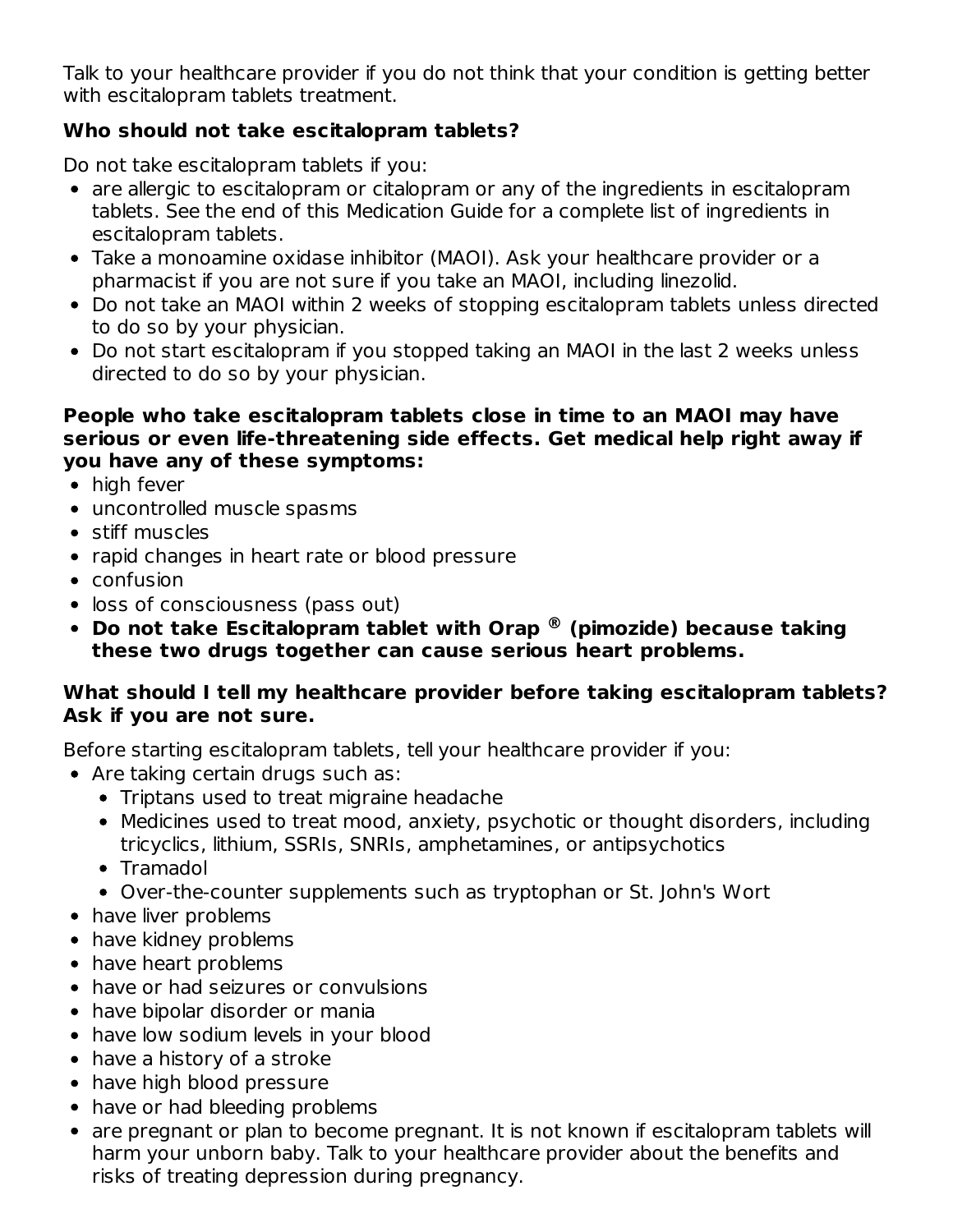are breast-feeding or plan to breast-feed. Some escitalopram may pass into your breast milk. Talk to your healthcare provider about the best way to feed your baby while taking escitalopram tablets.

#### **Tell your healthcare provider about all the medicines that you take,** including prescription and non-prescription medicines, vitamins, and herbal supplements. Escitalopram tablets and some medicines may interact with each other, may not work as

well, or may cause serious side effects.

Your healthcare provider or pharmacist can tell you if it is safe to take escitalopram tablets with your other medicines. Do not start or stop any medicine while taking escitalopram tablets without talking to your healthcare provider first.

#### **How should I take escitalopram tablets?**

- Take escitalopram tablets exactly as prescribed. Your healthcare provider may need to change the dose of escitalopram tablets until it is the right dose for you.
- Escitalopram tablets may be taken with or without food.
- If you miss a dose of escitalopram tablets, take the missed dose as soon as you remember. If it is almost time for the next dose, skip the missed dose and take your next dose at the regular time. Do not take two doses of escitalopram tablets at the same time.
- If you take too many escitalopram tablets, call your healthcare provider or poison control center right away, or get emergency treatment.

#### **What should I avoid while taking escitalopram tablets?**

Escitalopram tablets can cause sleepiness or may affect your ability to make decisions, think clearly, or react quickly. You should not drive, operate heavy machinery, or do other dangerous activities until you know how escitalopram tablets affect you. Do not

drink alcohol while using escitalopram tablets.

#### **What are the possible side effects of escitalopram tablets?**

**Escitalopram tablets may cause serious side effects, including all** of those described in the section entitled "What is the most important information I should know about escitalopram tablets?"

Common possible side effects in people who take escitalopram tablets include:

- Nausea
- Sleepiness
- Weakness
- Dizziness
- Feeling anxious
- Trouble sleeping
- Sexual problems
- Sweating
- Shaking
- Not feeling hungry
- Dry mouth
- Constipation
- Infection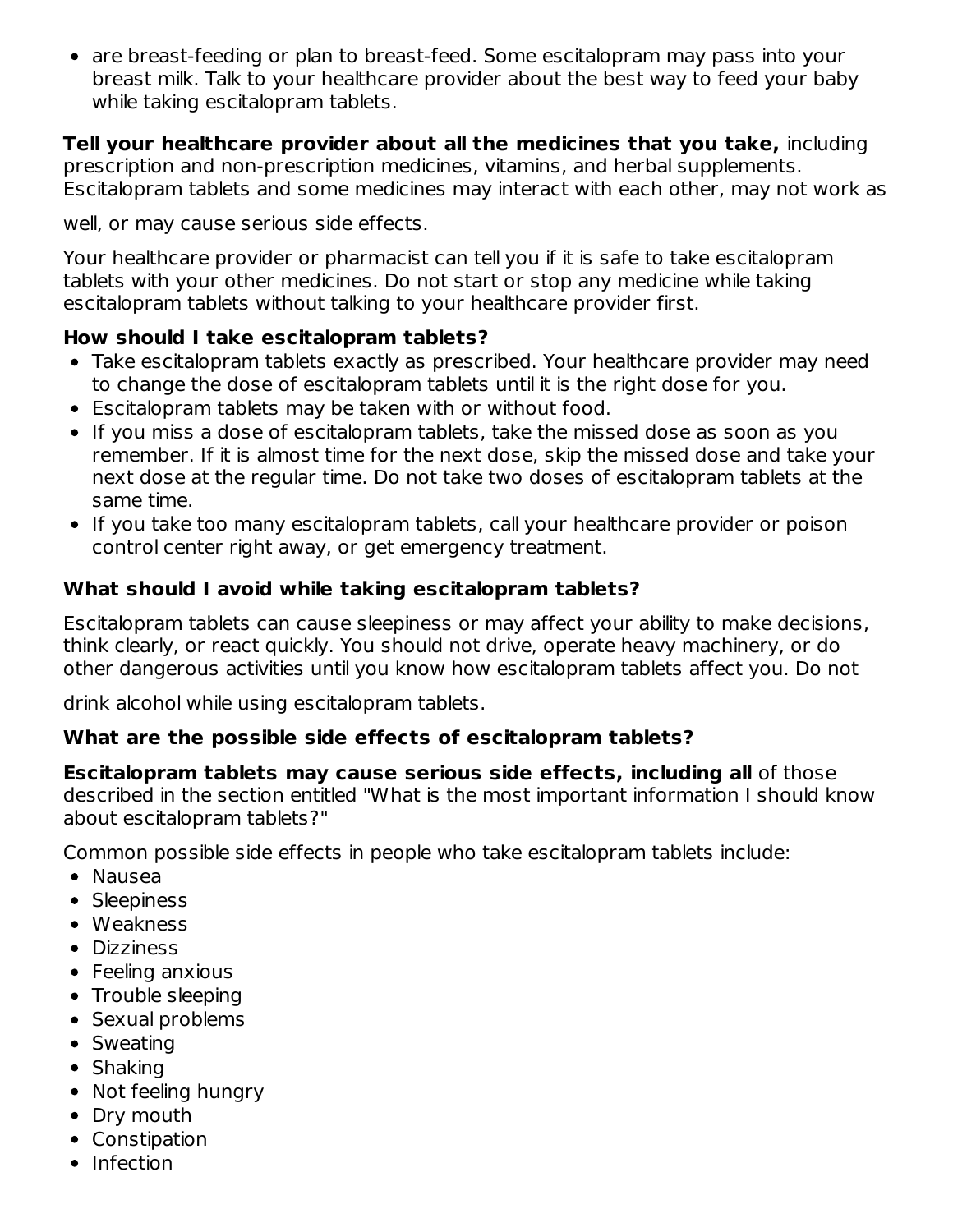Yawning

Other side effects in children and adolescents include:

- increased thirst
- abnormal increase in muscle movement or agitation
- nose bleed
- difficult urination
- heavy menstrual periods
- possible slowed growth rate and weight change. Your child's height and weight should be monitored during treatment with escitalopram tablets.

Tell your healthcare provider if you have any side effect that bothers you or that does not go away. These are not all the possible side effects of escitalopram tablets. For more information, ask your healthcare provider or pharmacist. **CALL YOUR DOCTOR FOR MEDICAL ADVICE ABOUT SIDE EFFECTS. YOU MAY REPORT SIDE EFFECTS TO THE FDA AT 1-800-FDA-1088.**

#### **How should I store escitalopram tablets?**

- Store escitalopram tablets at 20°C to 25°C (68° F to 77°F). [see USP Controlled Room Temperature.]
- Keep escitalopram tablets bottle closed tightly.

### **Keep escitalopram tablets and all medicines out of the reach of children.**

#### **General information about escitalopram tablets**

Medicines are sometimes prescribed for purposes other than those listed in a Medication Guide. Do not use escitalopram tablets for a condition for which it was not prescribed. Do not give escitalopram tablets to other people, even if they have the same condition. It may harm them.

This Medication Guide summarizes the most important information about escitalopram tablets. If you would like more information, talk with your healthcare provider. You may ask your healthcare provider or pharmacist for information about escitalopram tablets that is written for healthcare professionals.

For more information about escitalopram tablets call Cipla Ltd. at 1-866-604-3268.

#### **What are the ingredients in escitalopram tablets, USP?**

Active ingredient: escitalopram oxalate, USP

Inactive ingredients: microcrystalline cellulose, colloidal silicon dioxide, croscarmellose sodium, talc, magnesium stearate, opadry white (titanium dioxide, hypromellose 3cP, hypromellose 6cP, macrogol and polysorbate 80).

This Medication Guide has been approved by the U.S. Food and Drug Administration.

All brand names listed are the registered trademarks of their respective owners and are not trademarks of cipla.

Repackaged By / Distributed By: RemedyRepack Inc.

625 Kolter Drive, Indiana, PA 15701

(724) 465-8762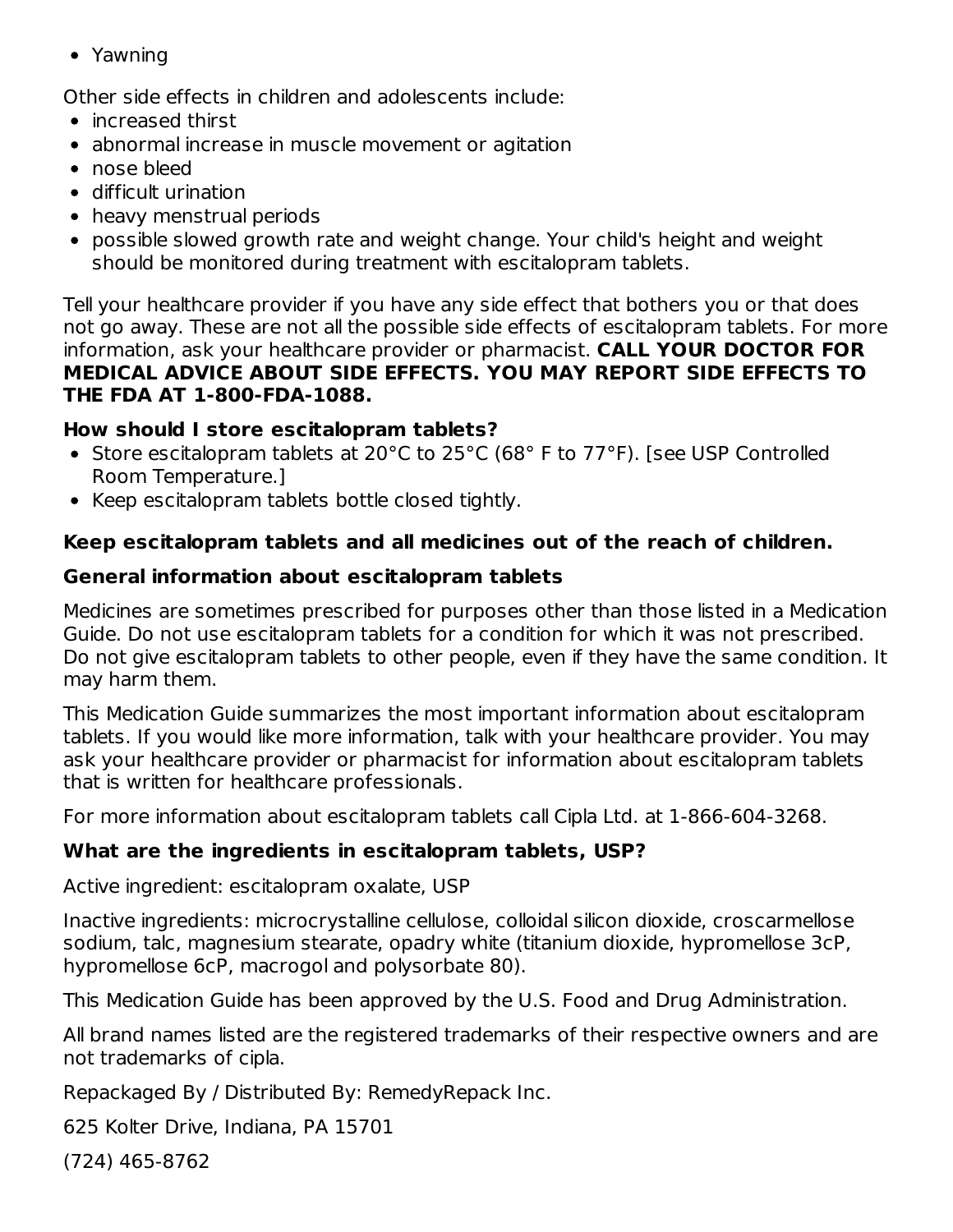If you take escitalopram tablets, you should not take any other medicines that contain escitalopram or citalopram including: Celexa.

DRUG: Escitalopram Oxalate

GENERIC: Escitalopram

DOSAGE: TABLET, FILM COATED

ADMINSTRATION: ORAL

NDC: 70518-3151-0

NDC: 70518-3151-1

COLOR: white

SHAPE: ROUND

SCORE: No score

SIZE: 6 mm

IMPRINT: IG;249

PACKAGING: 1 in 1 POUCH

OUTER PACKAGING: 30 in 1 BOX

ACTIVE INGREDIENT(S):

ESCITALOPRAM OXALATE 5mg in 1

INACTIVE INGREDIENT(S):

- **MICROCRYSTALLINE CELLULOSE**
- SILICON DIOXIDE
- CROSCARMELLOSE SODIUM
- TALC
- **MAGNESIUM STEARATE**
- TITANIUM DIOXIDE
- HYPROMELLOSE 2910 (3 MPA.S)
- HYPROMELLOSE 2910 (6 MPA.S)
- POLYETHYLENE GLYCOL, UNSPECIFIED
- POLYSORBATE 80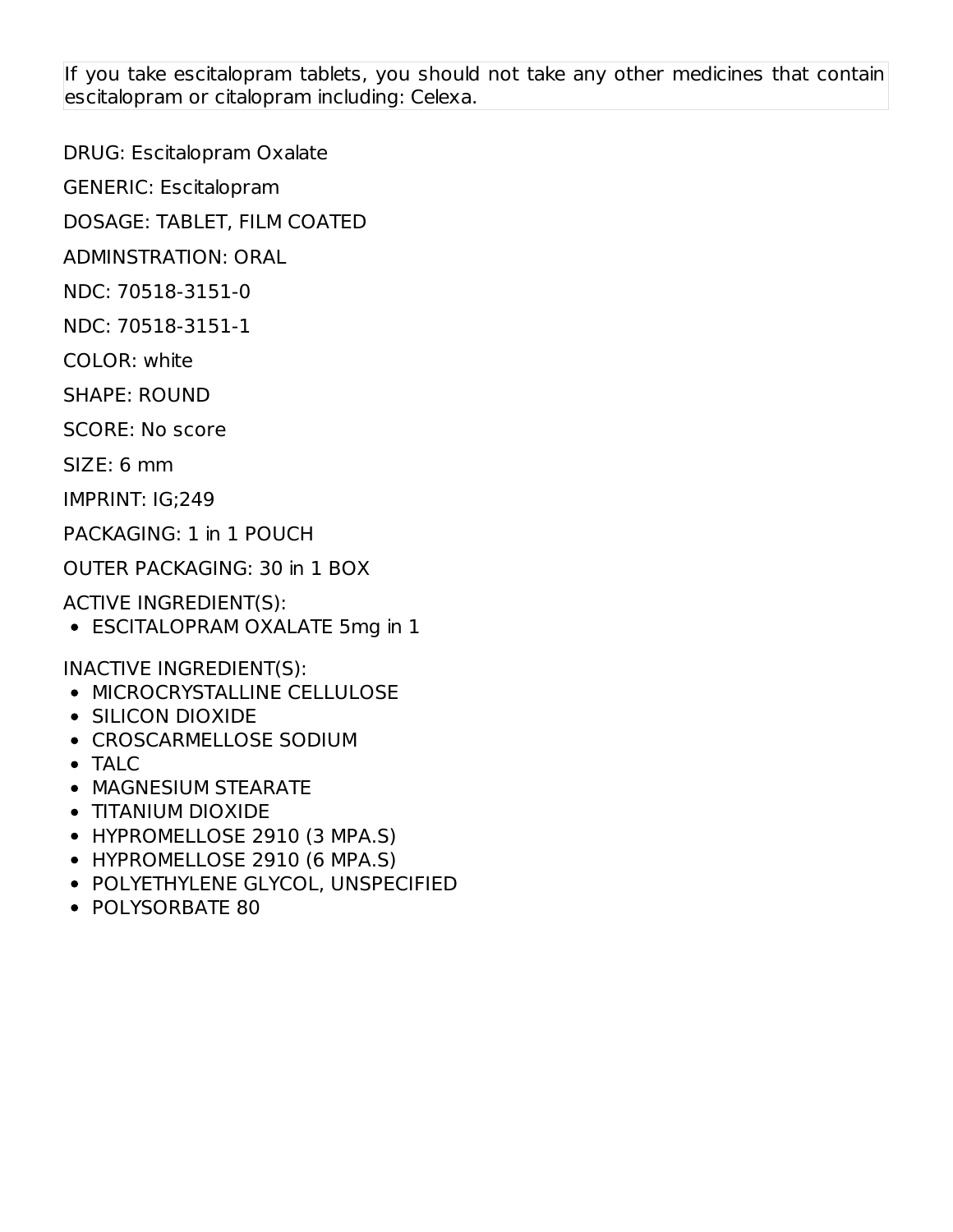| <b>Escitalopram</b><br>5 <sub>mg</sub>      | NDC #: 70518-3151-00<br>Expires:<br>LOT #:<br>Source NDC: 69097-0847-05<br>MFG: Cipla USA, Inc., Miami, FL 33156                                      |
|---------------------------------------------|-------------------------------------------------------------------------------------------------------------------------------------------------------|
|                                             | Keep this and all medication out of the reach of children                                                                                             |
| <b>Tablet</b><br>OTY: 30                    |                                                                                                                                                       |
|                                             | Directions For Use: See Package Insert                                                                                                                |
| remedy<br><b>O</b> repack<br><b>RX ONLY</b> | Store at 20-25°C (68-77°F); excursions permitted to 15-30°C (59-86°F) [See USP].<br>Repackaged by: RemedyRepack Inc., Indiana, PA 15701, 724.465.8762 |
|                                             |                                                                                                                                                       |
|                                             |                                                                                                                                                       |
|                                             |                                                                                                                                                       |
| Escitalopram                                | NDC #: 70518-3151-01<br>Expires:<br>LOT#:<br>Source NDC: 69097-0847-05                                                                                |
|                                             | MFG: Cipla USA, Inc., Miami, FL 33156                                                                                                                 |
| 5 <sub>mg</sub>                             | Keep this and all medication out of the reach of children                                                                                             |
| <b>Tablet</b><br>QTY: 1                     |                                                                                                                                                       |
|                                             |                                                                                                                                                       |
|                                             | Directions For Use: See Package Insert                                                                                                                |
| remedy<br><b>Orepack</b><br><b>RX ONLY</b>  | Store at 20-25°C (68-77°F); excursions permitted to 15-30°C (59-86°F) [See USP]<br>Repackaged by: RemedyRepack Inc., Indiana, PA 15701, 724.465.8762  |
|                                             |                                                                                                                                                       |

| <b>ESCITALOPRAM OXALATE</b><br>escitalopram tablet, film coated                      |                                          |                              |                                    |                 |
|--------------------------------------------------------------------------------------|------------------------------------------|------------------------------|------------------------------------|-----------------|
|                                                                                      |                                          |                              |                                    |                 |
| <b>Product Information</b>                                                           |                                          |                              |                                    |                 |
| <b>Product Type</b>                                                                  | <b>HUMAN PRESCRIPTION</b><br><b>DRUG</b> | <b>Item Code</b><br>(Source) | NDC:70518-3151(NDC:69097-<br>847)  |                 |
| <b>Route of Administration</b>                                                       | ORAL                                     |                              |                                    |                 |
|                                                                                      |                                          |                              |                                    |                 |
| <b>Active Ingredient/Active Moiety</b>                                               |                                          |                              |                                    |                 |
|                                                                                      | <b>Ingredient Name</b>                   |                              | <b>Basis of</b><br><b>Strength</b> | <b>Strength</b> |
| <b>ESCITALOPRAM OXALATE (UNII: 5U85DBW7LO) (ESCITALOPRAM -</b><br>UNII: 404S 742ANY) |                                          |                              | <b>ESCITALOPRAM</b>                | 5 <sub>mg</sub> |
|                                                                                      |                                          |                              |                                    |                 |